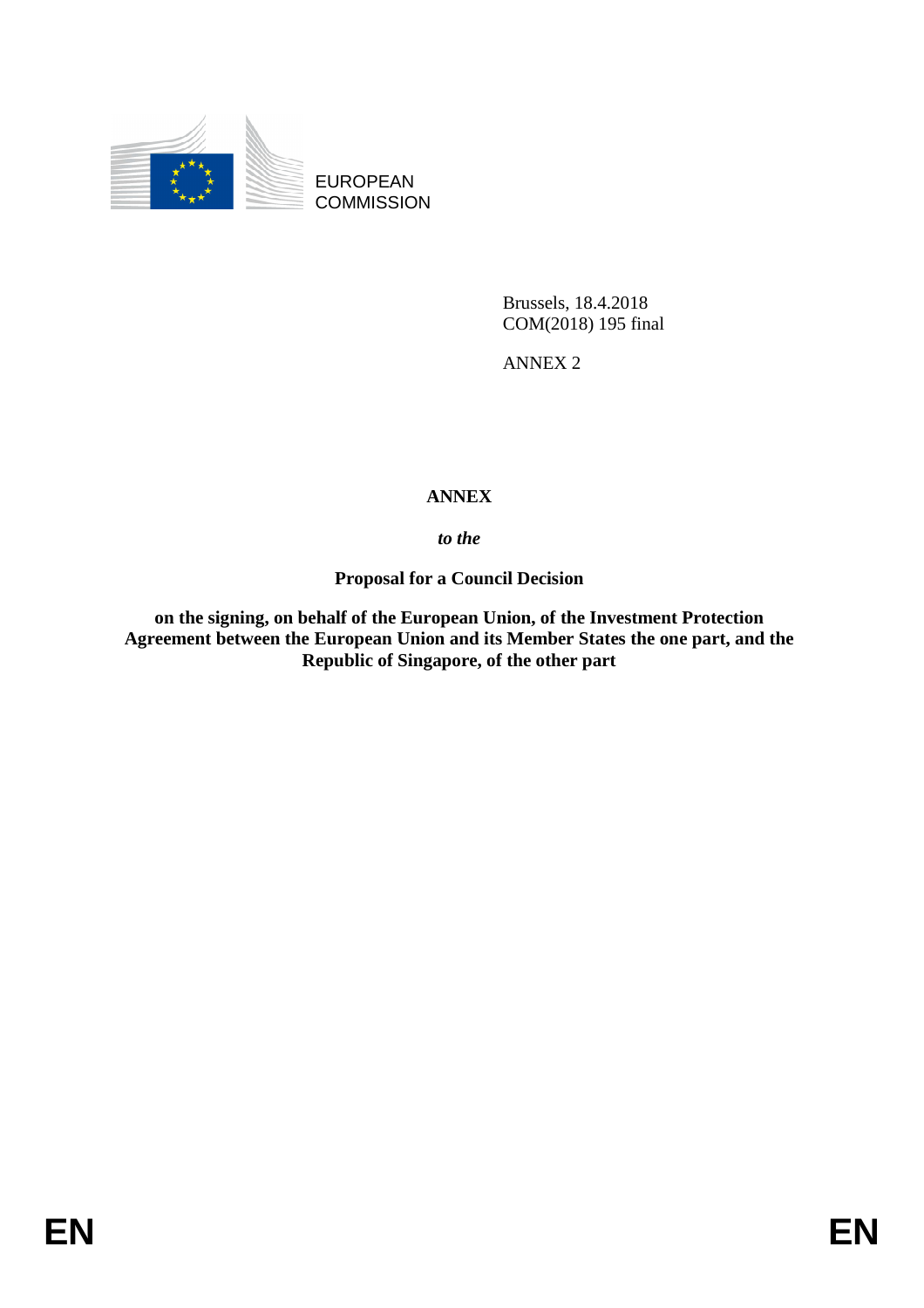#### **ANNEX 1**

#### EXPROPRIATION

The Parties confirm their shared understanding that:

- 1. Article 2.6 (Expropriation) addresses two situations. The first is direct expropriation where a covered investment is nationalised or otherwise directly expropriated through formal transfer of title or outright seizure. The second is indirect expropriation where a measure or series of measures by a Party has an effect equivalent to direct expropriation in that it substantially deprives the covered investor of the fundamental attributes of property in its covered investment, including the right to use, enjoy and dispose of its covered investment, without formal transfer of title or outright seizure.
- 2. The determination of whether a measure or series of measures by a Party, in a specific situation, constitutes an indirect expropriation requires a case-by-case, fact-based inquiry that considers, among other factors:
	- (a) the economic impact of the measure or series of measures and its duration, although the fact that a measure or a series of measures by a Party has an adverse effect on the economic value of an investment, standing alone, does not establish that an indirect expropriation has occurred;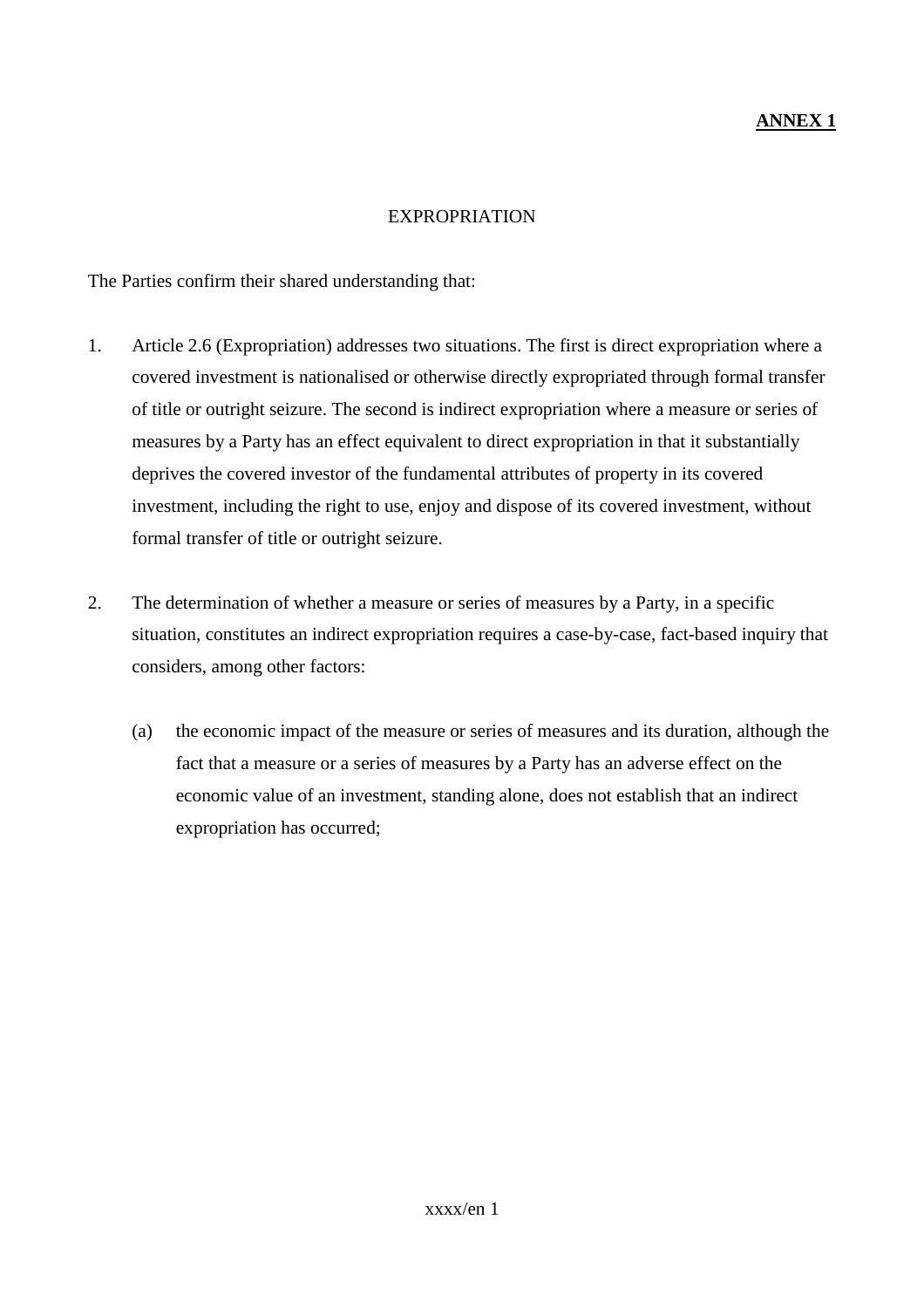- (b) the extent to which the measure or series of measures interferes with the possibility to use, enjoy or dispose of the property; and
- (c) the character of the measure or series of measures, notably its object, context and intent.

For greater certainty, except in the rare circumstance where the impact of a measure or series of measures is so severe in light of its purpose that it appears manifestly excessive, nondiscriminatory measure or series of measures by a Party that are designed and applied to protect legitimate public policy objectives such as public health, safety and the environment, do not constitute indirect expropriation.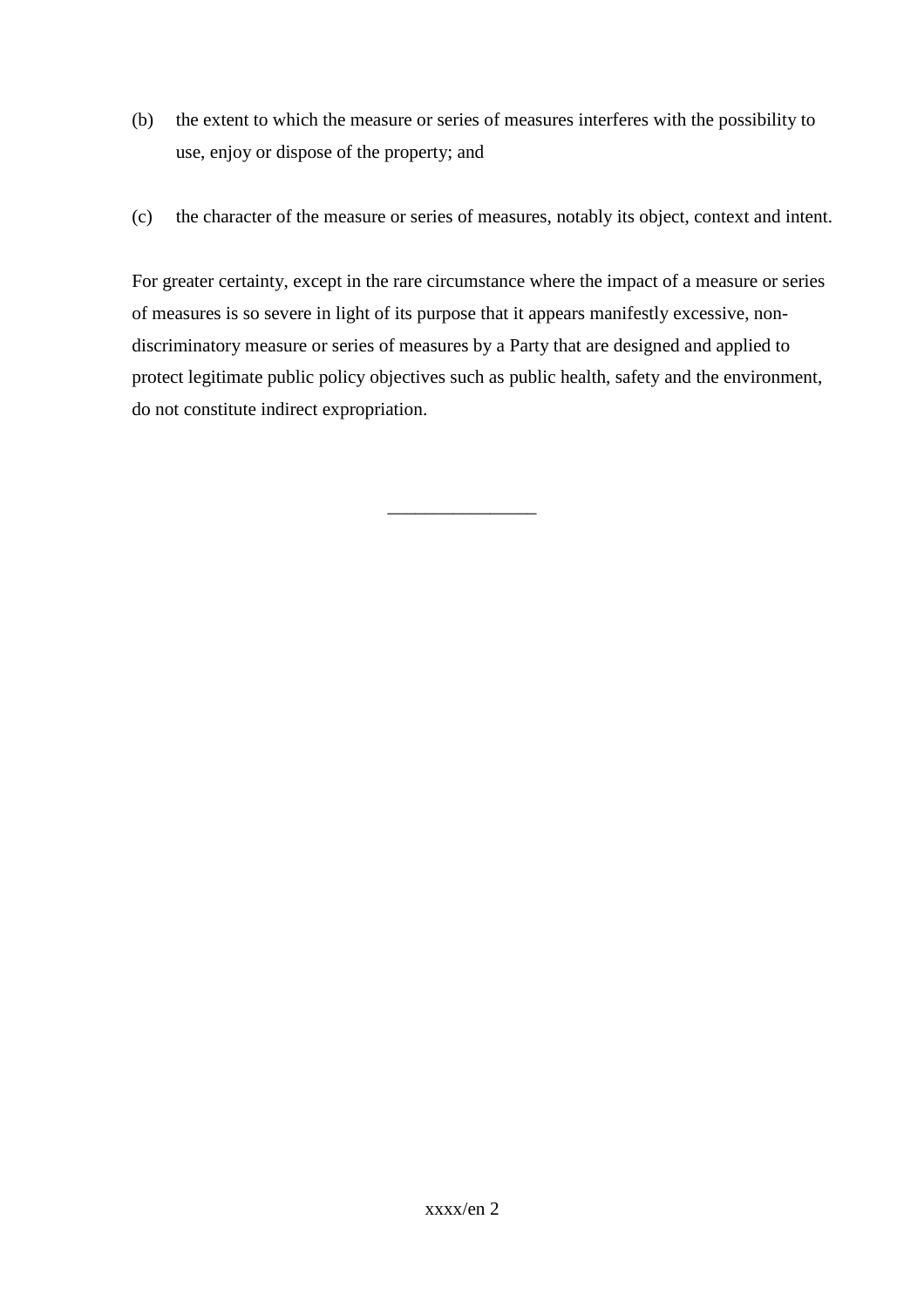#### LAND EXPROPRIATION

- 1. Notwithstanding Article 2.6 (Expropriation), where Singapore is the expropriating Party, any measure of expropriation relating to land, which shall be as defined in the Land Acquisition Act (Chapter  $152$ )<sup>1</sup>, shall be upon payment of compensation at market value in accordance with the aforesaid legislation.
- 2. For the purposes of this Agreement, any measure of expropriation under the Land Acquisition Act (Chapter 152) should be for a public purpose or incidental to a public purpose.

 **1** Land Acquisition Act (Chapter 152) as of the date of the entry into force of this Agreement.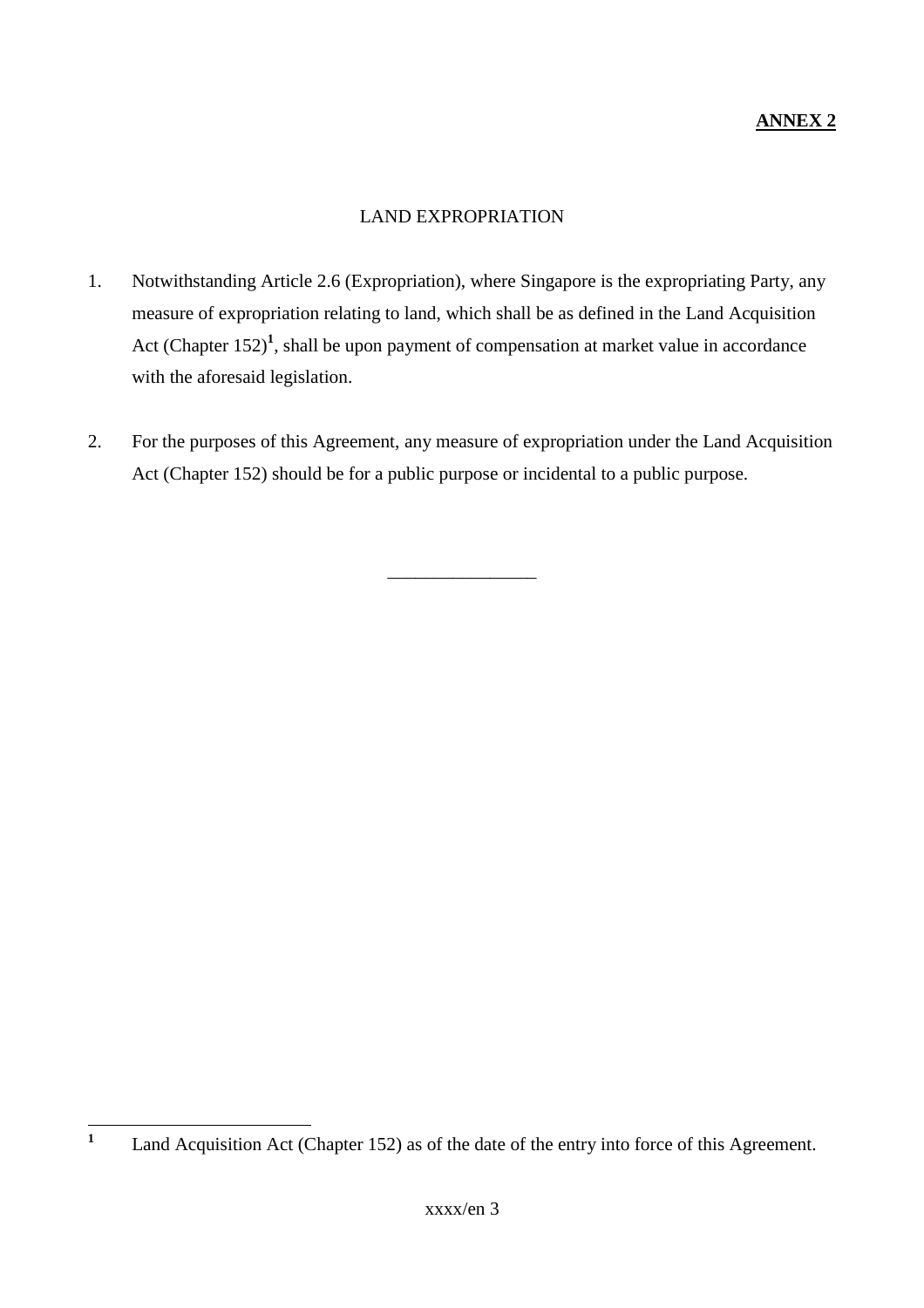#### **ANNEX 3**

#### EXPROPRIATION AND INTELLECTUAL PROPERTY RIGHTS

For greater certainty, the revocation, limitation or creation of intellectual property rights, to the extent that the measure is consistent with the TRIPS Agreement and Chapter Ten (Intellectual Property) of EUSFTA, does not constitute expropriation. Moreover, a determination that the measure is inconsistent with the TRIPS Agreement and Chapter Ten (Intellectual Property) of EUSFTA does not establish that there has been an expropriation.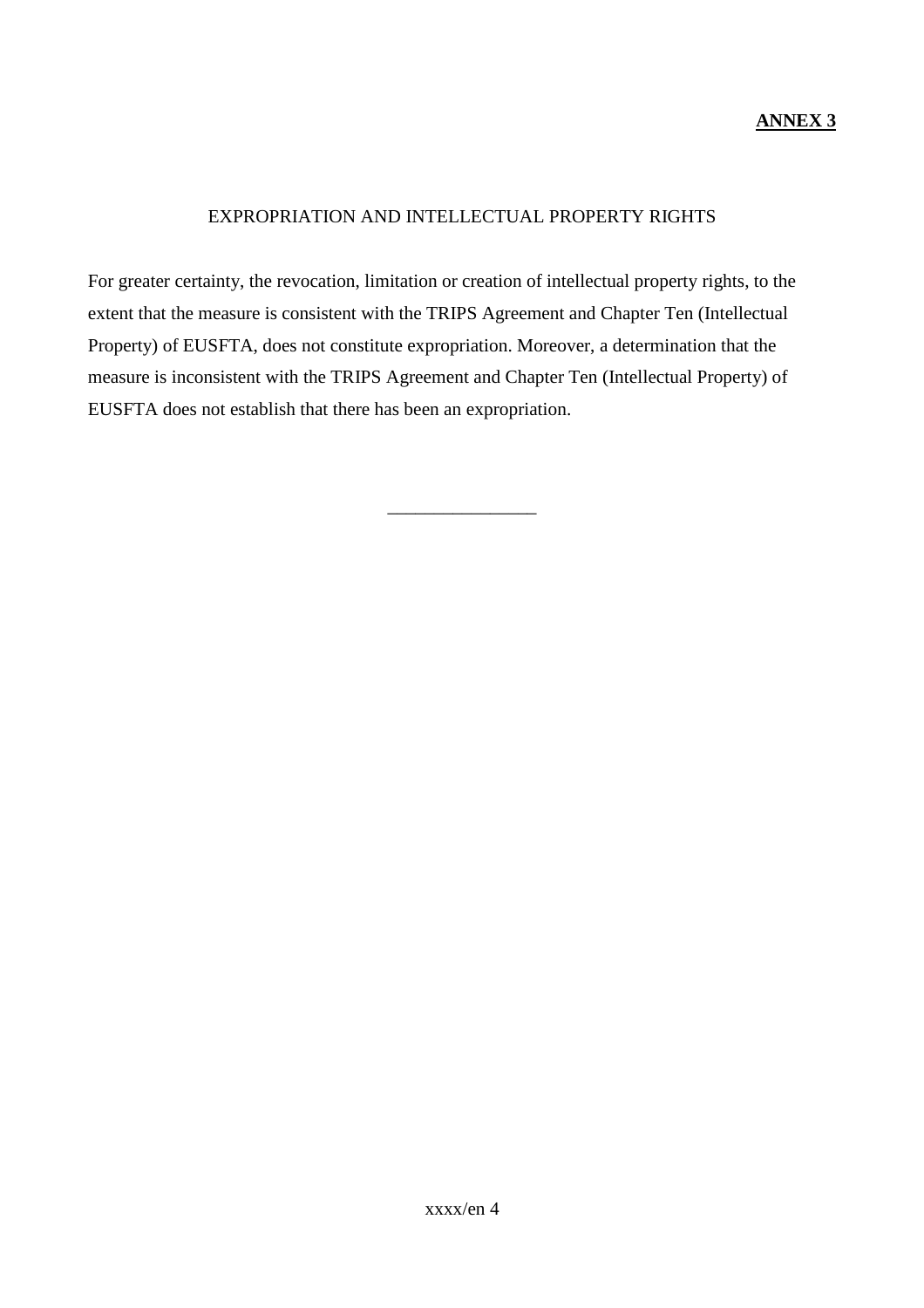#### PUBLIC DEBT

- 1. No claim that a restructuring of debt of a Party breaches an obligation of Chapter Two (Investment Protection) may be submitted to, or if already submitted, be pursued under Chapter Three (Dispute Settlement) Section A (Resolution of Disputes between Investors and Parties) if the restructuring is a negotiated restructuring at the time of submission, or becomes a negotiated restructuring after such submission, except for a claim that the restructuring violates Article 2.3 (National Treatment)**<sup>1</sup>** .
- 2. Notwithstanding Article 3.6 (Submission of Claim to Tribunal) under Chapter Three (Dispute Settlement) Section A (Resolution of Disputes between Investors and Parties), and subject to paragraph 1 of this Annex, an investor may not submit a claim under Chapter Three (Dispute Settlement) Section A (Resolution of Disputes between Investors and Parties) that a restructuring of debt of a Party breaches an obligation under Chapter Two (Investment Protection) other than Article 2.3 (National Treatment), unless 270 days have elapsed from the date of submission by the claimant of the written request for consultations pursuant to Article 3.3 (Consultations) under Chapter Three (Dispute Settlement) Section A (Resolution of Disputes between Investors and Parties).

 **1** For the purpose of this Annex, the mere fact that the relevant treatment distinguishes between investors or investments on the basis of legitimate public policy objectives in the context of a debt crisis or threat thereof does not amount to a breach of Article 2.3 (National Treatment).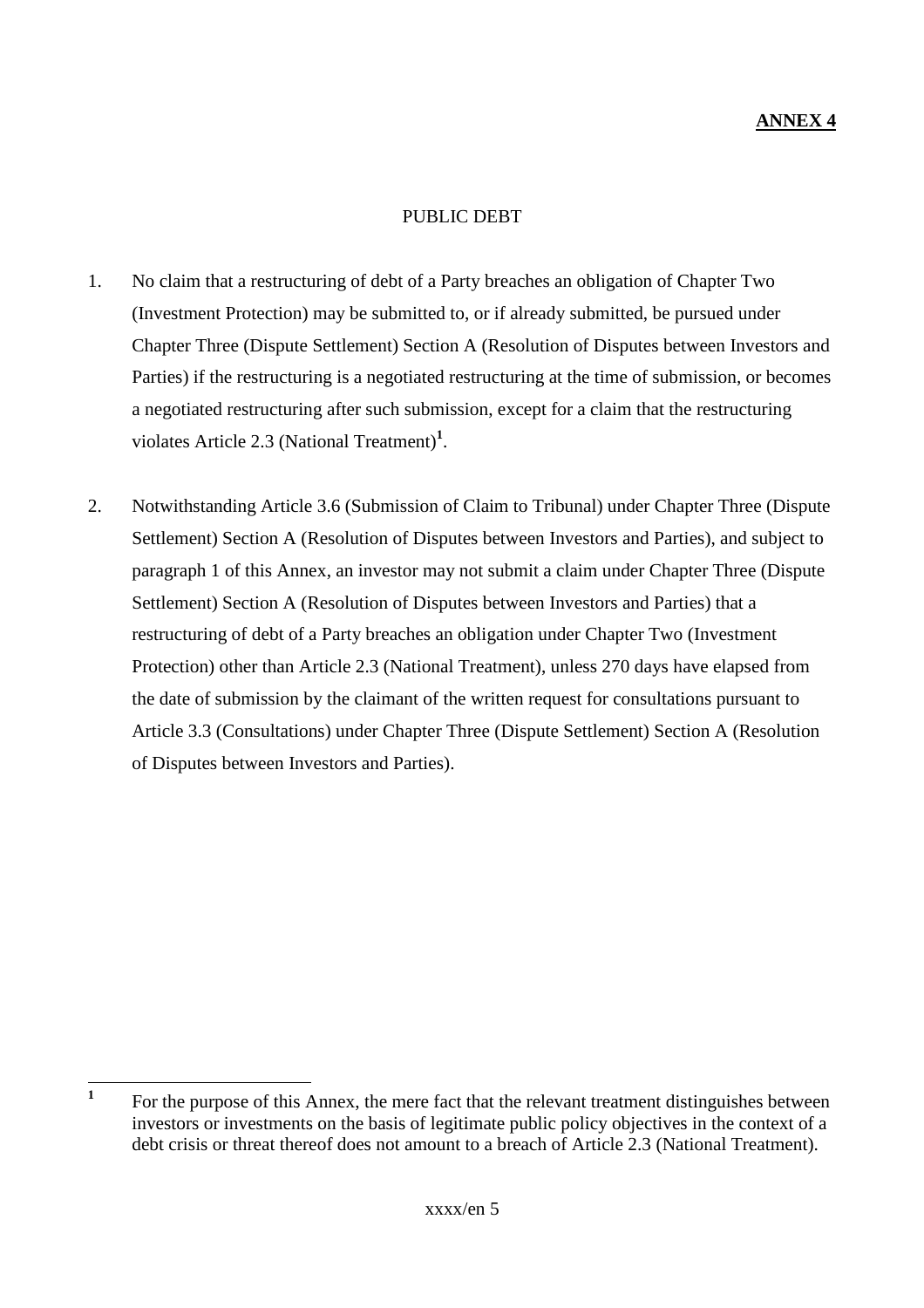3. For the purposes of this Annex:

"negotiated restructuring" means the restructuring or rescheduling of debt of a Party that has been effected through (i) a modification or amendment of debt instruments, as provided for under their terms, including their governing law, or (ii) a debt exchange or other similar process in which the holders of no less than 75 % of the aggregate principal amount of the outstanding debt subject to restructuring have consented to such debt exchange or other process.

"governing law" of a debt instrument means a jurisdiction's legal and regulatory framework applicable to that debt instrument.

4. For greater certainty, "debt of a Party" includes, in the case of the European Union, debt of a government of a Member State, or of a Government in a Member State, at the central, regional or local level.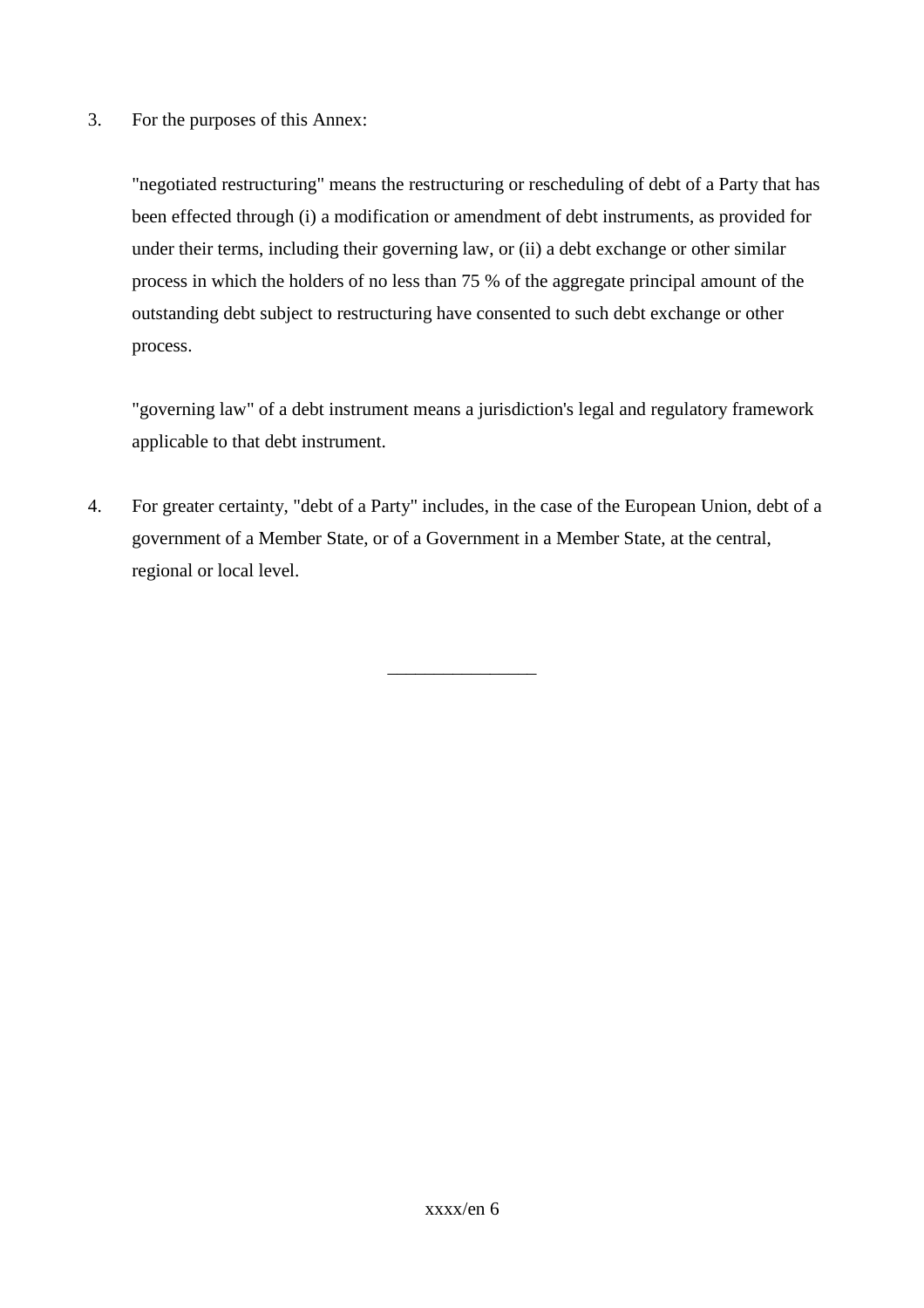# **ANNEX 5**

## AGREEMENTS REFERRED TO IN ARTICLE 4.12

The agreements between Member States of the European Union and Singapore are:

- 1. Agreement between the Government of the Republic of Singapore and the Government of the Republic of Bulgaria on the Mutual Promotion and Protection of Investments, done at Singapore on 15 September 2003;
- 2. Agreement between the Government of the Republic of Singapore and the Belgo-Luxemburg Economic Union on the Promotion and Protection of Investments, done at Brussels on 17 November 1978;
- 3. Agreement between the Government of the Republic of Singapore and the Government of the Czech Republic on the Promotion and Protection of Investments, done at Singapore on 8 April 1995;
- 4. Treaty between the Federal Republic of Germany and the Republic of Singapore concerning the Promotion and Reciprocal Protection of Investments, done at Singapore on 3 October 1973;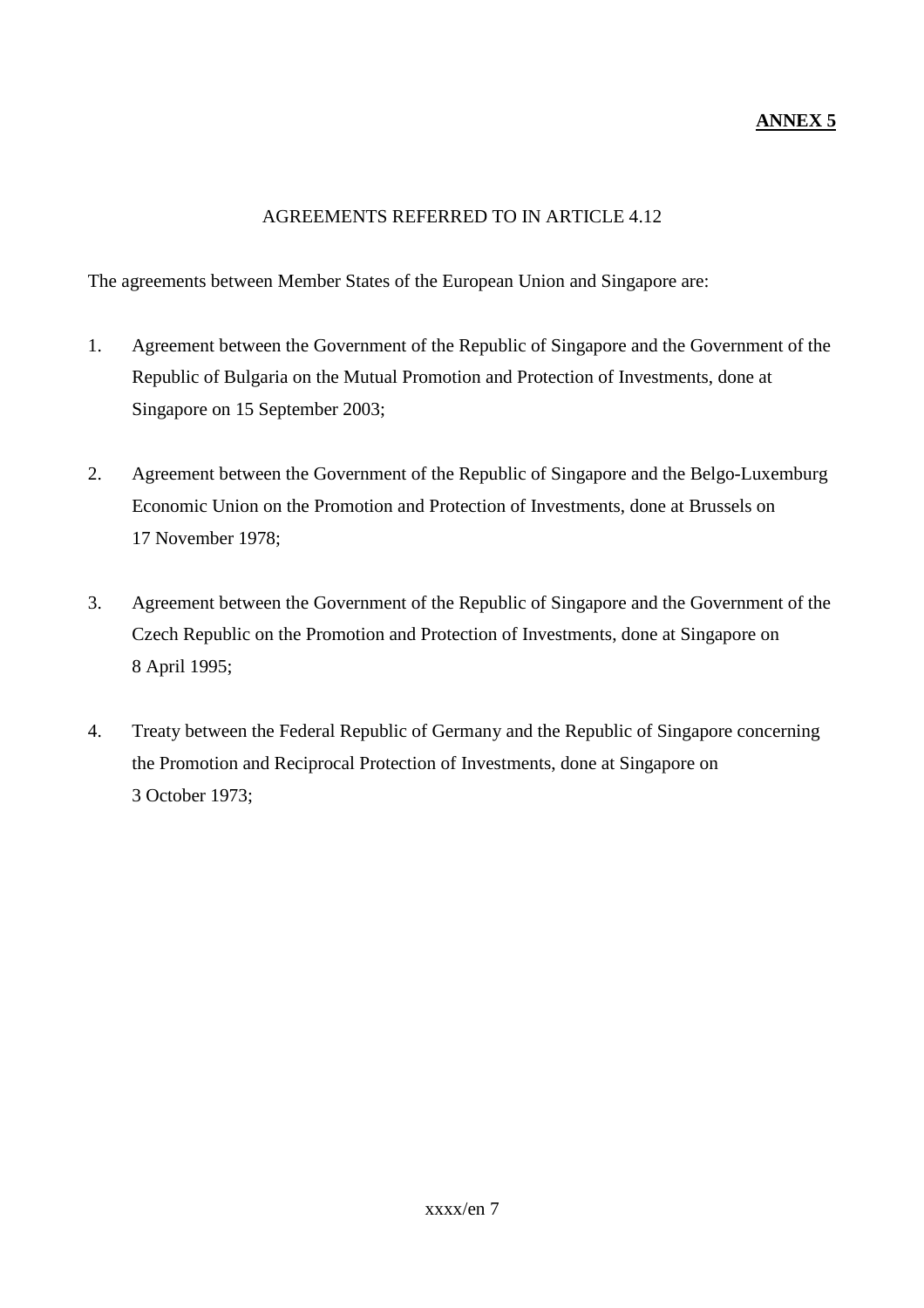- 5. Agreement between the Government of the Republic of Singapore and the Government of the Republic of France concerning the Promotion and the Protection of Investments, done at Paris on 8 September 1975;
- 6. Agreement between the Government of the Republic of Singapore and the Government of the Republic of Latvia on the Promotion and Protection of Investments, done at Singapore on 7 July 1998;
- 7. Agreement between the Republic of Singapore and the Republic of Hungary on the Promotion and Protection of Investments, done at Singapore on 17 April 1997;
- 8. Agreement on Economic Cooperation between the Government of the Kingdom of the Netherlands and the Government of the Republic of Singapore, done at Singapore on 16 May 1972;
- 9. Agreement between the Government of the Republic of Singapore and the Government of the Republic of Poland on the Promotion and Protection of Investments, done at Warsaw, Poland, on 3 June 1993;
- 10. Agreement between the Government of the Republic of Singapore and the Government of the Republic of Slovenia on the Mutual Promotion and Protection of Investments, done at Singapore on 25 January 1999;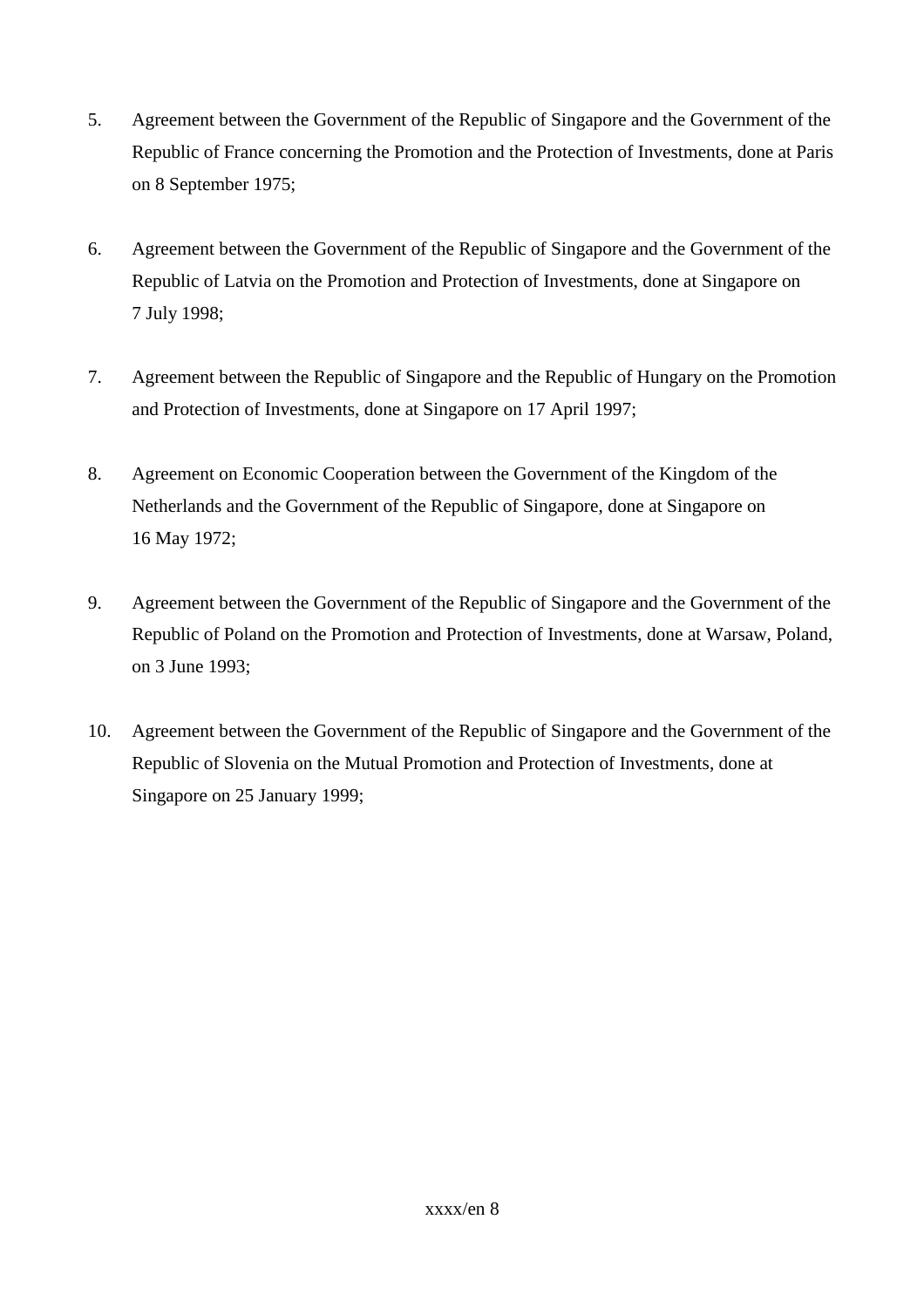- 11. Agreement between the Republic of Singapore and the Slovak Republic on the Promotion and Reciprocal Protection of Investments, done at Singapore on 13 October 2006; and
- 12. Agreement between the Government of the Republic of Singapore and the Government of the United Kingdom of Great Britain and Northern Ireland for the Promotion and Protection of Investments, done at Singapore on 22 July 1975.

\_\_\_\_\_\_\_\_\_\_\_\_\_\_\_\_

xxxx/en 9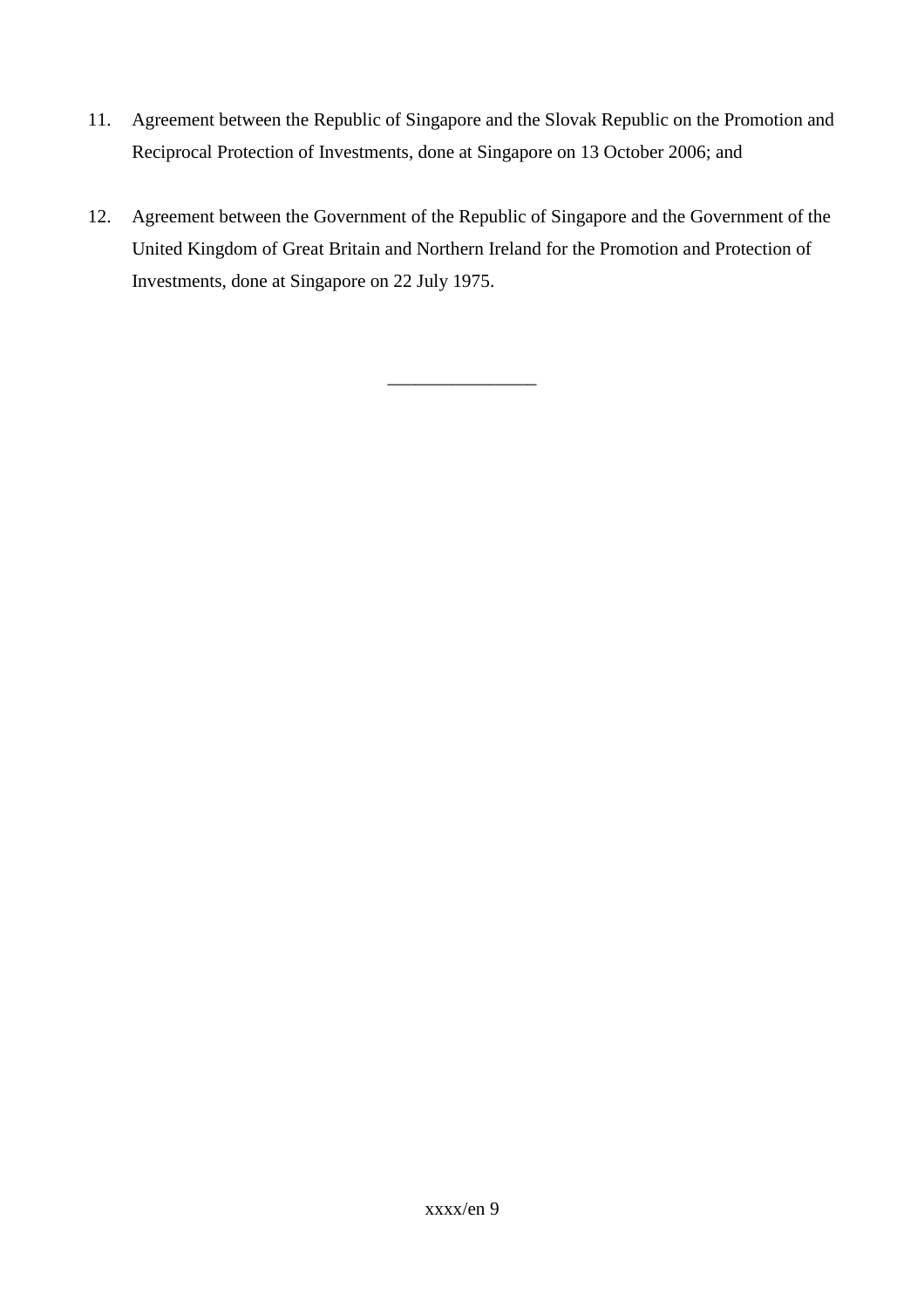#### **ANNEX 6**

# MEDIATION MECHANISM FOR DISPUTES BETWEEN INVESTORS AND PARTIES

# ARTICLE 1

#### Objective

The objective of the mediation mechanism is to facilitate the finding of a mutually agreed solution through a comprehensive and expeditious procedure with the assistance of a mediator.

# SECTION A

#### PROCEDURE UNDER THE MEDIATION MECHANISM

## ARTICLE 2

#### Initiation of the Procedure

1. A disputing party may request, at any time, the initiation of a mediation procedure. Such request shall be addressed to the other party in writing.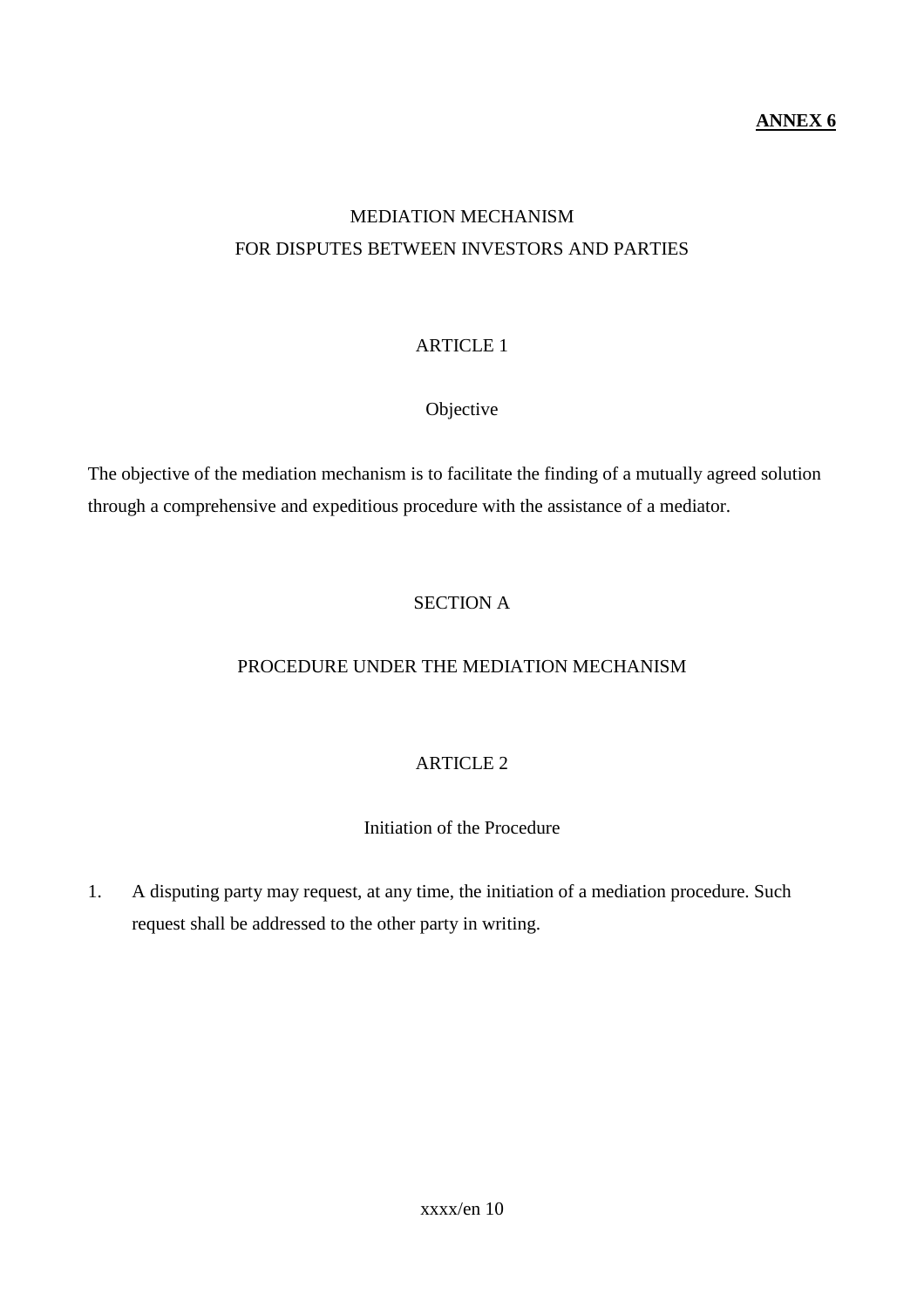- 2. The party to which the request is addressed shall give sympathetic consideration to the request and reply by accepting or rejecting it in writing within ten days of its receipt.
- 3. Where the request relates to any treatment by an institution, body or agency of the Union or by any Member State of the Union, and no respondent has been determined pursuant to paragraph 2 of Article 3.5 (Notice of Intent), the request shall be addressed to the Union. If the Union accepts the request, the response shall specify whether the Union or the Member State concerned will be a party to the mediation procedure.**<sup>1</sup>**

## Selection of the Mediator

1. The disputing parties shall endeavour to agree on a mediator no later than fifteen days after the receipt of the reply to the request referred to in paragraph 2 of Article 2 (Initiation of the Procedure) of this Annex. Such agreement may include appointing a mediator from the Members of the Tribunal established according to Article 3.9 (Tribunal of First Instance).

 **1** For greater certainty, where the request concerns treatment by the European Union, the party to the mediation shall be the European Union and any Member State concerned shall be fully associated in the mediation. Where the request concern exclusively treatment by a Member State, the party to the mediation shall be the Member State concerned, unless it requests the European Union to be party.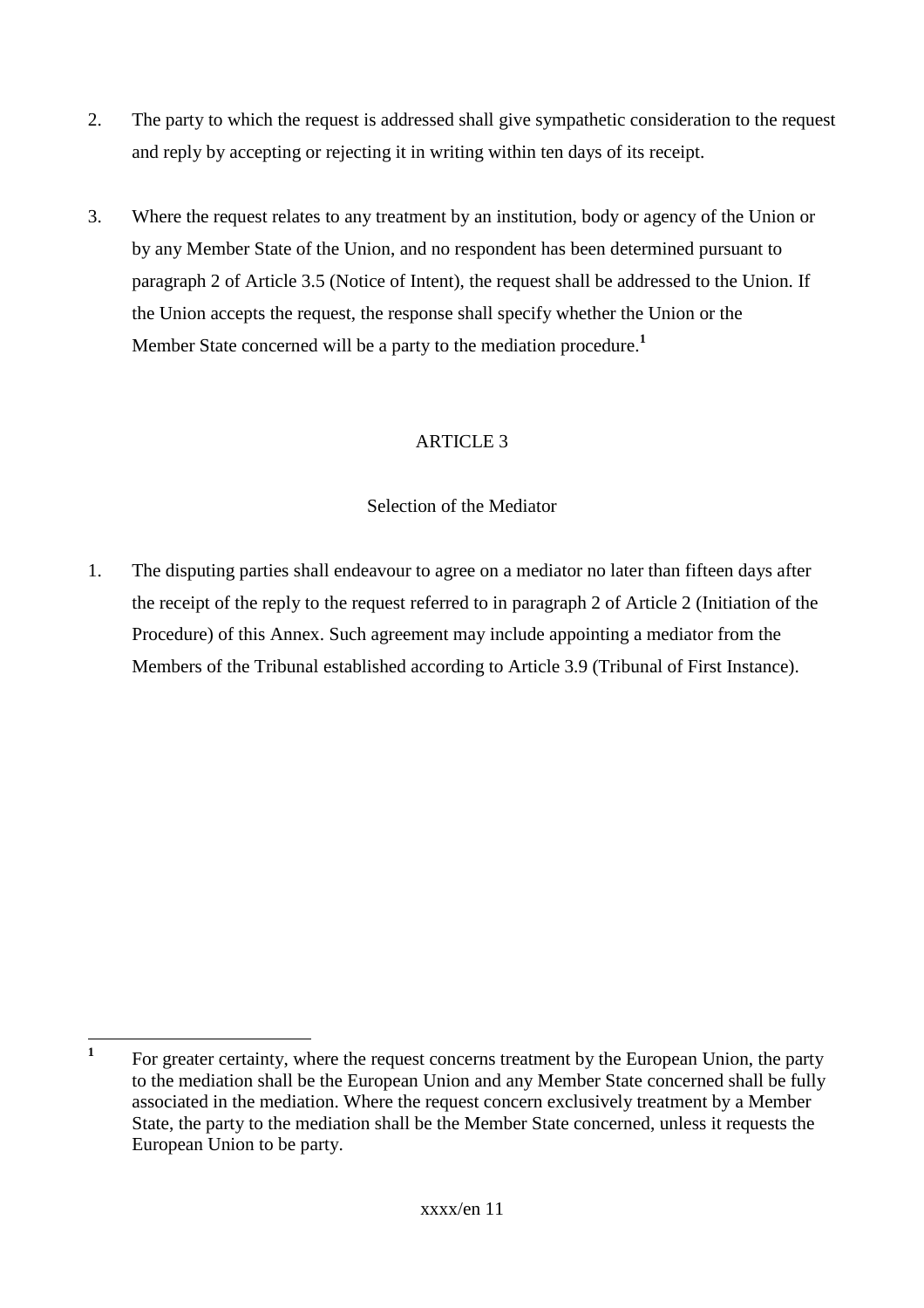- 2. If the disputing parties cannot agree on the mediator pursuant to paragraph 1, either disputing party may request the President of the Tribunal to draw the mediator by lot from the Members of the Tribunal established pursuant to Article 3.9 (Tribunal of First Instance). The President of the Tribunal shall select the mediator within ten working days of the request by either disputing party.
- 3. A mediator shall not be a national of either Party, unless the disputing parties agree otherwise.
- 4. The mediator shall assist, in an impartial and transparent manner, the disputing parties in bringing clarity to the measure and its possible adverse effects on investment, and reaching a mutually agreed solution.

# Rules of the Mediation Procedure

1. Within ten days after the appointment of the mediator, the disputing party having invoked the mediation procedure shall present, in writing, a detailed description of the problem to the mediator and to the other disputing party, in particular of the operation of the measure at issue and its adverse effects on investment. Within twenty days after the date of delivery of this submission, the other disputing party may provide, in writing, its comments to the description of the problem. Either disputing party may include in its description or comments any information that it deems relevant.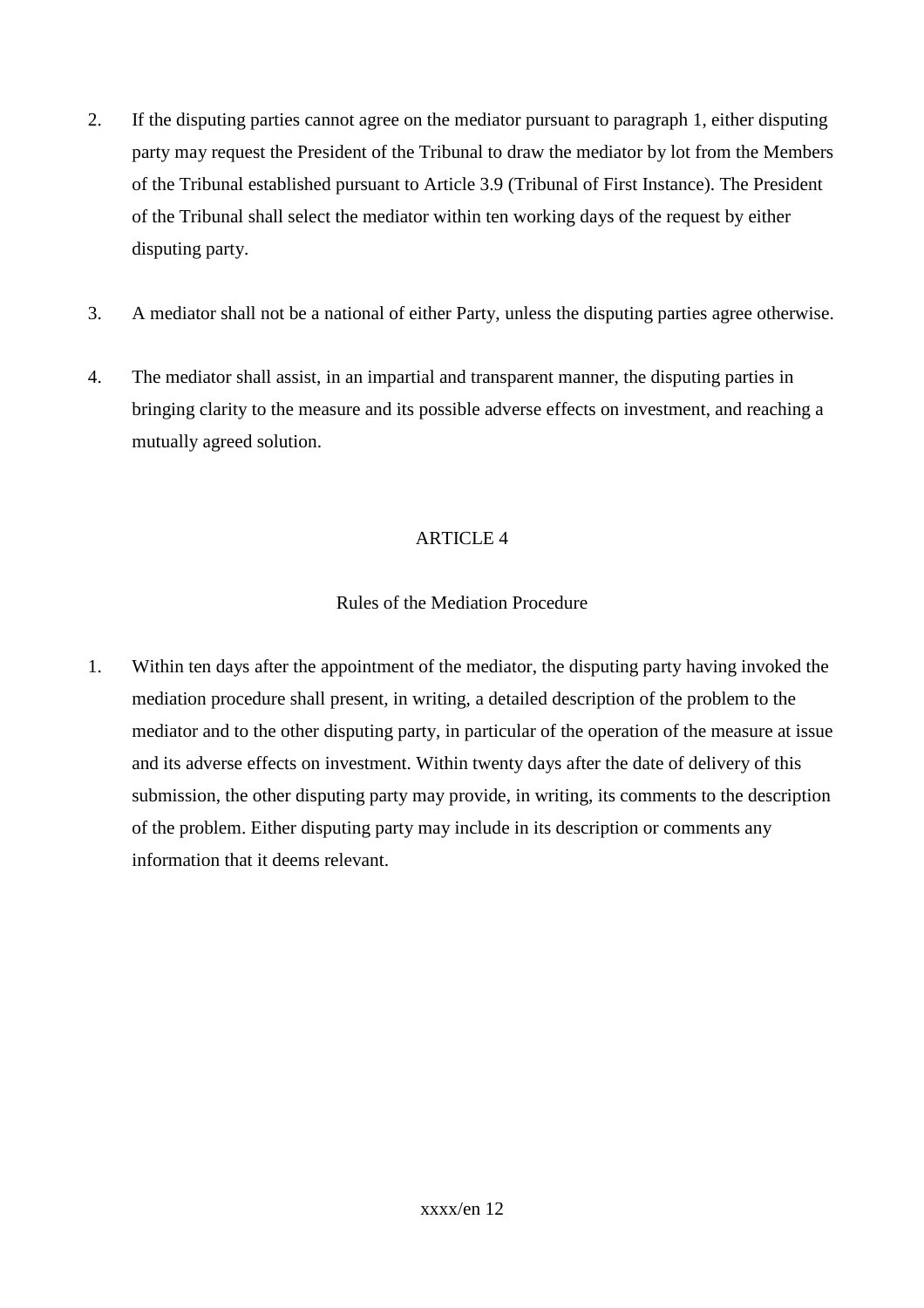- 2. The mediator may decide on the most appropriate way of bringing clarity to the measure concerned, and its possible adverse effects on investment. In particular, the mediator may organise meetings between the disputing parties, consult the disputing parties jointly or individually, seek the assistance of or consult with relevant experts and stakeholders and provide any additional support requested by the disputing parties. However, before seeking the assistance of or consulting with relevant experts and stakeholders, the mediator shall consult with the disputing parties.
- 3. The mediator may offer advice and propose a solution for consideration of the disputing parties who may accept or reject the proposed solution or may agree on a different solution. However, the mediator shall not advise or give comments on the consistency of the measure at issue with Chapter Two (Investment Protection).
- 4. The procedure shall take place in the territory of the disputing party to which the request was addressed or by mutual agreement, in any other location or by any other means.
- 5. The disputing parties shall endeavour to reach a mutually agreed solution within sixty days from the appointment of the mediator. Pending a final agreement, the disputing parties may consider possible interim solutions.
- 6. Mutually agreed solutions shall be made publicly available. However, the version disclosed to the public may not contain any information that a disputing party has designated as confidential.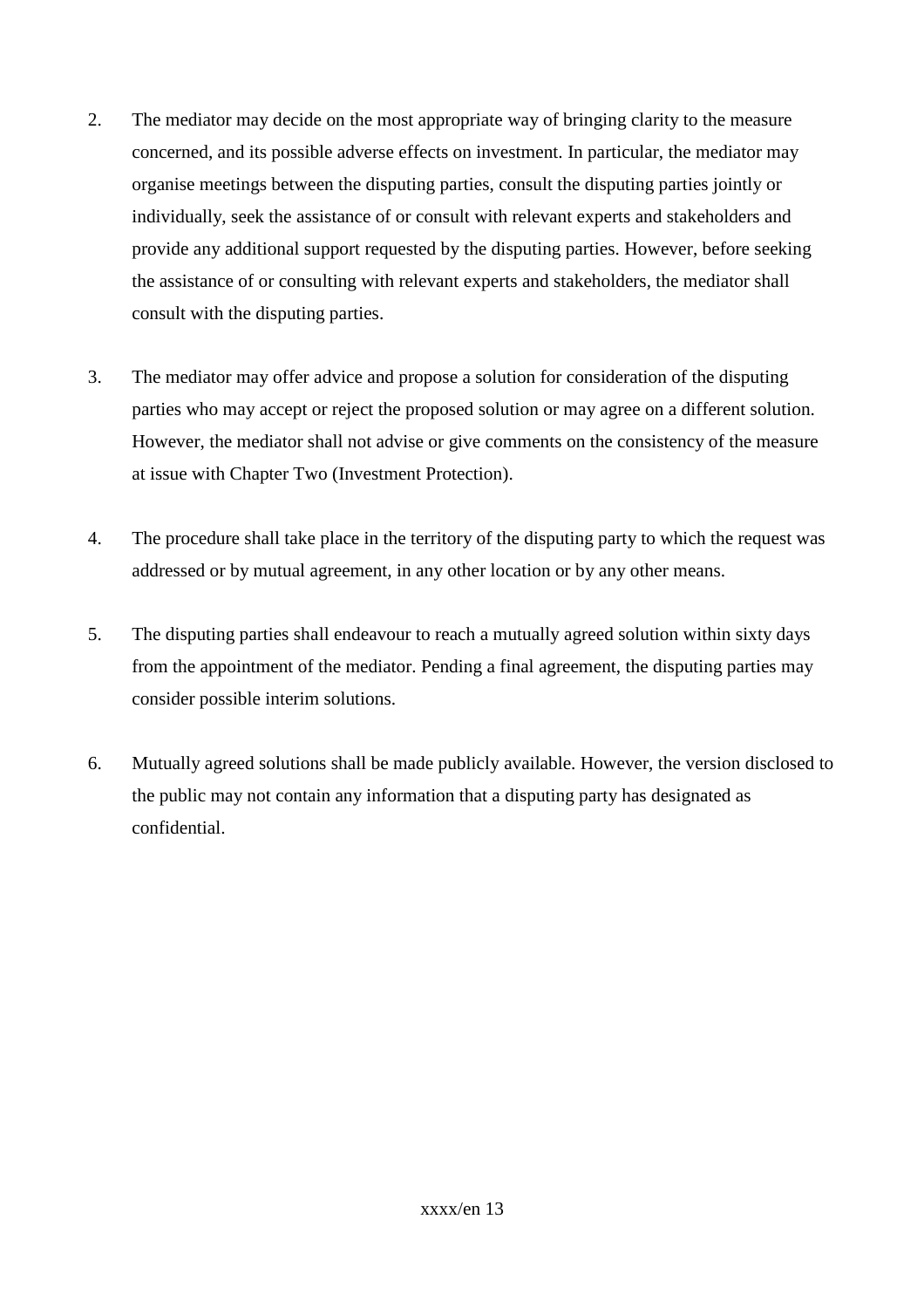- 7. The procedure shall be terminated:
	- (a) by the adoption of a mutually agreed solution by the disputing parties, on the date of adoption;
	- (b) by a mutual agreement of the disputing parties at any stage of the procedure, on the date of that agreement;
	- (c) by a written declaration of the mediator, after consultation with the disputing parties, that further efforts at mediation would be to no avail, on the date of that declaration;
	- (d) by a written declaration of a disputing party after exploring mutually agreed solutions under the mediation procedure and after having considered any advice and proposed solutions by the mediator, on the date of that declaration.

## SECTION B

## IMPLEMENTATION

# ARTICLE 5

## Implementation of a Mutually Agreed Solution

1. Where the disputing parties have agreed to a solution, each disputing party shall take the measures necessary to implement the mutually agreed solution within the agreed timeframe.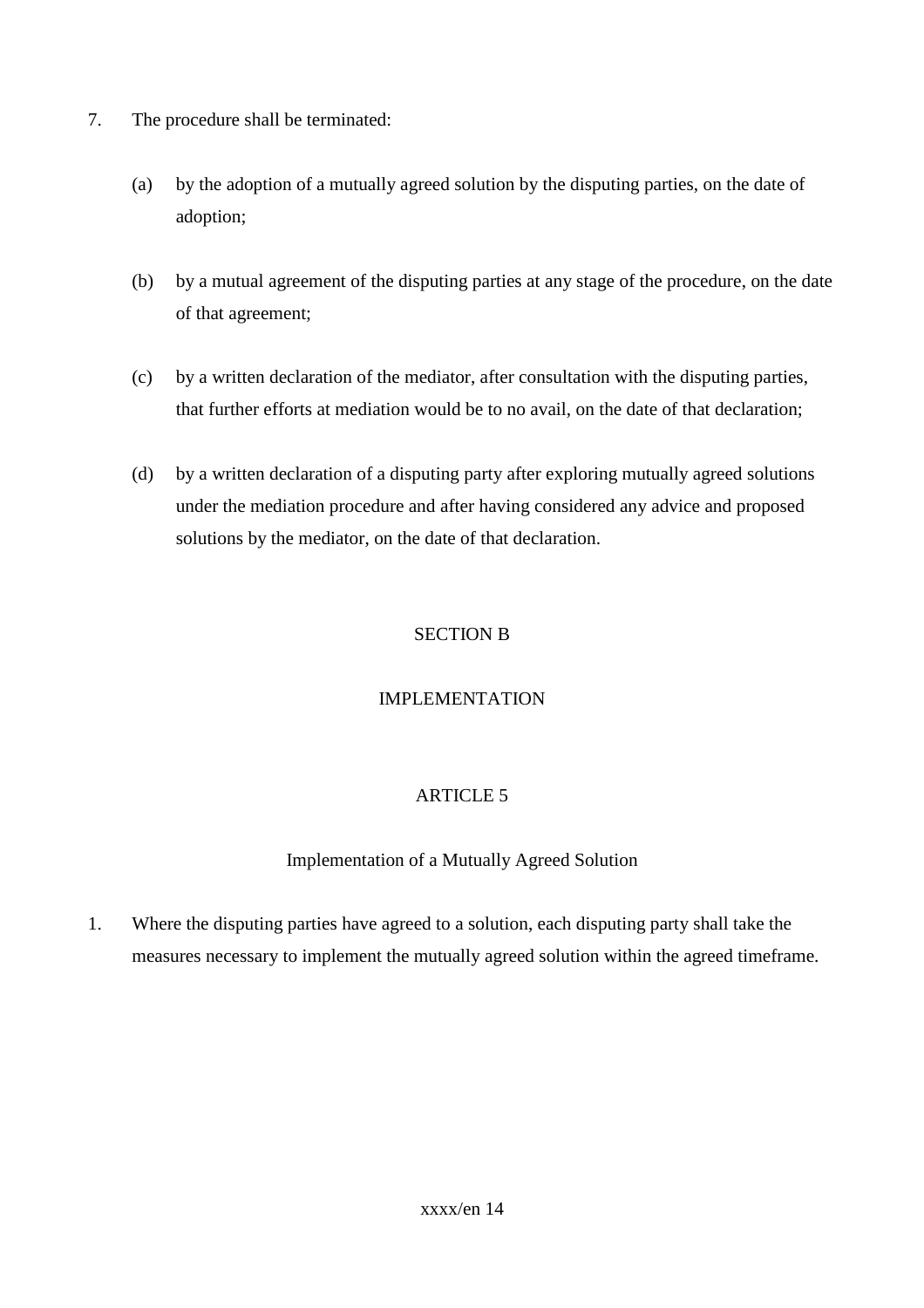- 2. The implementing disputing party shall inform the other disputing party in writing of any steps or measures taken to implement the mutually agreed solution.
- 3. On request of the disputing parties, the mediator shall issue to the disputing parties, in writing, a draft factual report, providing a brief summary of:
	- (a) the measure at issue in these procedures;
	- (b) the procedures followed; and
	- (c) any mutually agreed solution reached as the final outcome of these procedures, including possible interim solutions.

The mediator shall provide the disputing parties fifteen working days to comment on the draft report. After considering the comments of the disputing parties submitted within the period, the mediator shall submit, in writing, a final factual report to the disputing parties within fifteen working days. The factual report shall not include any interpretation of this Agreement.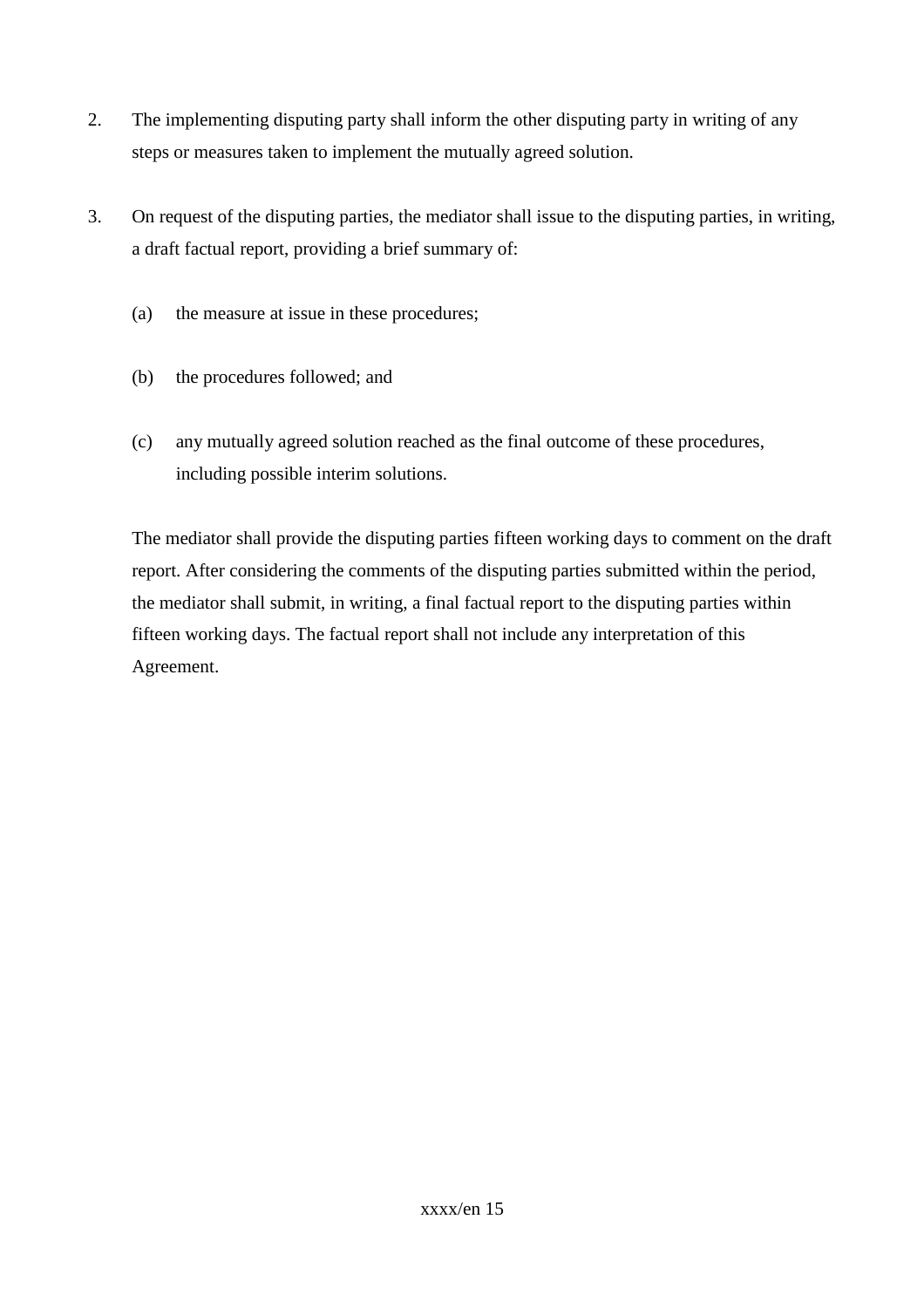## SECTION C

#### GENERAL PROVISIONS

# ARTICLE 6

## Relationship to Dispute Settlement

- 1. The mediation procedure is not intended to serve as a basis for dispute settlement procedures under this Agreement or another agreement. A disputing party shall not rely on or introduce as evidence in such dispute settlement procedures, nor shall any adjudicatory body, tribunal or panel take into consideration:
	- (a) positions taken by the other disputing party in the course of the mediation procedure;
	- (b) the fact that the other disputing party has indicated its willingness to accept a solution to the measure subject to mediation; or
	- (c) advice given or proposals made by the mediator.
- 2. The mediation mechanism is without prejudice to the legal positions of the Parties and the disputing parties under Chapter Three (Dispute Settlement) Section A (Resolution of Disputes between Investors and Parties) or Section B (Resolution of Disputes between Parties).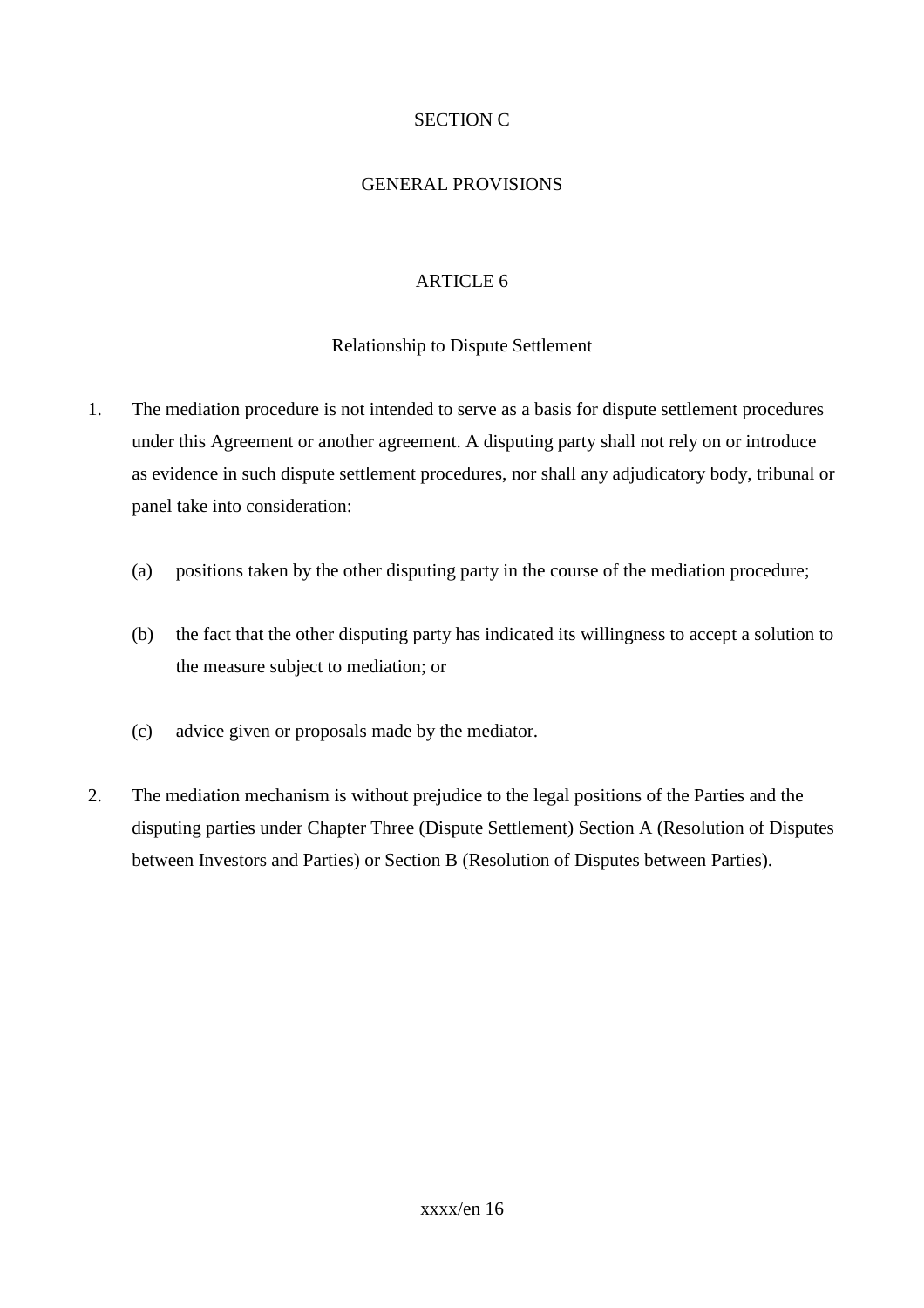3. Without prejudice to paragraph 6 of Article 4 (Rules of the Mediation Procedure) of this Annex and unless the disputing parties agree otherwise, all steps of the procedure, including any advice or proposed solution, shall be confidential. However, any disputing party may disclose to the public that mediation is taking place.

# ARTICLE 7

# Time Limits

Any time limit referred to in this Annex may be modified by mutual agreement between the disputing parties.

# ARTICLE 8

#### **Costs**

1. Each disputing party shall bear its own expenses derived from the participation in the mediation procedure.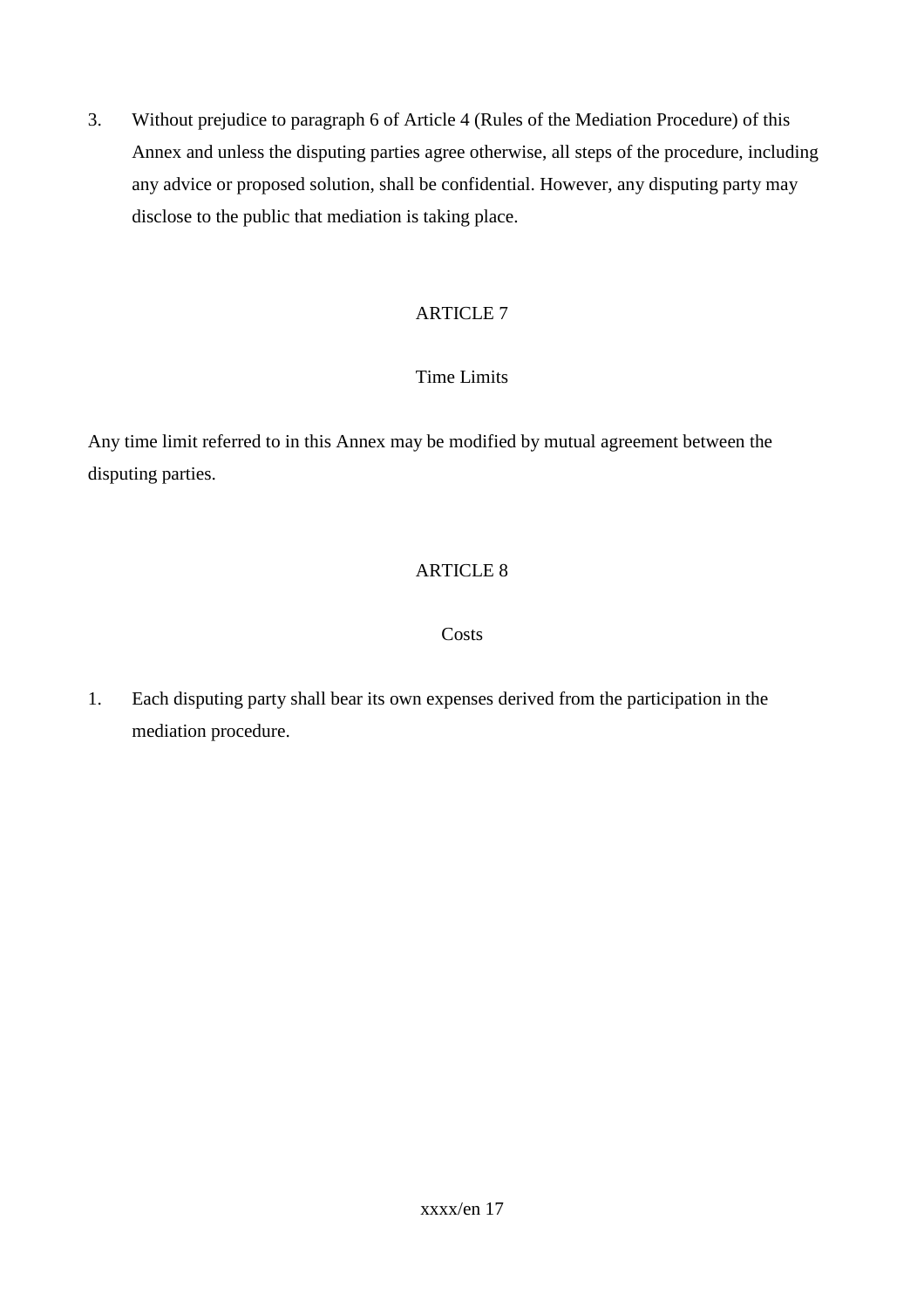2. The disputing parties shall share jointly and equally the expenses derived from organisational matters, including the remuneration and expenses of the mediator. The fees and expenses of the mediators shall be in accordance with those determined pursuant to Regulation 14(1) of the Administrative and Financial Regulations of the ICSID Convention in force on the date of the initiation of the mediation.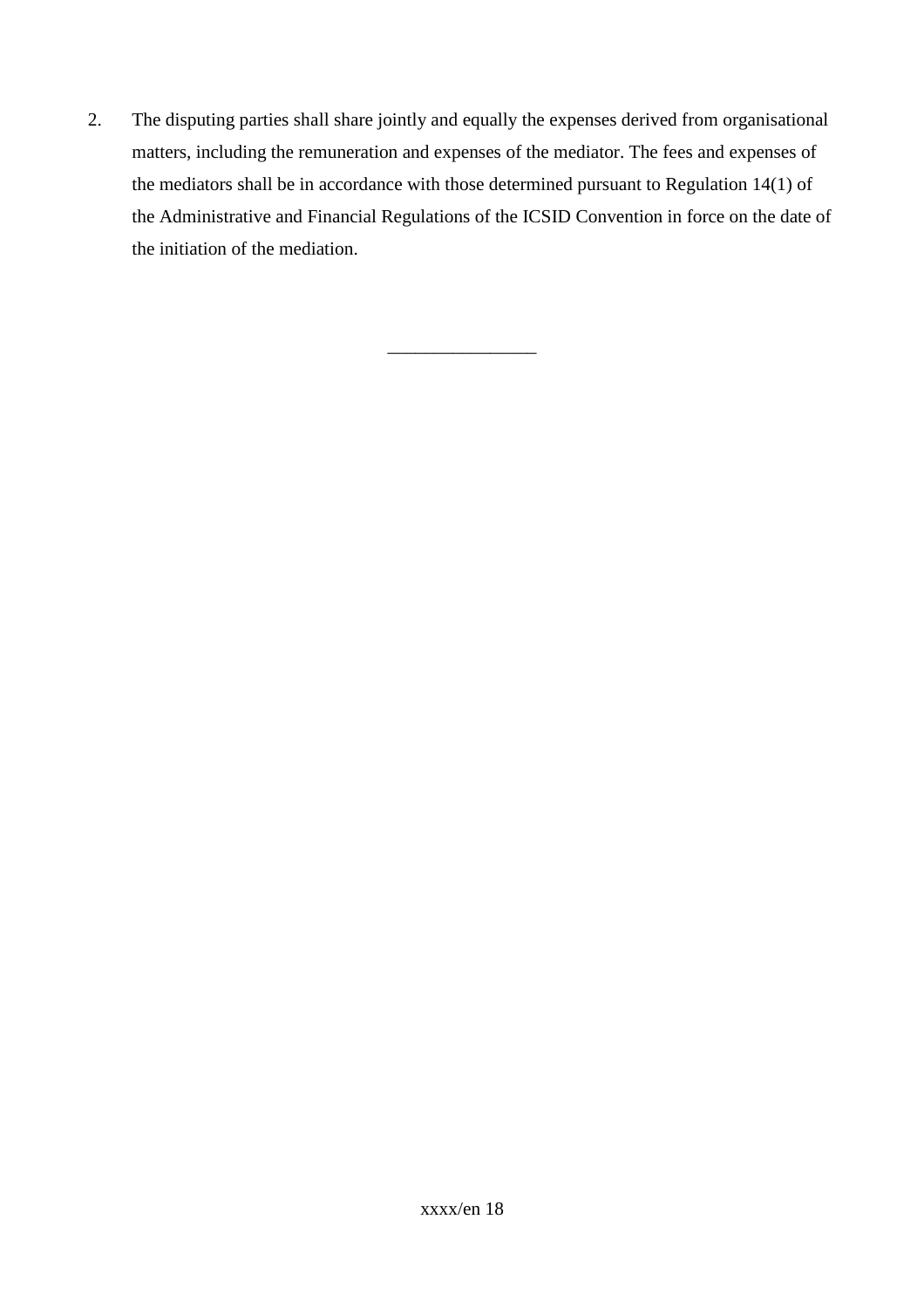#### **ANNEX 7**

# CODE OF CONDUCT FOR MEMBERS OF THE TRIBUNAL, THE APPEAL TRIBUNAL AND MEDIATORS

**Definitions** 

1. In this Code of Conduct:

"Member" means a Member of the Tribunal or a Member of the Appeal Tribunal established pursuant to Chapter Three (Dispute Settlement) Section A (Resolution of Disputes between Investors and Parties);

"mediator" means a person who conducts mediation in accordance with Chapter Three (Dispute Settlement) Section A (Resolution of Disputes between Investors and Parties);

"candidate" means an individual who is under consideration for selection as a Member;

"assistant" means a person who, under the terms of appointment of a Member, conducts research or provides assistance to the Member;

"staff", in respect of a Member, means persons under the direction and control of the Member, other than assistants.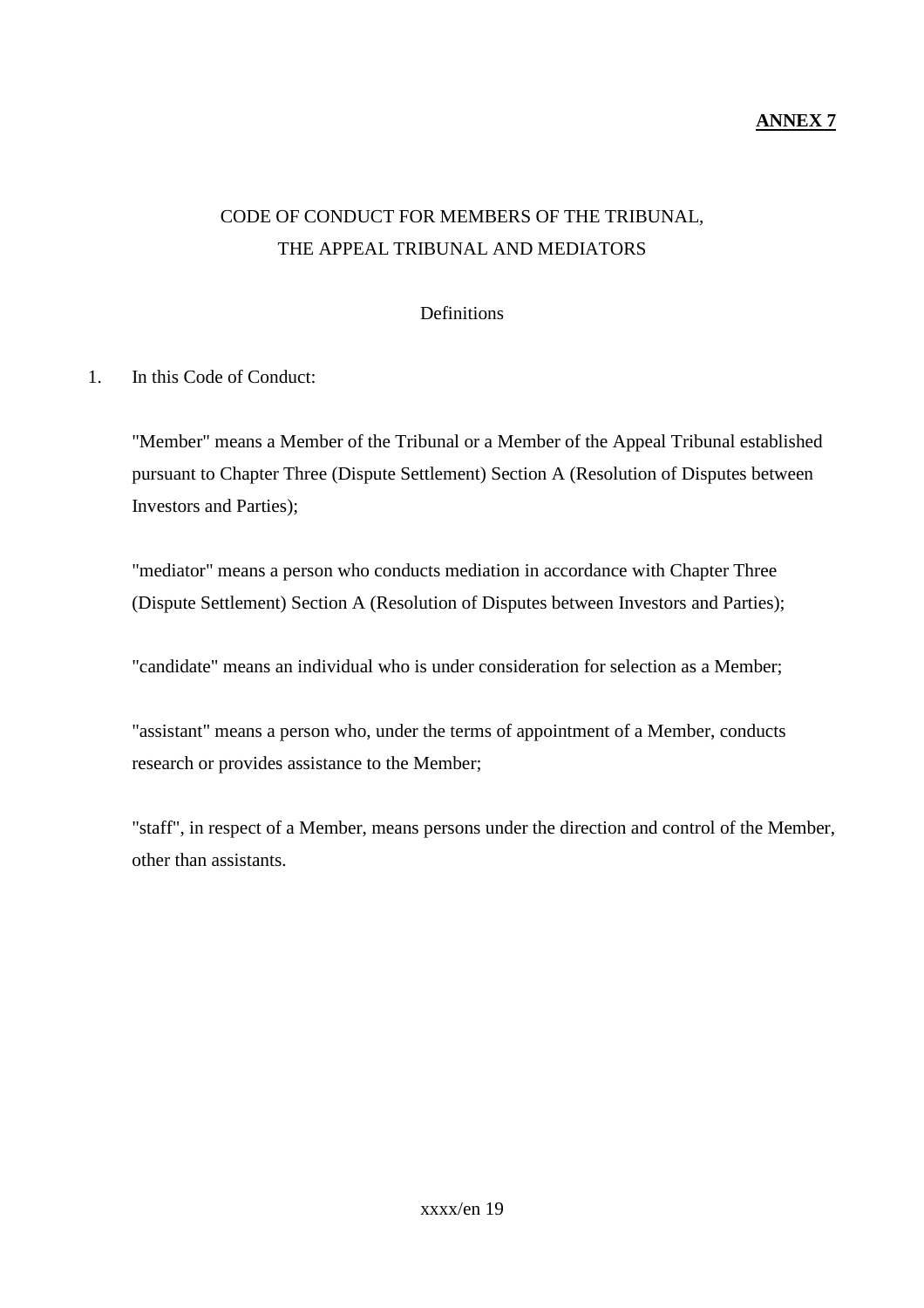#### Responsibilities to the process

2. Every candidate and Member shall avoid impropriety and the appearance of impropriety, shall be independent and impartial, shall avoid direct and indirect conflicts of interests and shall observe high standards of conduct so that the integrity and impartiality of the dispute settlement mechanism is preserved. Members shall not take instructions from any organisation or government with regard to matters before the Tribunal or the Appeal Tribunal. Former Members must comply with the obligations established in paragraphs 15 through 21 of this Code of Conduct.

#### Disclosure obligations

- 3. Prior to his or her appointment as a Member, a candidate shall disclose to the Parties any past or present interest, relationship or matter that is likely to affect his or her independence or impartiality or that might reasonably create an appearance of impropriety or bias. To this end, a candidate shall make all reasonable efforts to become aware of any such interests, relationships and matters.
- 4. A Member shall communicate matters concerning actual or potential violations of this Code of Conduct to the disputing parties and the non-disputing Party.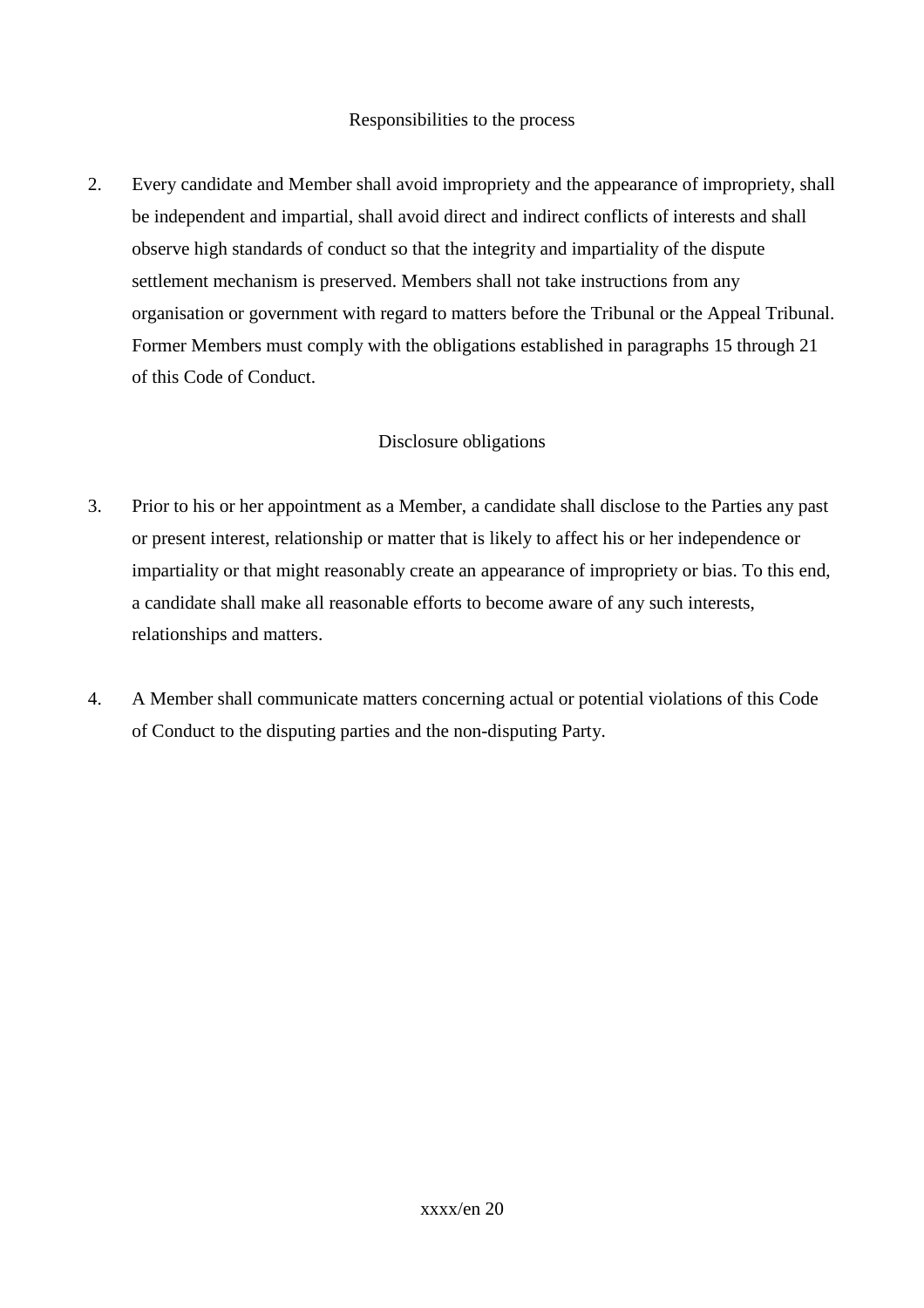5. Members shall at all times continue to make all reasonable efforts to become aware of any interests, relationships or matters referred to in paragraph 3 of this Code of Conduct and shall disclose them. The disclosure obligation is a continuing duty which requires a Member to disclose any such interests, relationships or matters that may arise during any stage of the proceeding at the earliest time the Member becomes aware of it. The Member shall disclose such interests, relationships or matters by informing the disputing parties and the nondisputing Party, in writing, for their consideration.

## Duties of Members

- 6. A Member shall perform his or her duties thoroughly and expeditiously throughout the course of the proceeding and with fairness and diligence.
- 7. A Member shall consider only those issues raised in the proceeding and necessary for a ruling and shall not delegate this duty to any other person.
- 8. A Member shall take all appropriate steps to ensure that his or her assistants and staff are aware of, and comply with paragraphs 2, 3, 4, 5, 19, 20 and 21 of this Code of Conduct.
- 9. A Member shall not engage in *ex parte* contacts concerning the proceeding.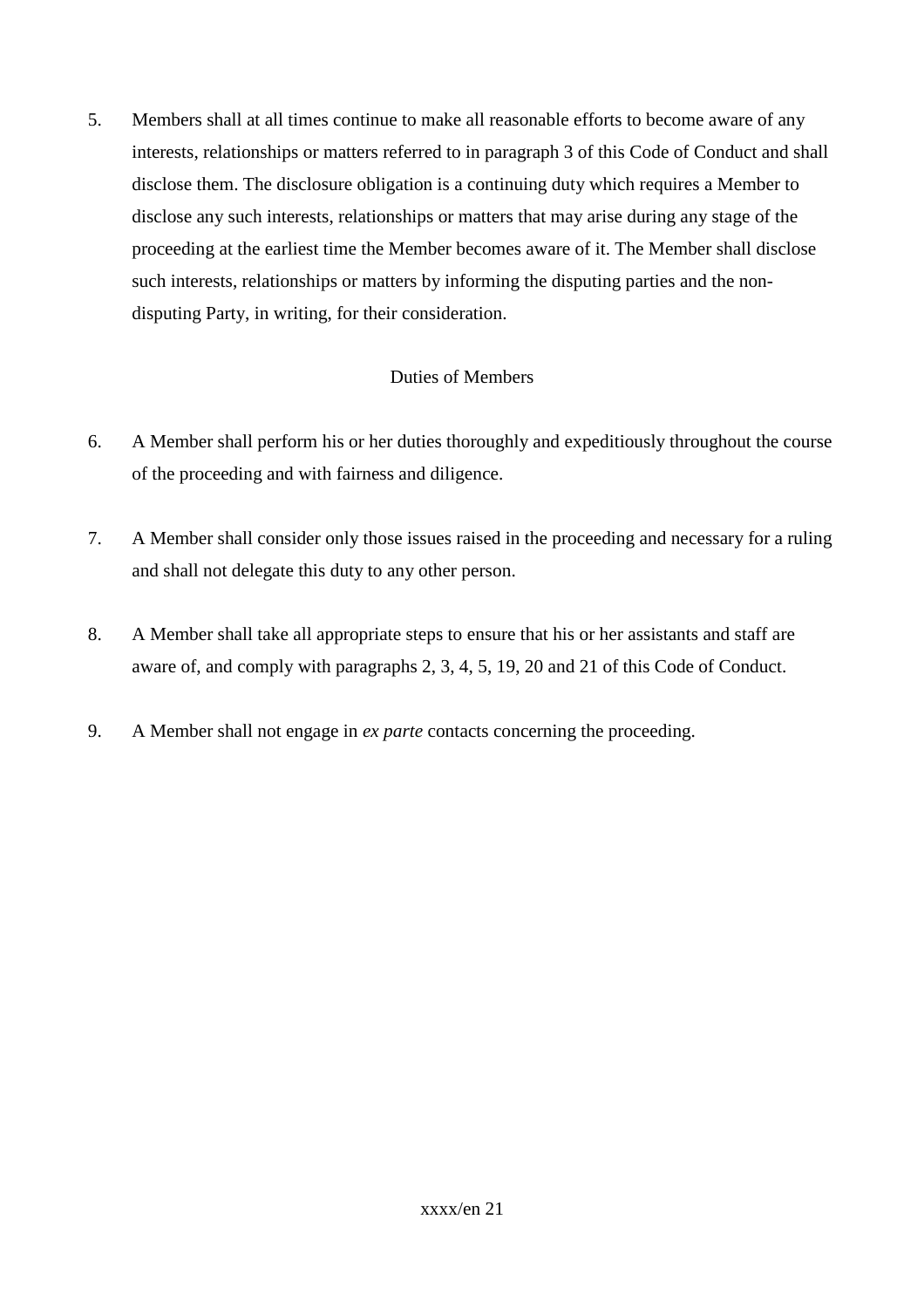#### Independence and impartiality of Members

- 10. A Member must be independent and impartial and avoid creating an appearance of bias or impropriety and shall not be influenced by self-interest, outside pressure, political considerations, public clamour, loyalty to a disputing party or a non-disputing Party or fear of criticism.
- 11. A Member shall not, directly or indirectly, incur any obligation or accept any benefit that would in any way interfere or appear to interfere, with the proper performance of his or her duties.
- 12. A Member may not use his or her position on the Tribunal to advance any personal or private interests and shall avoid actions that may create the impression that others are in a special position to influence him or her.
- 13. A Member may not allow financial, business, professional, family or social relationships or responsibilities to influence his or her conduct or judgement.
- 14. A Member must avoid entering into any relationship or acquiring any financial interest that is likely to affect him or her impartiality or that might reasonably create an appearance of impropriety or bias.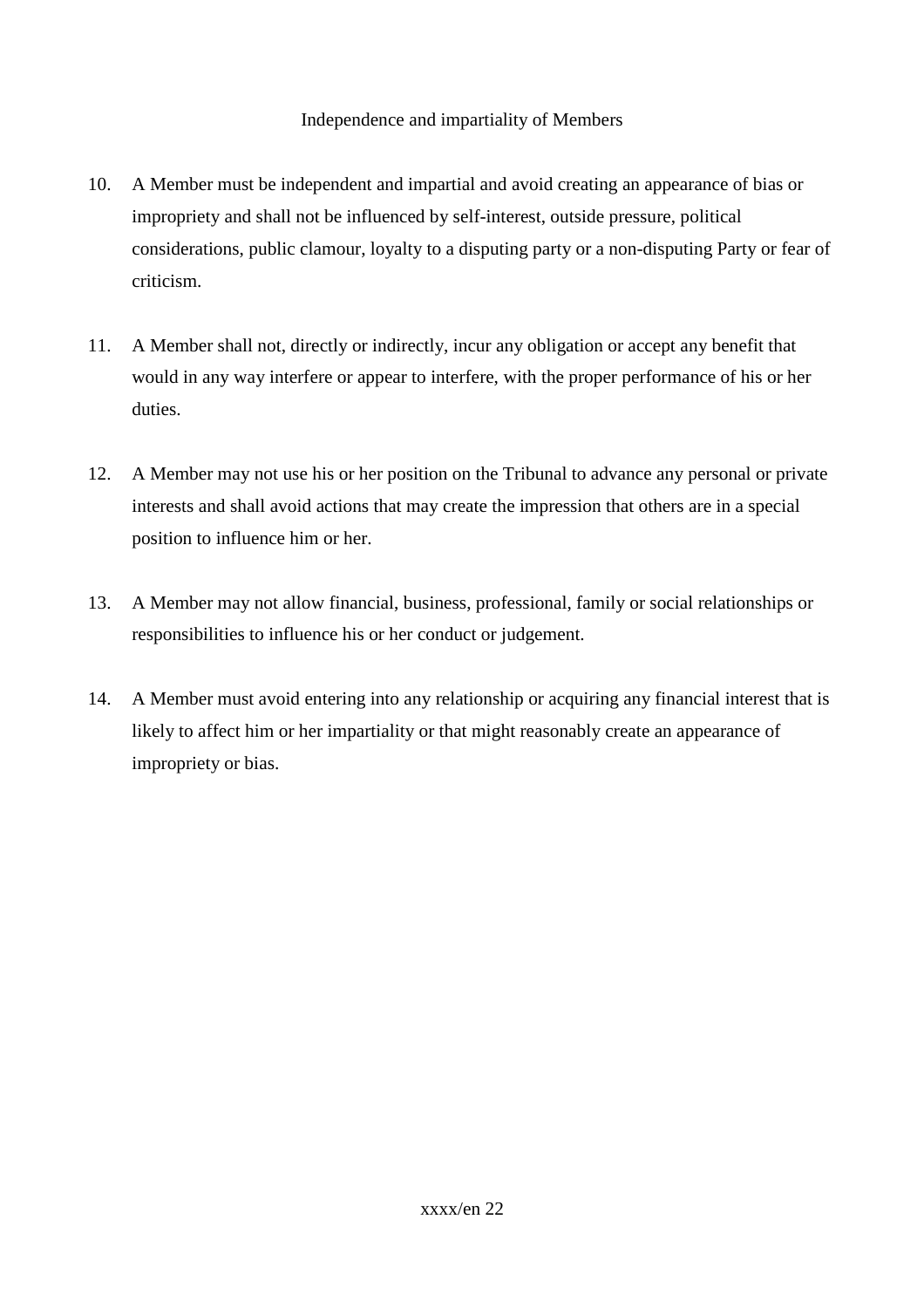#### Obligations of former Members

- 15. All former Members must avoid actions that may create the appearance that they were biased in carrying out their duties or derived any advantage from the decision or ruling of the Tribunal or the Appeal Tribunal.
- 16. Without prejudice to Article 3.9(5) (Tribunal of First Instance) and Article 3.10(4) (Appeal Tribunal), Members shall undertake that after the end of their term, they shall not become involved in any manner whatsoever:
	- (a) in investment disputes which were pending before the Tribunal or the Appeal Tribunal before the end of their term;
	- (b) in investment disputes directly and clearly connected with disputes, including concluded disputes, which they have dealt with as Members of the Tribunal or the Appeal Tribunal.
- 17. Members shall undertake that for a period of three years after the end of their term, they shall not act as representatives of one of the disputing parties in investment disputes before the Tribunal or the Appeal Tribunal.
- 18. If the President of the Tribunal or of the Appeal Tribunal is informed or otherwise becomes aware that a former Member of the Tribunal or of the Appeal Tribunal, respectively, is alleged to have breached the obligations set out in paragraphs 15 through 17, he shall examine the matter, and provide the opportunity to the former Member to be heard. If, after verification, he finds the alleged breach to be confirmed, he shall inform: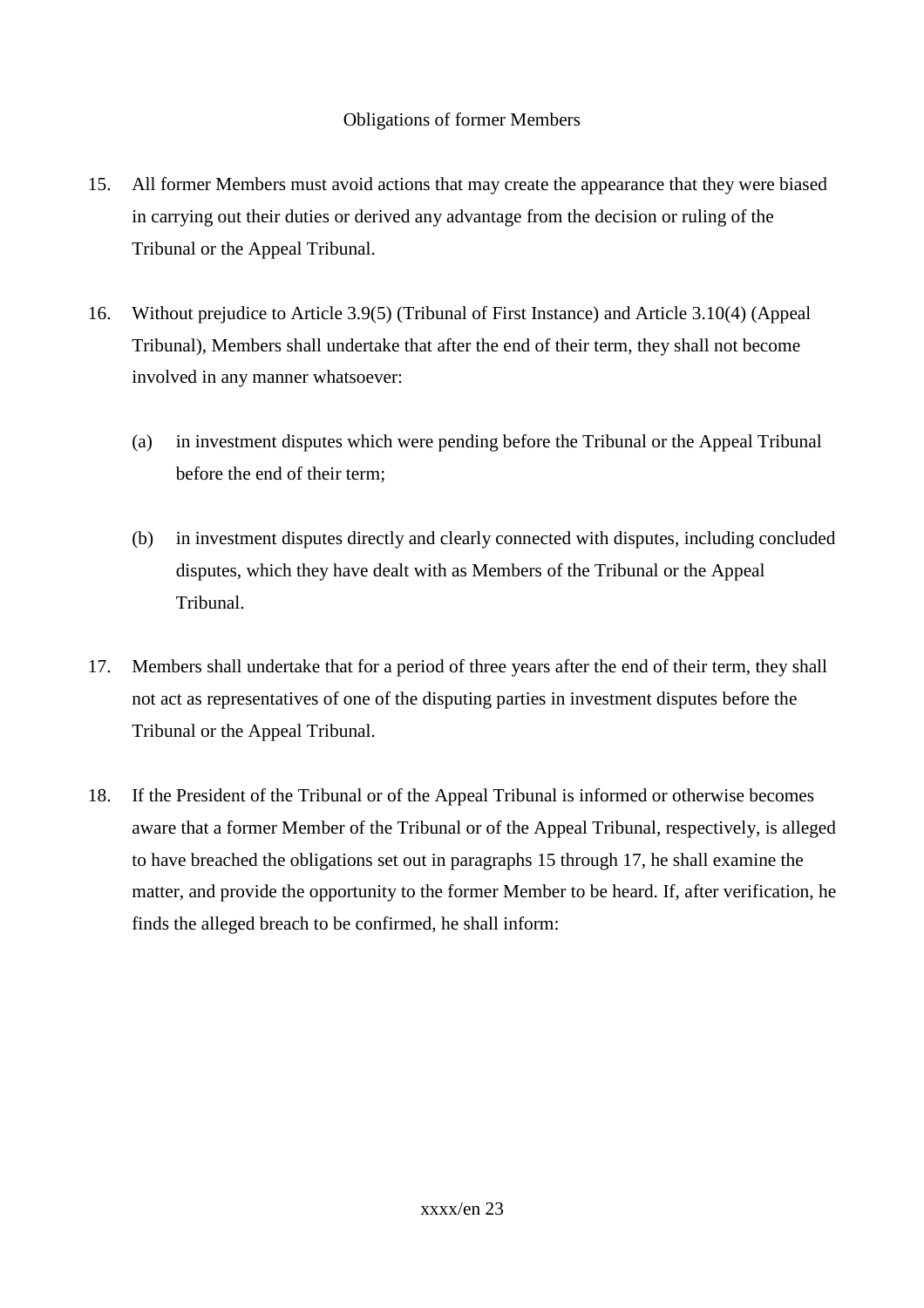- (a) the professional body or other such institution with which that former Member is affiliated;
- (b) the Parties; and
- (c) the president of any other relevant investment tribunal or appeal tribunal.

The President of the Tribunal or of the Appeal Tribunal shall make public its findings pursuant to this paragraph.

#### Confidentiality

- 19. No Member or former Member shall at any time disclose or use any non-public information concerning a proceeding or acquired during a proceeding, except for the purposes of that proceeding, and shall not, in particular, disclose or use any such information to a personal advantage or an advantage for others or to affect the interest of others.
- 20. A Member shall not disclose a decision or award or parts thereof prior to its publication in accordance with Annex 8.
- 21. A Member or former Member shall not at any time disclose the deliberations of the Tribunal or Appeal Tribunal, or any Member's view regarding the deliberations.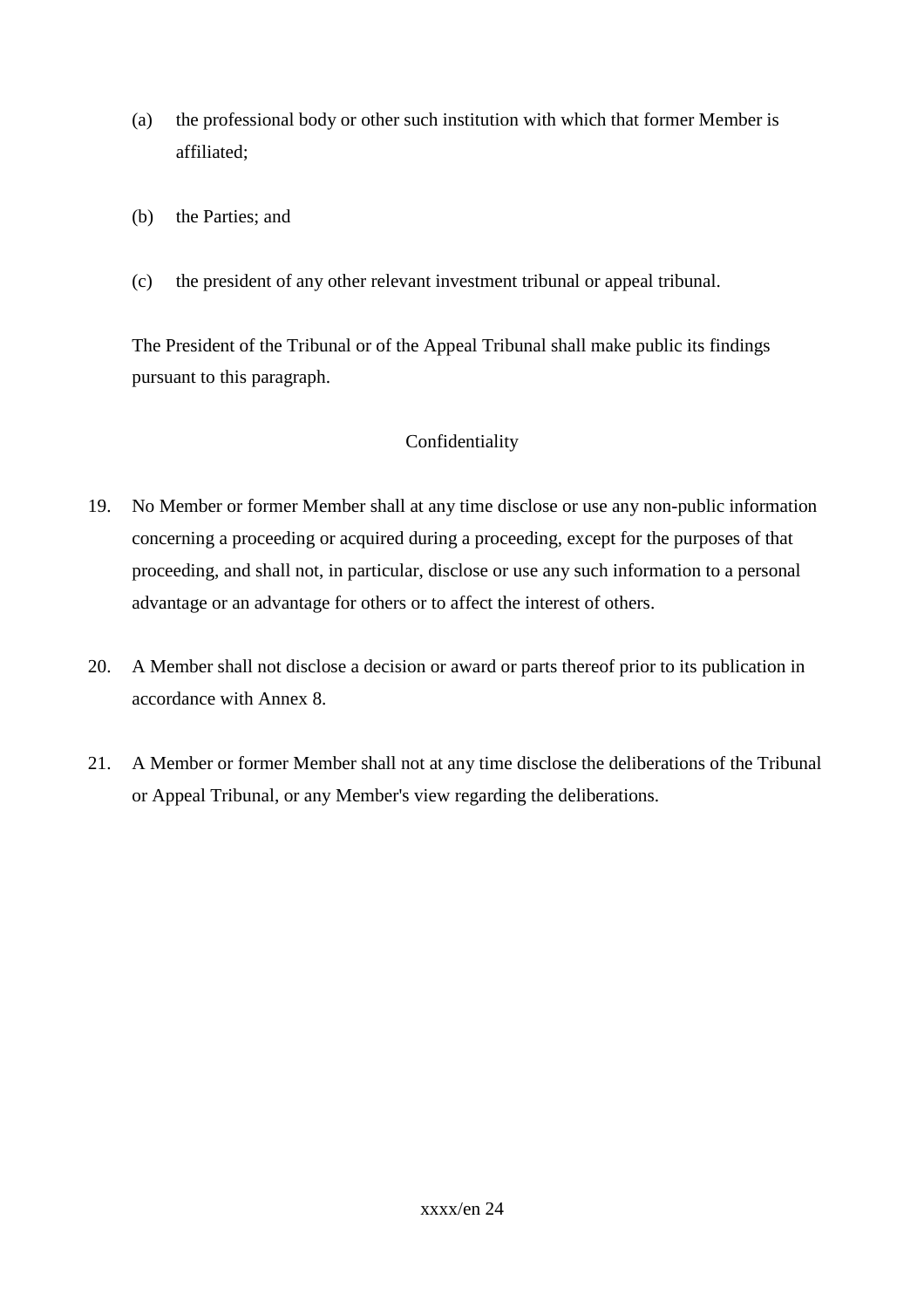#### Expenses

22. Each Member shall keep a record and render a final account of the time devoted to the procedure and of the expenses incurred.

#### Mediators

23. The disciplines described in this Code of Conduct applying to Members or former Members shall apply, *mutatis mutandis*, to mediators.

#### Consultative Committee

24. The President of the Tribunal and the President of the Appeal Tribunal shall each be assisted by a Consultative Committee, composed of the respective Vice-President and the most senior member by age of the Tribunal and the Appeal Tribunal respectively, for ensuring the proper application of this Code of Conduct, Article 3.11 (Ethics) and for the execution of any other task, where so provided.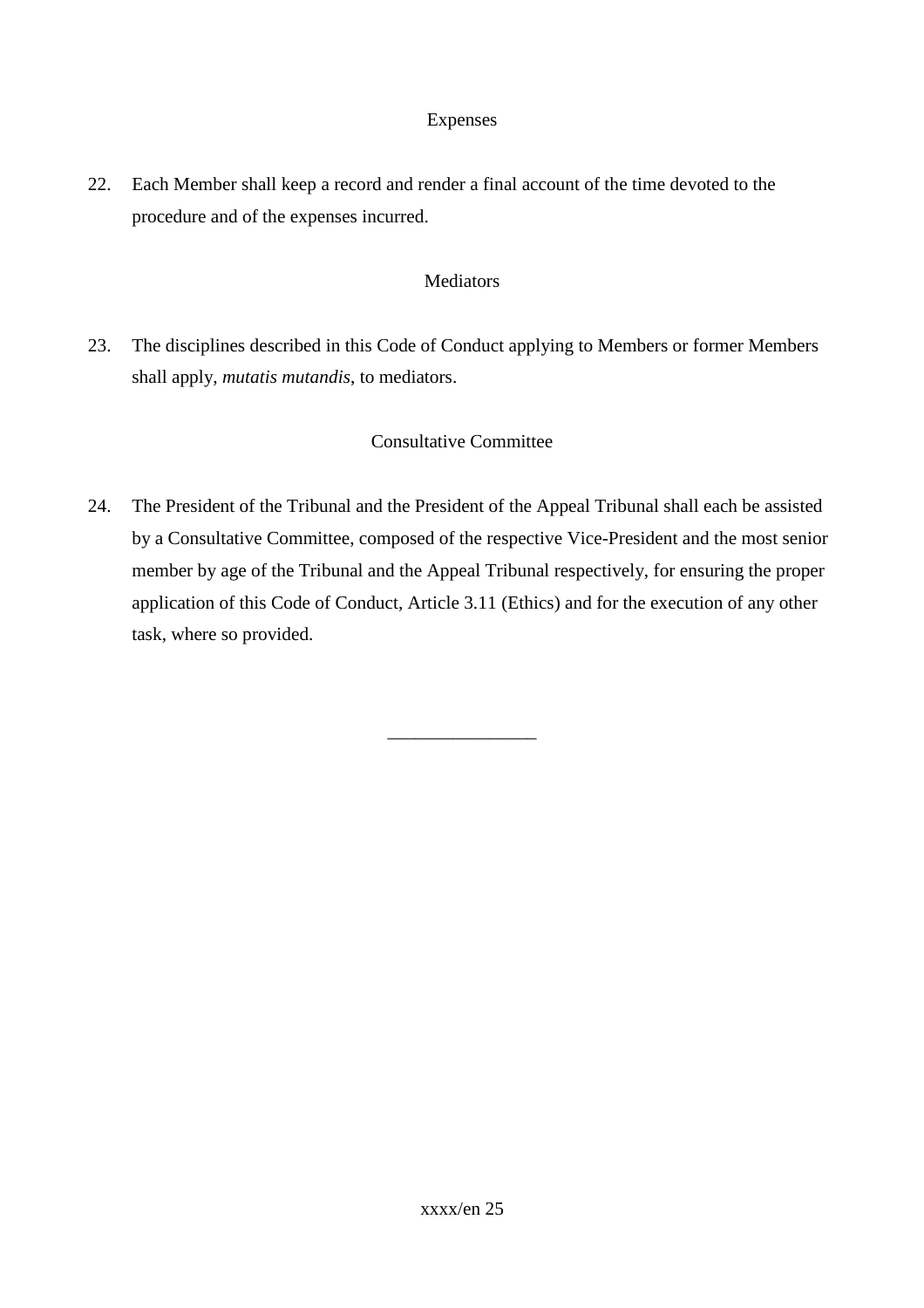#### **ANNEX 8**

# RULES ON PUBLIC ACCESS TO DOCUMENTS, HEARINGS AND THE POSSIBILITY OF THIRD PERSONS TO MAKE SUBMISSIONS

#### ARTICLE 1

- 1. Subject to Articles 2 and 4 of this Annex, the respondent shall, after receiving the following documents, promptly transmit them to the non-disputing Party and to the repository referred to in Article 5 of this Annex, who shall make them available to the public:
	- (a) the request for consultations referred to in paragraph 1 of Article 3.3 (Consultations);
	- (b) the notice of intent referred to in paragraph 1 of Article 3.5 (Notice of Intent);
	- (c) the determination of the respondent referred to in paragraph 2 of Article 3.5 (Notice of Intent);
	- (d) the submission of a claim referred to in Article 3.6 (Submission of Claim to Tribunal);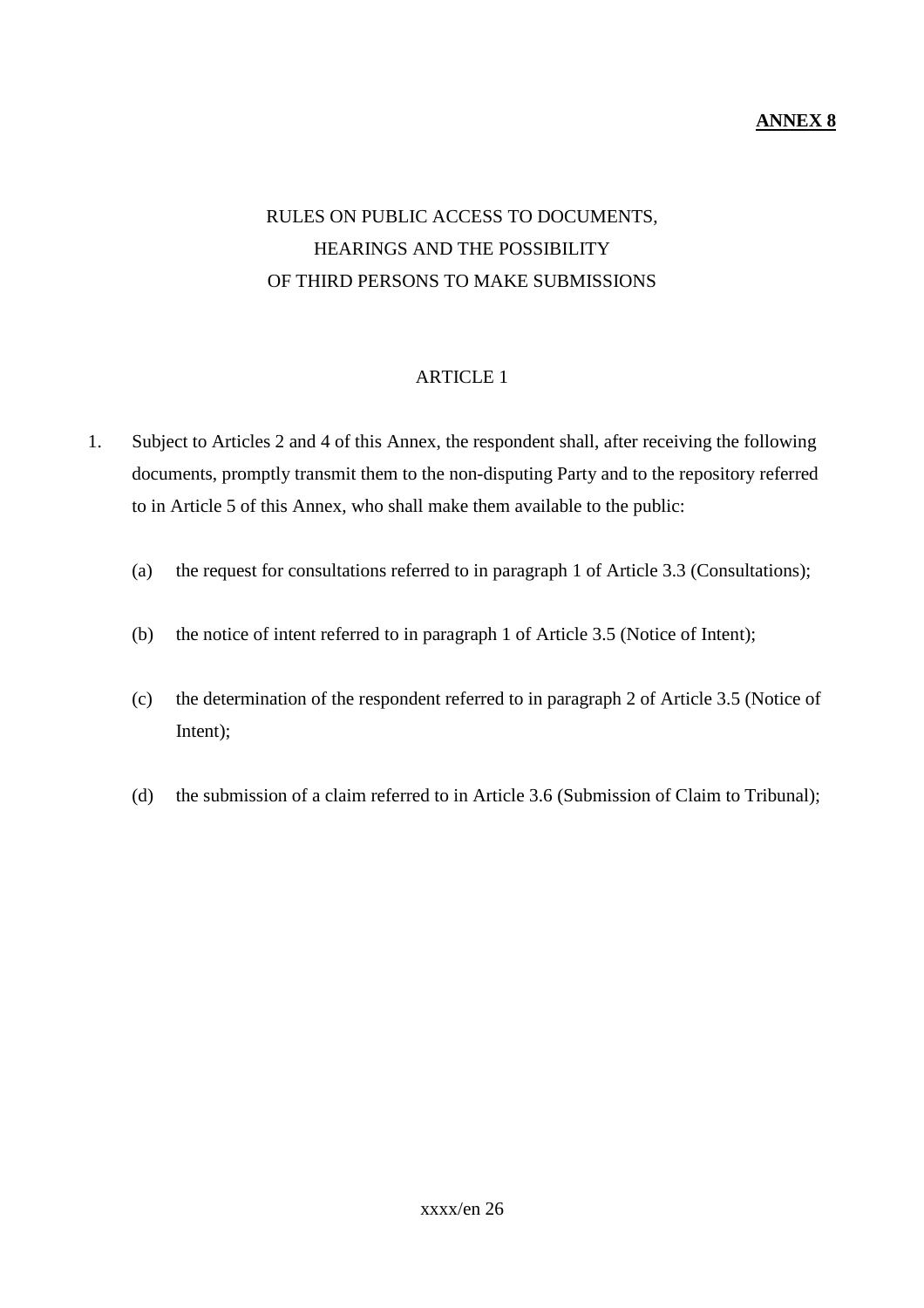- (e) pleadings, memorials, and briefs submitted to the Tribunal by a disputing party, expert reports, and any written submissions submitted pursuant to Article 3.17 (The non-disputing Party to the Agreement) and Article 3 of this Annex;
- (f) minutes or transcripts of hearings of the Tribunal, where available; and
- (g) orders, awards, and decisions of the Tribunal or, where applicable, of the President or Vice President of the Tribunal.
- 2. Subject to the exceptions set out in Article 4 of this Annex, the Tribunal may decide, on its own initiative or upon request from any person, and after consultation with the disputing parties, whether and how to make available any other documents provided to, or issued by, the Tribunal not falling within paragraph 1. This may include, for example, making such documents available at a specified site or through the repository referred to in Article 5 of this Annex.

The Tribunal shall conduct hearings open to the public and shall determine, in consultation with the disputing parties, the appropriate logistical arrangements. However, any disputing party that intends to use information designated as protected information in a hearing shall so advise the Tribunal. The Tribunal shall make appropriate arrangements to protect this information from disclosure.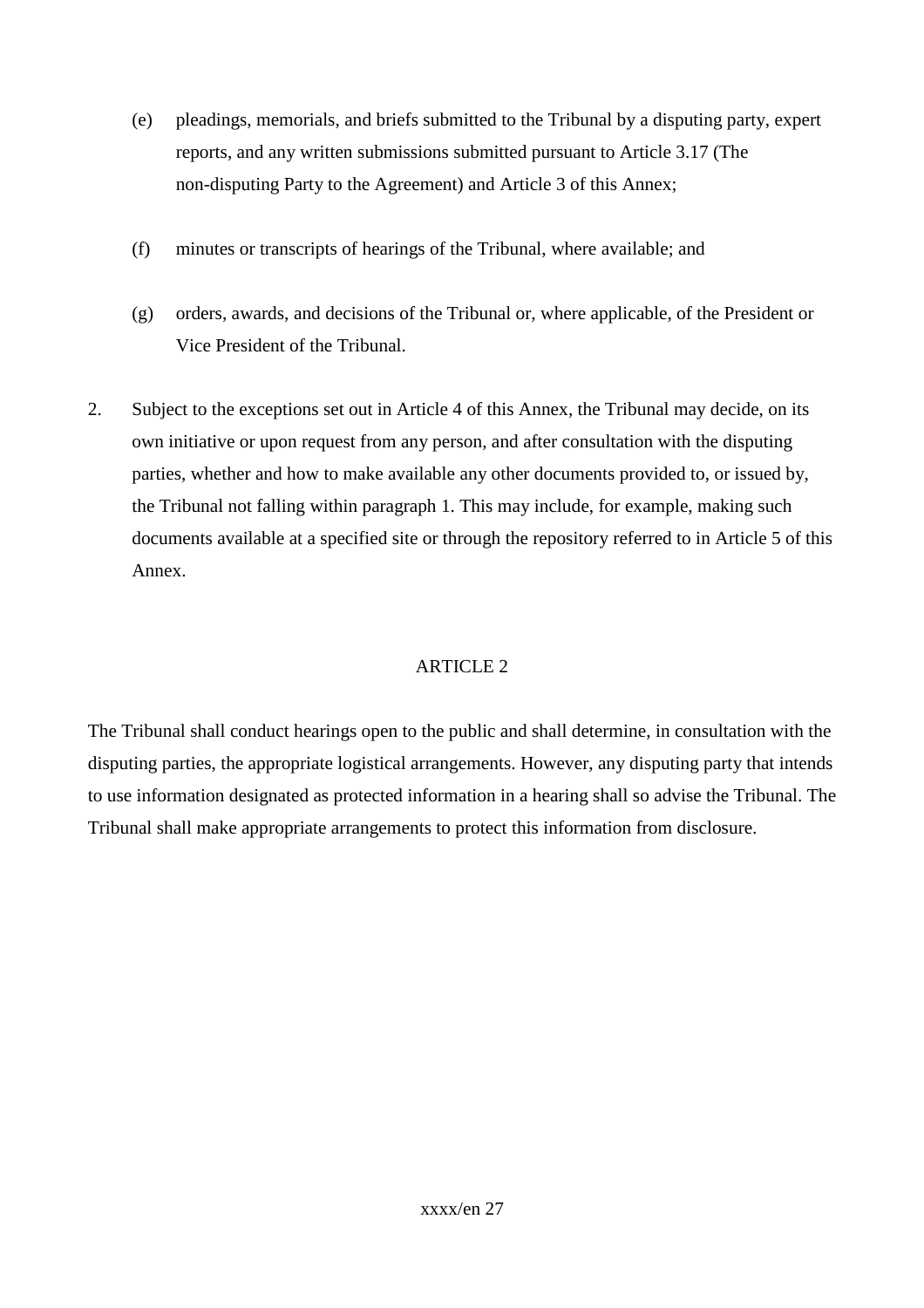- 1. The Tribunal may, after consultations with the disputing parties, allow a person that is not a disputing party and not a non-disputing Party to the Agreement (hereinafter referred to as "third person") to file a written submission with the Tribunal regarding a matter within the scope of the dispute.
- 2. A third person wishing to make a submission shall apply to the Tribunal, and shall provide the following written information in a language of the proceedings, in a concise manner, and within such page limits as may be set by the Tribunal:
	- (a) description of the third person, including, where relevant, its membership and legal status (e.g. trade association or other non-governmental organisation), its general objectives, the nature of its activities, and any parent organisation, including any organisation that directly or indirectly controls the third person;
	- (b) disclosure of any connection, direct or indirect, which the third person has with any disputing party;
	- (c) information on any government, person or organisation that has provided any financial or other assistance in preparing the submission or has provided substantial assistance to the third person in either of the two years preceding the application by the third person under this Article (e.g. funding around 20 per cent of its overall operations annually);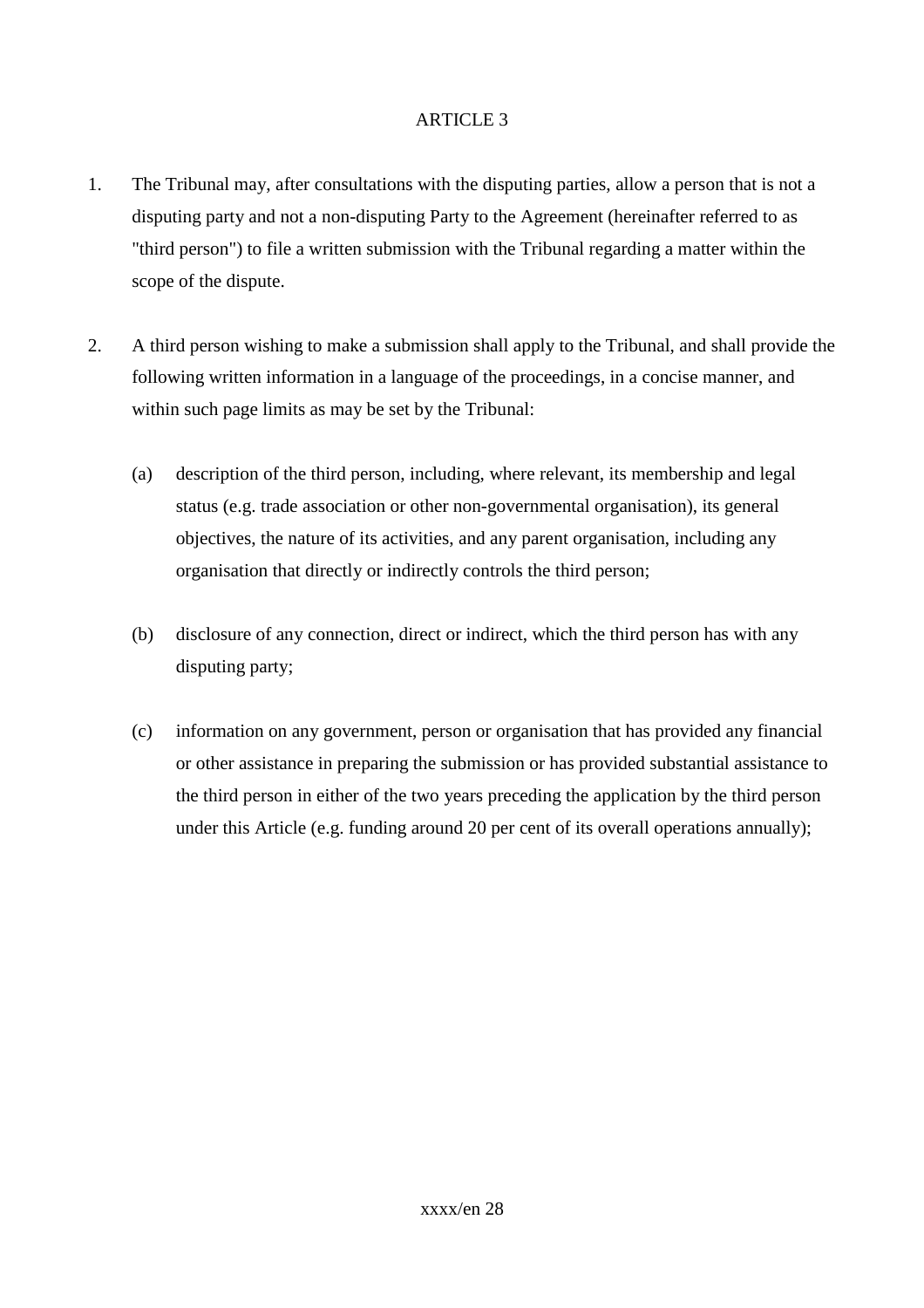- (d) description of the nature of the interest that the third person has in the proceedings; and
- (e) identification of the specific issues of fact or law in the proceedings that the third person wishes to address in its written submission.
- 3. In determining whether to allow such a submission, the Tribunal shall take into consideration, among other things:
	- (a) whether the third person has a significant interest in the proceedings; and
	- (b) the extent to which the submission would assist the Tribunal in the determination of a factual or legal issue related to the proceedings by bringing a perspective, particular knowledge or insight that is different from that of the disputing parties.
- 4. The submission filed by the third person shall:
	- (a) be dated and signed by the person filing the submission on behalf of the third person;
	- (b) be concise, and in no case longer than as authorised by the Tribunal;
	- (c) set out a precise statement of the third person's position on issues; and
	- (d) only address matters within the scope of the dispute.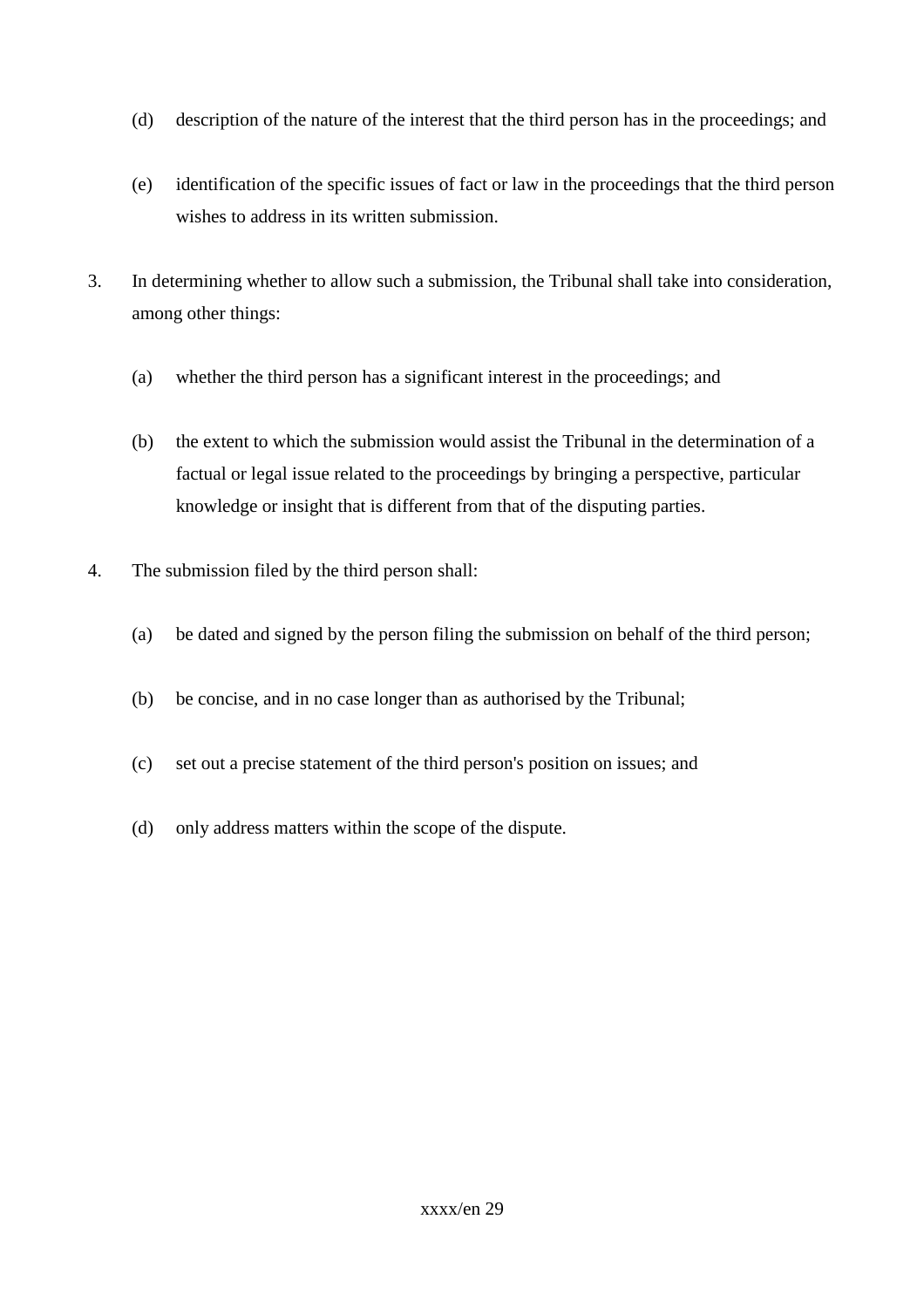- 5. The Tribunal shall ensure that such submissions do not disrupt or unduly burden the proceedings, or unfairly prejudice any disputing party. The Tribunal may adopt any appropriate procedures where necessary to manage multiple submissions.
- 6. The Tribunal shall ensure that the disputing parties are given a reasonable opportunity to present their observations on any submission by a third person.

- 1. Confidential or protected information, as defined in paragraph 2 and as identified pursuant to paragraphs 3 to 9, shall not be made available to the public.
- 2. Confidential or protected information consists of:
	- (a) confidential business information;
	- (b) information which is protected against being made available to the public under this Agreement;
	- (c) information which is protected against being made available to the public, in the case of information of the respondent, under the law of the respondent and in the case of other information, under any law or rules determined to be applicable to the disclosure of such information by the Tribunal.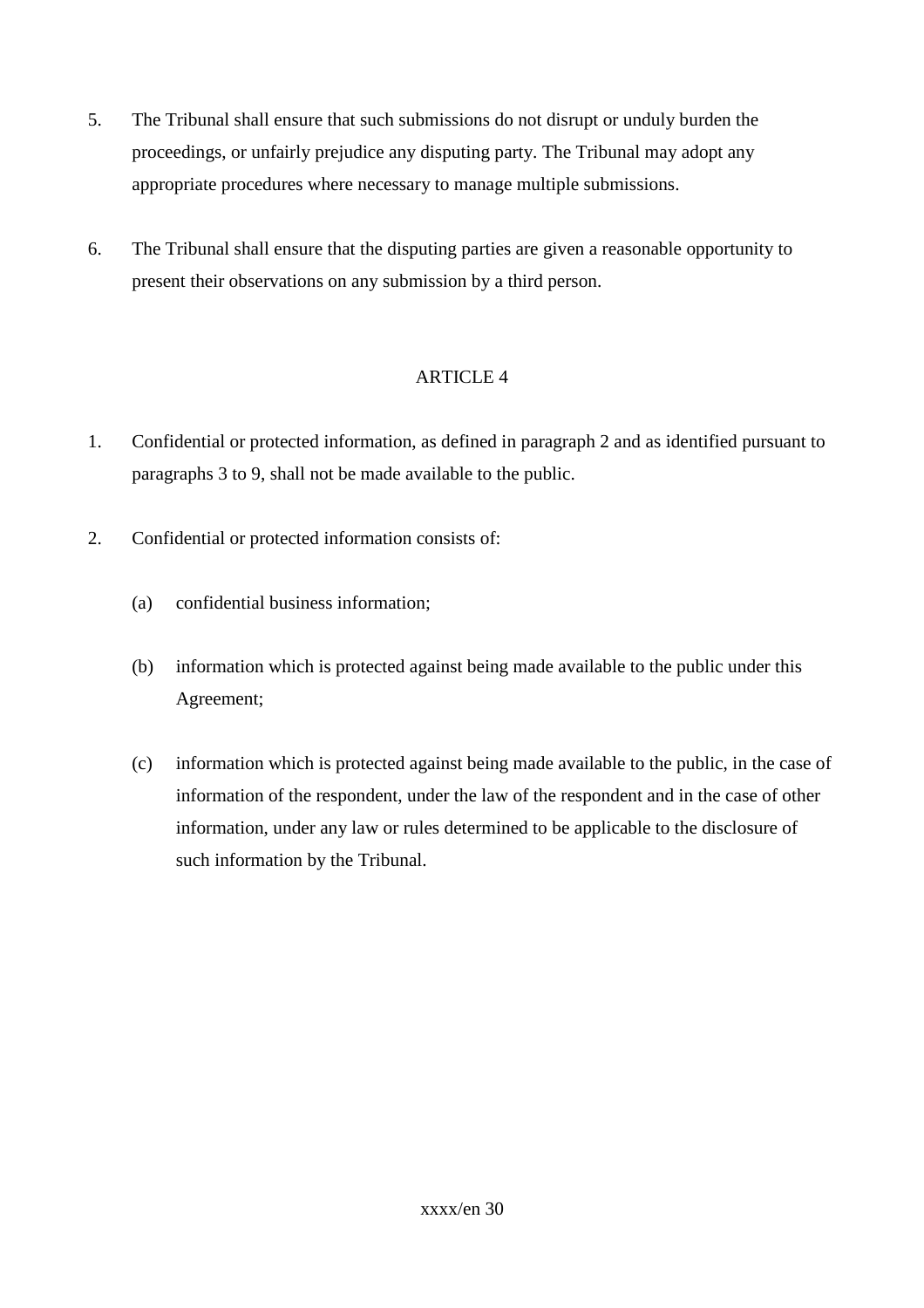- 3. When a document other than an order or decision of the Tribunal is to be made available to the public pursuant to paragraph 1 of Article 1 of this Annex, the disputing party, non-disputing Party or third person who submits the document shall, at the time of submission of the document:
	- (a) indicate whether it contends that the document contains information which must be protected from publication;
	- (b) clearly designate the information at the time it is submitted to the Tribunal; and
	- (c) promptly or within the time set by the Tribunal, submit a redacted version of the document that does not contain the said information.
- 4. When a document other than an order or decision of the Tribunal is to be made available to the public pursuant to a decision of the Tribunal under paragraph 2 of Article 1 of this Annex, the disputing party, non-disputing Party or third person who has submitted the document shall, within thirty days of the Tribunal's decision that the document is to be made available to the public, indicate whether it contends that the document contains information which must be protected from disclosure and submit a redacted version of the document that does not contain the said information.
- 5. Where a redaction is proposed under paragraph 4, any disputing party other than the person who submitted the document in question may object to the proposed redaction and/or propose that the document be redacted differently. Any such objection or counter-proposal shall be made within thirty days of receipt of the proposed redacted document.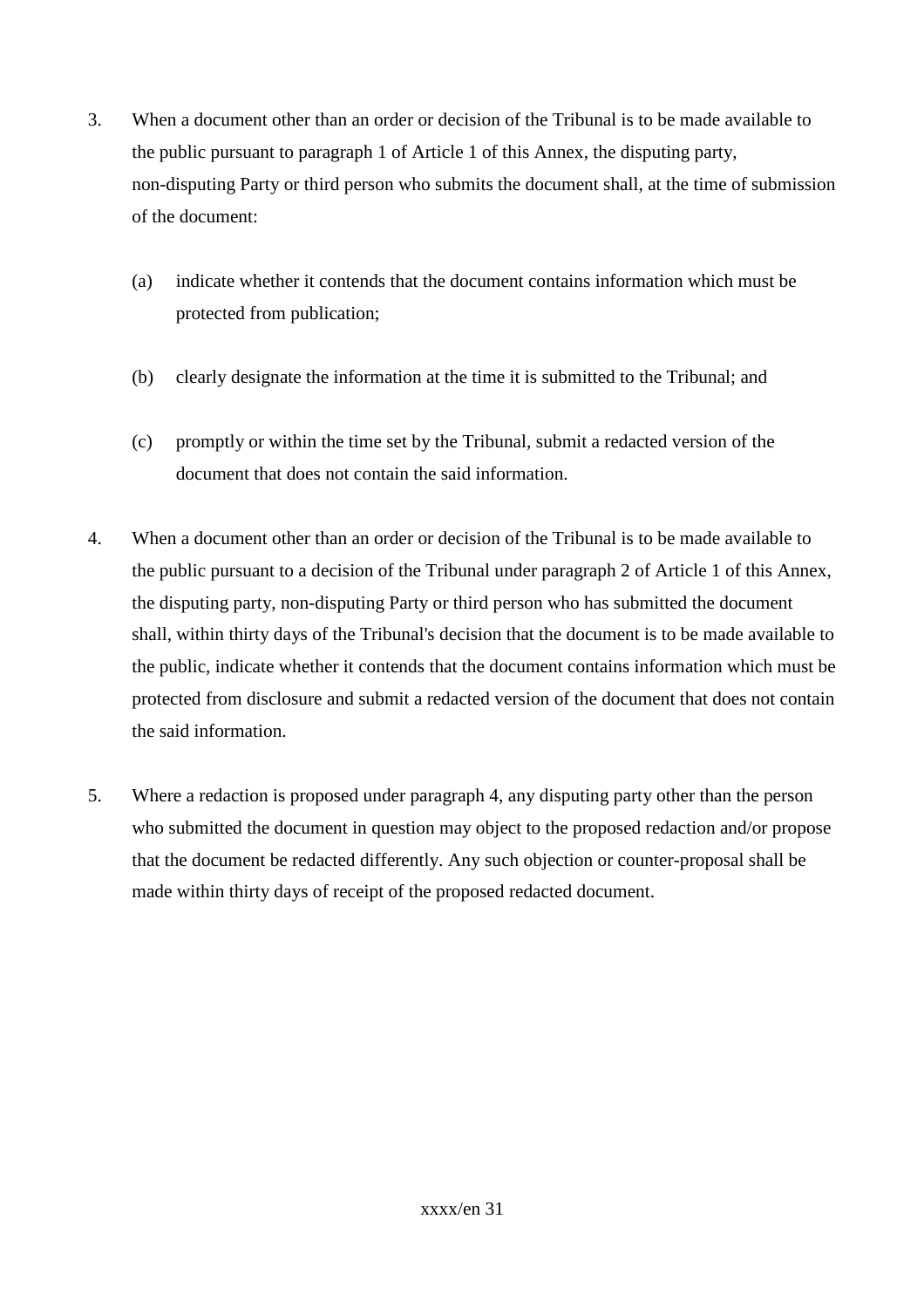- 6. When an order, decision or award of the Tribunal is to be made available to the public pursuant to paragraph 1 of Article 1 of this Annex, the Tribunal shall give all disputing parties an opportunity to make submissions as to the extent to which the document contains information which must be protected from publication and to propose redaction of the document to prevent the publication of the said information.
- 7. The Tribunal shall rule on all questions relating to the proposed redaction of documents under paragraphs 3 to 6, and shall determine, in the exercise of its discretion, the extent to which any information contained in documents which are to be made available to the public, should be redacted.
- 8. If the Tribunal determines that information should not be redacted from a document pursuant to paragraphs 3 to 6 or that a document should not be prevented from being made available to the public, any disputing party, non-disputing Party or third person that voluntarily submitted the document into the record may, within thirty days of the Tribunal's determination:
	- (a) withdraw all or part of the document containing such information from the record of the proceedings; or
	- (b) resubmit the document in a form which complies with the Tribunal's determination.
- 9. Any disputing party that intends to use information which it contends to be confidential or protected information in a hearing shall so advise the Tribunal. The Tribunal shall, after consultation with the disputing parties, decide whether that information should be protected and shall make arrangements to prevent any protected information from becoming public in accordance with Article 2 of this Annex.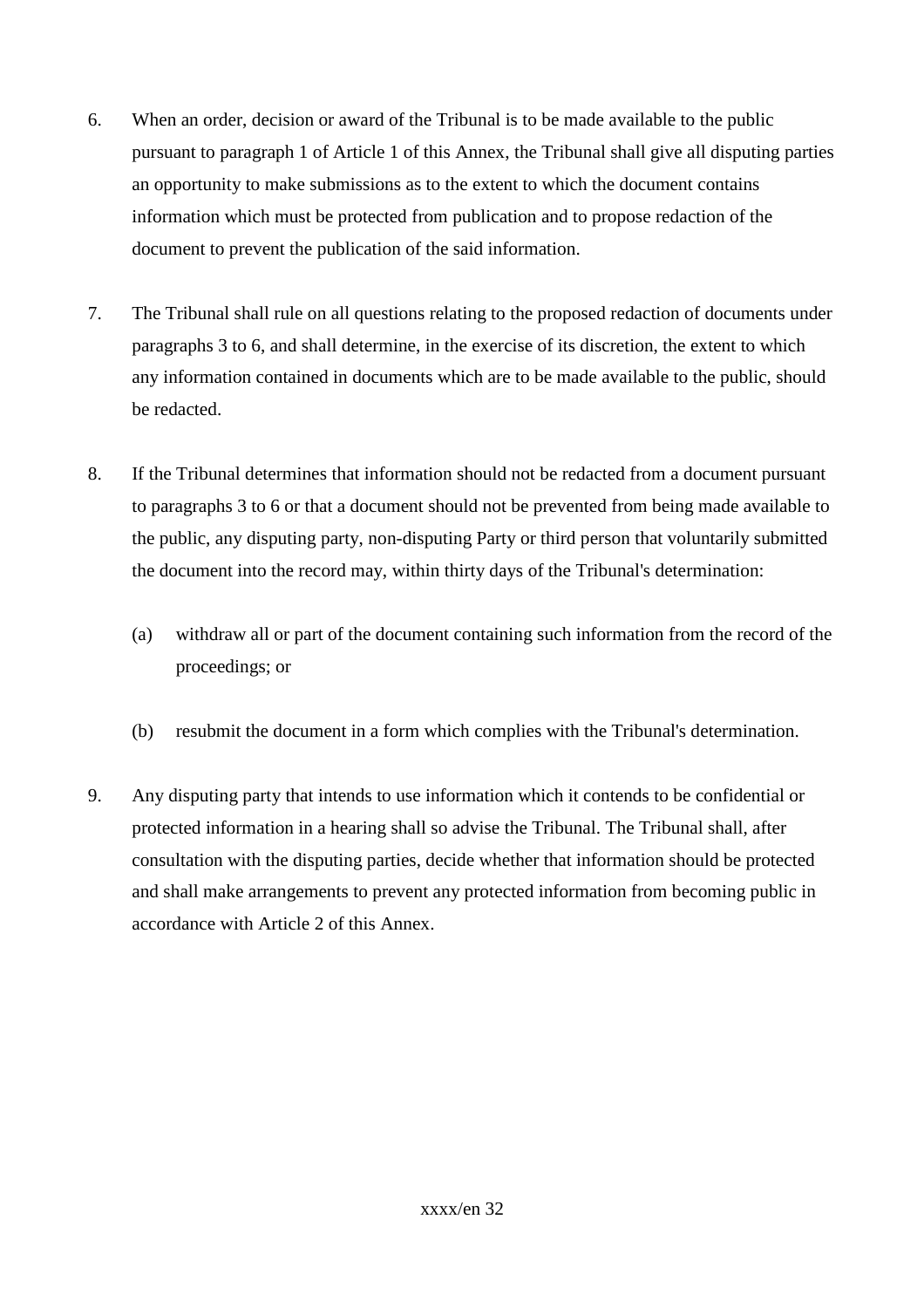- 10. Information shall not be made available to the public where the information, if made available to the public, would jeopardise the integrity of the dispute settlement process as determined pursuant to paragraph 11.
- 11. The Tribunal may, on its own initiative or upon the application of a disputing party, after consultation with the disputing parties where practicable, take appropriate measures to restrain or delay the publication of information where such publication would jeopardise the integrity of the dispute settlement process:
	- (a) because it could hamper the collection or production of evidence; or
	- (b) because it could lead to the intimidation of witnesses, lawyers acting for disputing parties, or members of the Tribunal; or
	- (c) in comparably exceptional circumstances.

The Secretary-General of the United Nations, through the UNCITRAL Secretariat, shall act as repository and shall make available to the public information pursuant to this Annex.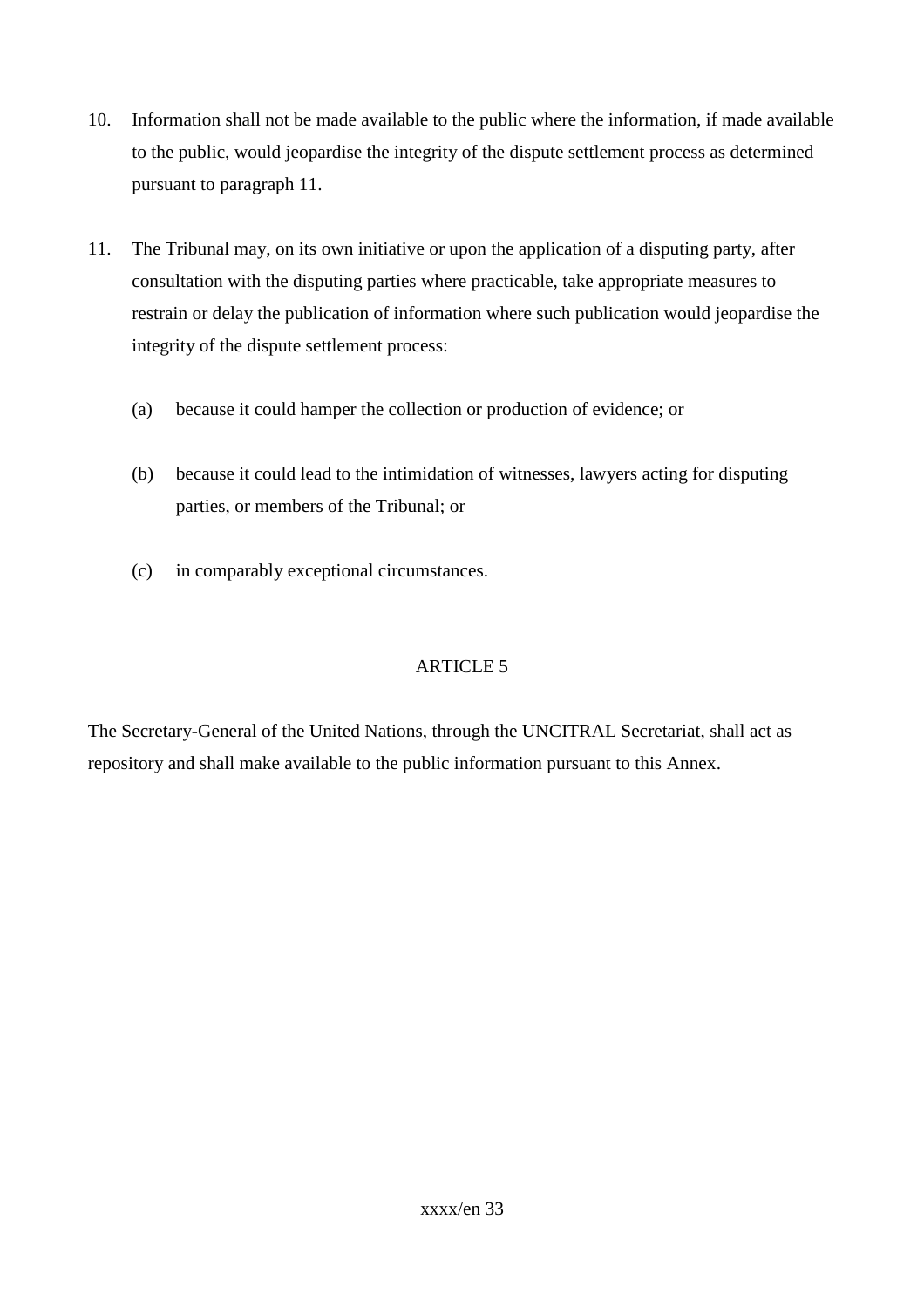Where this Annex provides for the Tribunal to exercise discretion, the Tribunal shall exercise that discretion, taking into account:

(a) the public interest in transparency in treaty-based investment dispute resolution and of the particular proceedings; and

\_\_\_\_\_\_\_\_\_\_\_\_\_\_\_\_

(b) the disputing parties' interest in a fair and efficient resolution of their dispute.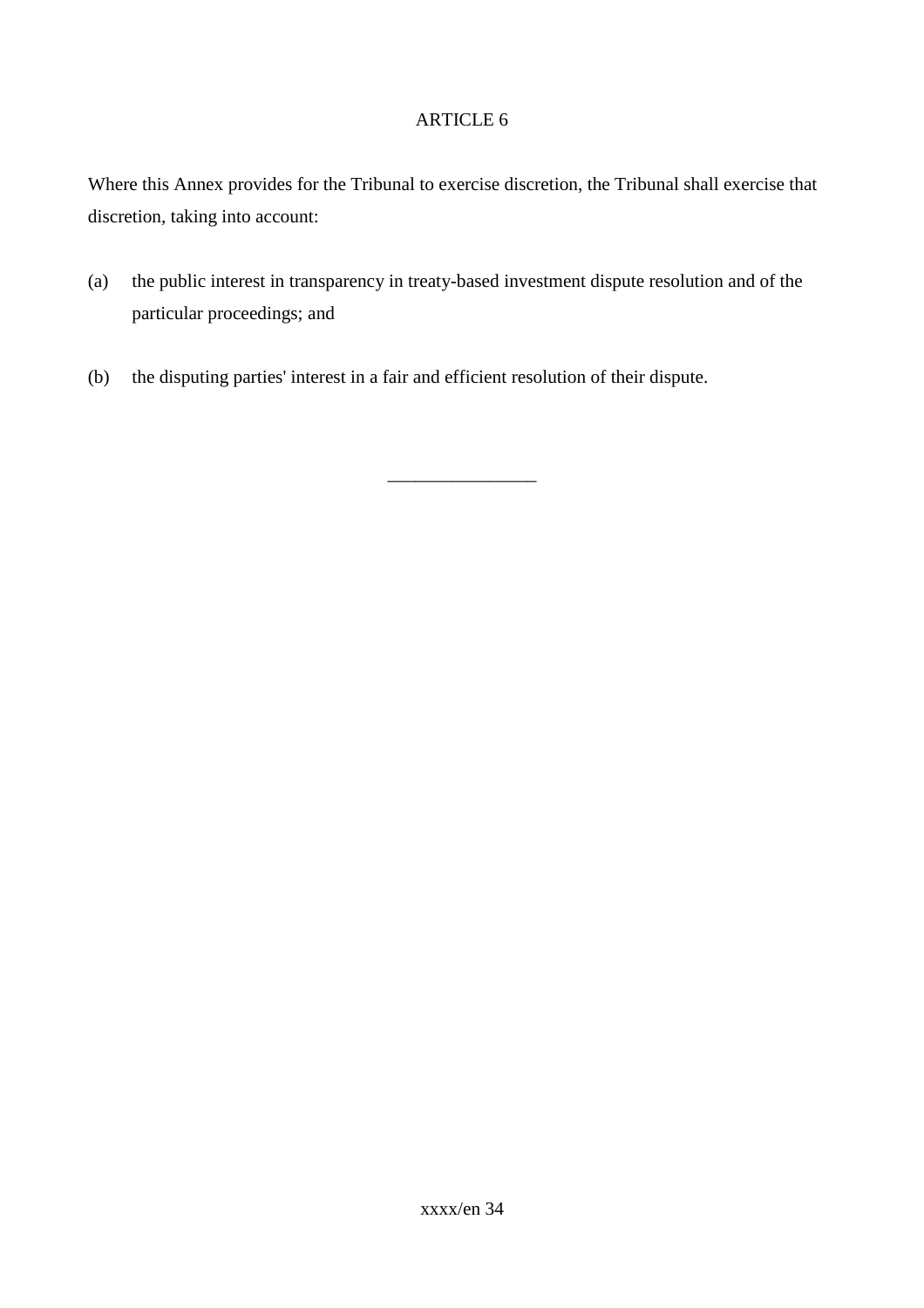#### **ANNEX 9**

#### RULES OF PROCEDURE FOR ARBITRATION

#### General provisions

1. In Section B (Resolution of Disputes between Parties) of Chapter Three (Dispute Settlement) and under this Annex:

"adviser" means a person retained by a Party to advise or assist that Party in connection with the arbitration panel proceeding;

"arbitrator" means a member of an arbitration panel established under Article 3.29 (Establishment of the Arbitration Panel);

"assistant" means a person who, under the terms of appointment of an arbitrator, conducts research or provides assistance to the arbitrator;

"complaining Party" means any Party that requests the establishment of an arbitration panel under Article 3.28 (Initiation of Arbitration Procedure);

"Party complained against" means the Party that is alleged to be in violation of the provisions referred to in Article 3.25 (Scope);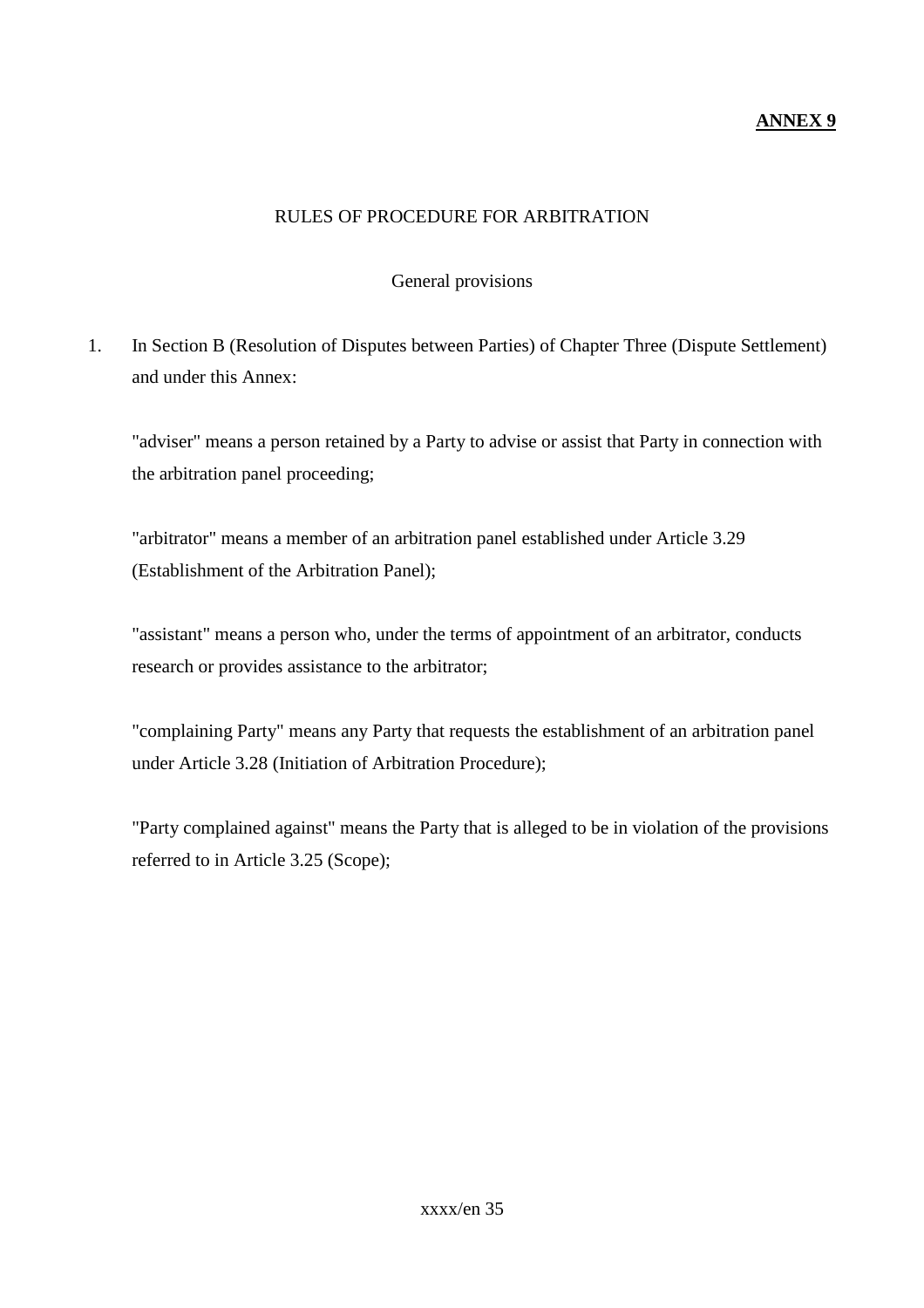"arbitration panel" means a panel established under Article 3.29 (Establishment of the Arbitration Panel);

"representative of a Party" means an employee or any person appointed by a government department or agency or any other public entity of a Party who represents the Party for the purposes of a dispute under this Agreement

- 2. This Annex shall apply to dispute settlement proceedings under Chapter Three (Dispute Settlement) Section B (Resolution of Disputes between Parties) unless the Parties agree otherwise.
- 3. The Party complained against shall be in charge of the logistical administration of dispute settlement proceedings, in particular the organisation of hearings, unless otherwise agreed. The Parties shall share equally the expenses derived from organisational matters, including the expenses of the arbitrators.

#### **Notifications**

4. The Parties and the arbitration panel shall transmit any request, notice, written submission or other document by e-mail, with a copy submitted on the same day by facsimile transmission, registered post, courier, delivery against receipt or any other means of telecommunication that provides a record of the sending thereof. Unless proven otherwise, an e-mail message shall be deemed to be received on the same date of its sending.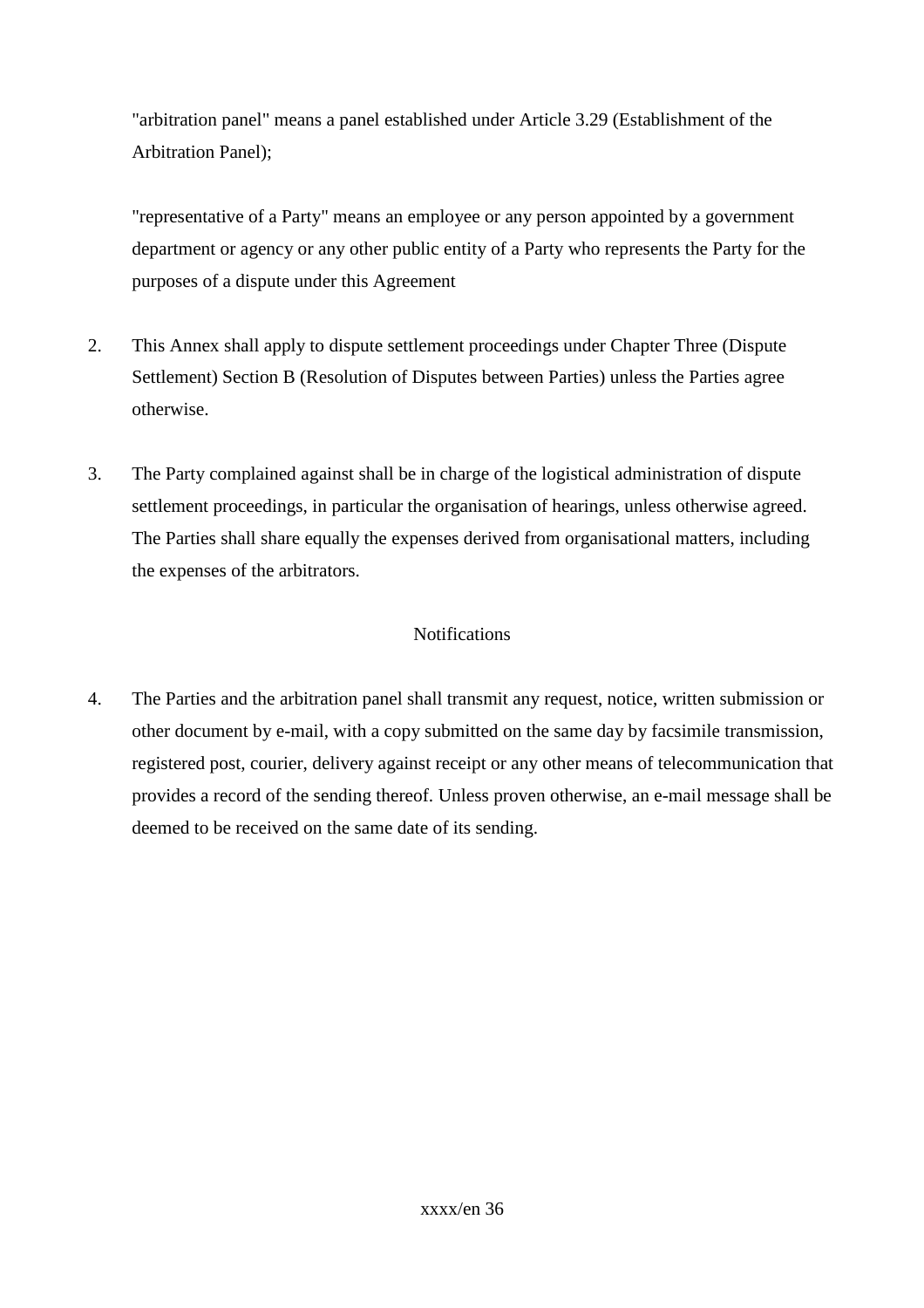- 5. A Party shall provide an electronic copy of each of its written submissions and rebuttals to each of the arbitrators and simultaneously to the other Party. A paper copy of the document shall also be provided.
- 6. All notifications shall be addressed to the Director, North America and Europe Division, Singapore Ministry of Trade and Industry and to the Directorate-General for Trade of the European Commission of the Union, respectively.
- 7. Minor errors of a clerical nature in any request, notice, written submission or other document related to the arbitration panel proceeding may, unless the other Party objects, be corrected by delivery of a new document clearly indicating the changes.
- 8. If the last day for delivery of a document falls on an official legal holiday of Singapore or of the Union, the document shall be delivered on the next business day.

## Commencing the arbitration

- 10. (a) If pursuant to Article 3.29 (Establishment of the Arbitration Panel) or to Rules 22, 24 or 51 of this Annex, the arbitrators are selected by lot, representatives of both Parties are entitled to be present when lots are drawn.
	- (b) Unless the Parties agree otherwise, they shall meet the arbitration panel within seven days of its establishment in order to determine such matters that the Parties or the arbitration panel deems appropriate, including the remuneration and expenses to be paid to the arbitrators. Arbitrators and representatives of the Parties may take part in this meeting *via* telephone or video conference.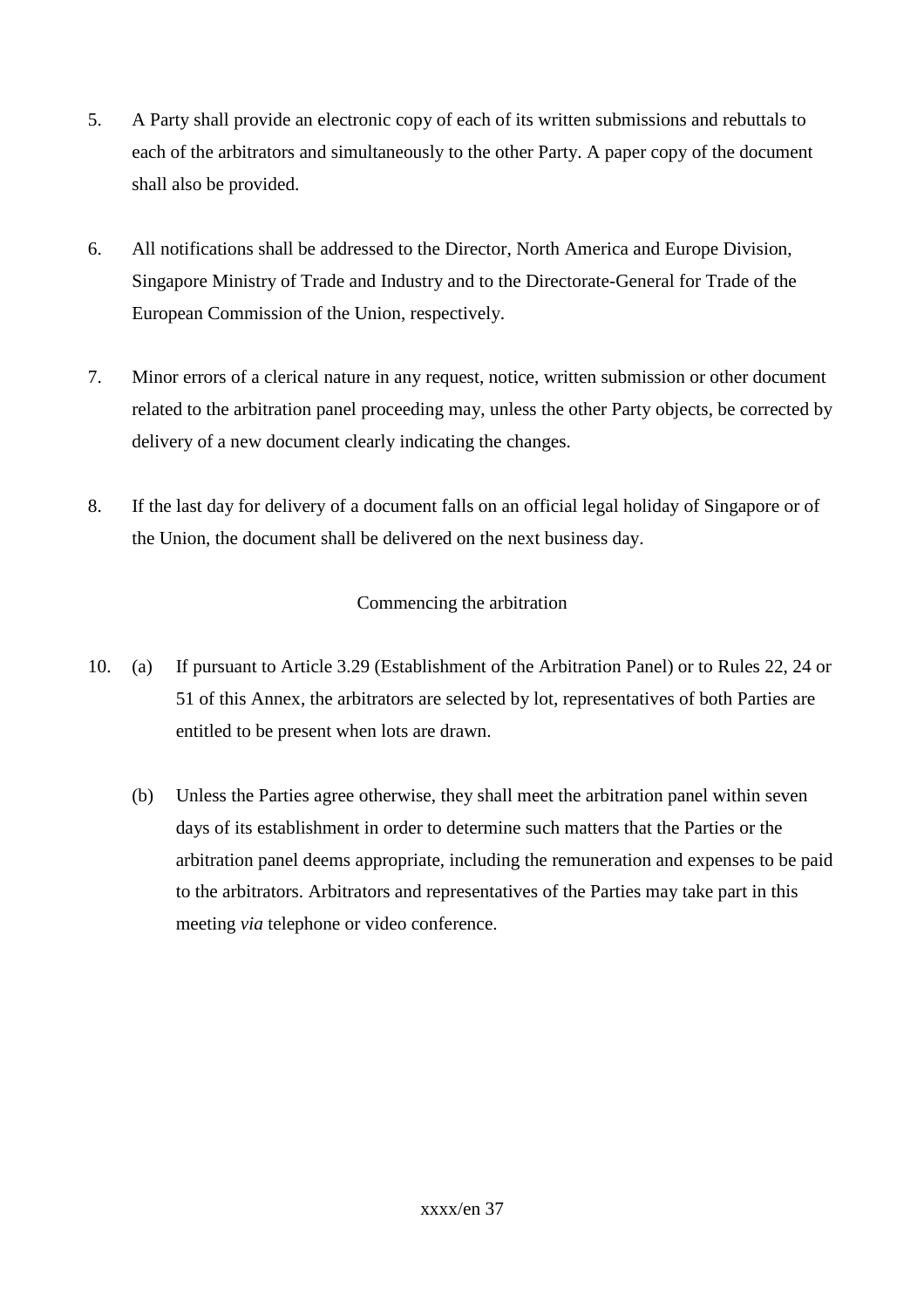11. (a) Unless the Parties agree otherwise within seven days from the date of establishment of the arbitration panel, the terms of reference of the arbitration panel shall be:

> "to examine, in the light of the relevant provisions of the Agreement, the matter referred to in the request for establishment of the arbitration panel made pursuant to Article 3.28; to rule on the compatibility of the measure in question with the provisions referred to in Article 3.25 by making findings of law and/or fact, together with the reasons thereof; and to issue a ruling in accordance with Articles 3.31 and 3.32.".

(b) Where the Parties have agreed on the terms of reference of the arbitration panel, they shall notify such agreement to the arbitration panel forthwith.

## Initial submissions

12. The complaining Party shall deliver its initial written submission no later than twenty days after the date of establishment of the arbitration panel. The Party complained against shall deliver its written counter-submission no later than twenty days after the date of delivery of the initial written submission.

## Working of arbitration panels

13. The chairperson of the arbitration panel shall preside at all its meetings. An arbitration panel may delegate to the chairperson authority to make administrative and procedural decisions.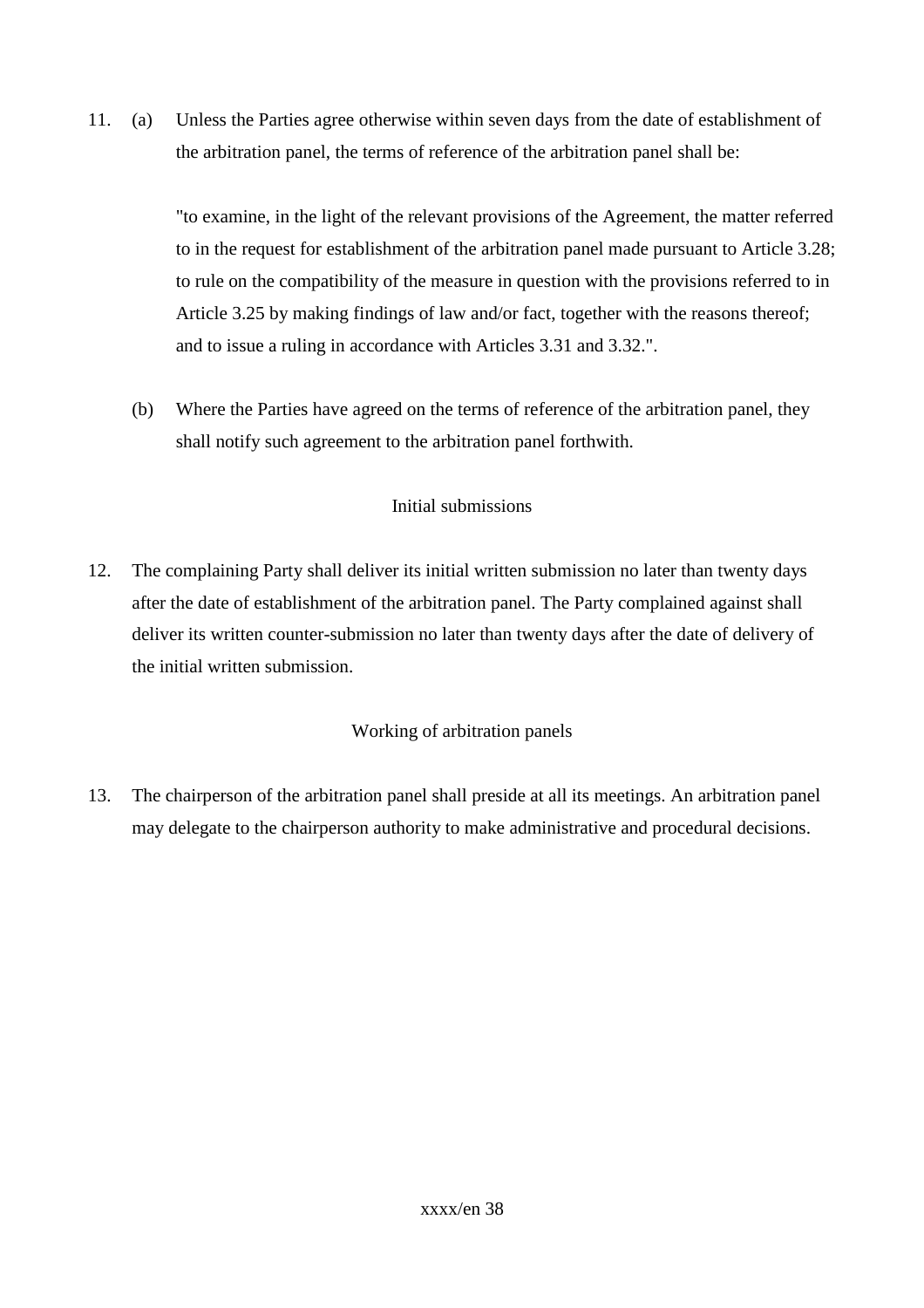- 14. Unless otherwise provided in Chapter Three (Dispute Settlement) Section B (Resolution of Disputes between Parties), the arbitration panel may conduct its activities by any means, including telephone, facsimile transmissions or computer links.
- 15. Only arbitrators may take part in the deliberations of the arbitration panel, but the arbitration panel may permit its assistants to be present at its deliberations.
- 16. The drafting of any ruling shall remain the exclusive responsibility of the arbitration panel and shall not be delegated.
- 17. Where a procedural question arises that is not covered by Chapter Three (Dispute Settlement) Section B (Resolution of Disputes between Parties) and its Annexes, the arbitration panel, after consulting the Parties, may adopt an appropriate procedure that is compatible with those provisions.
- 18. When the arbitration panel considers that there is a need to modify any time limit applicable in the proceedings or to make any other procedural or administrative adjustment, it shall inform the Parties in writing of the reasons for the change or adjustment and of the period or adjustment needed.

## Replacement

19. If an arbitrator is unable to participate in the proceeding, withdraws, or must be replaced, a replacement shall be selected in accordance with Article 3.29 (Establishment of the Arbitration Panel).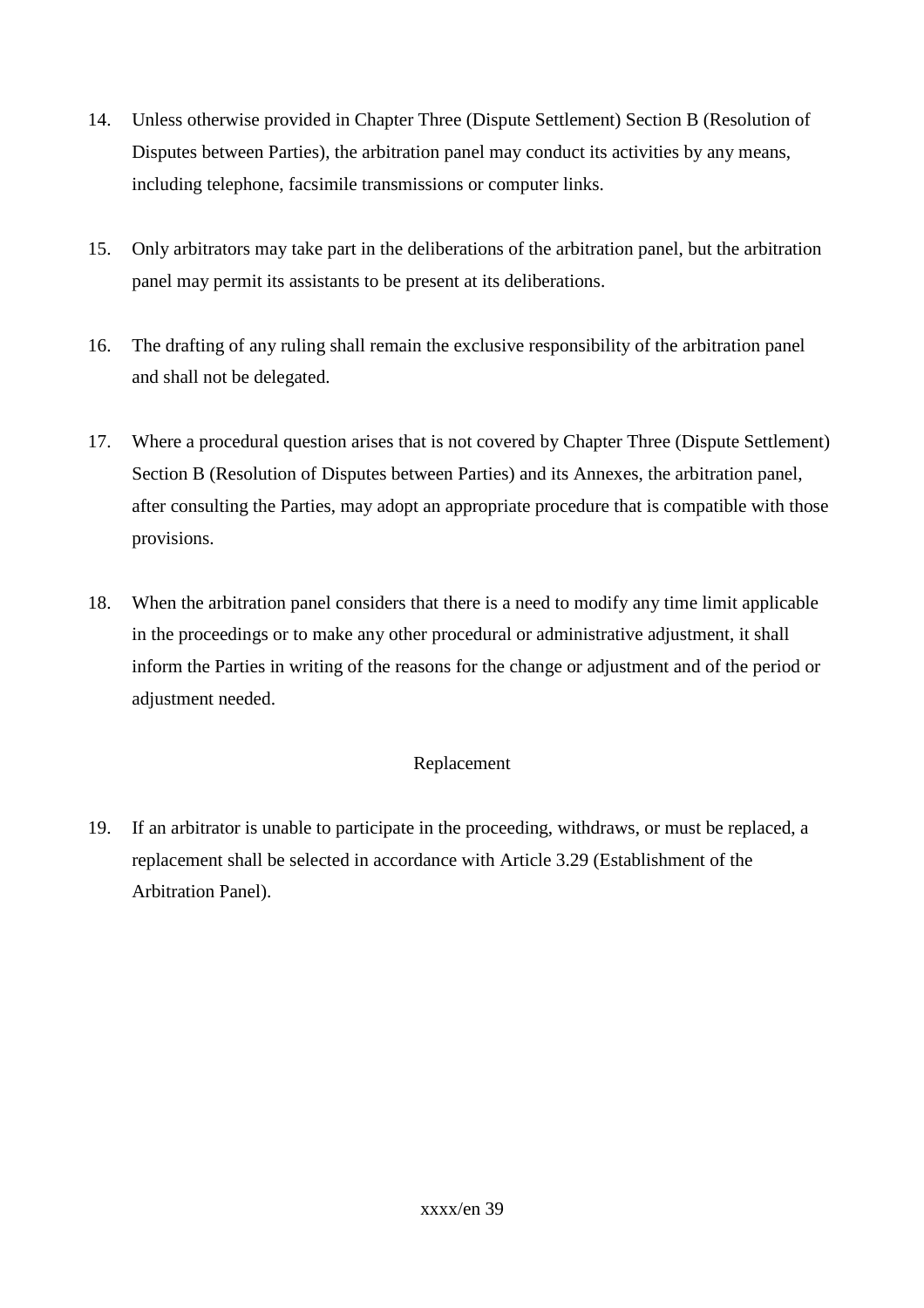- 20. Where a Party considers that an arbitrator does not comply with the requirements of the Code of Conduct under Annex 11 (hereinafter referred to as "Code of Conduct"), and for this reason should be replaced, this Party should notify the other Party within fifteen days from the time at which it came to know of the circumstances underlying the arbitrator's non-compliance with the Code of Conduct.
- 21. Where a Party considers that an arbitrator other than the chairperson does not comply with the requirements of the Code of Conduct, the Parties shall consult and, if they so agree, replace the arbitrator and select a replacement following the procedure set out in Article 3.29 (Establishment of the Arbitration Panel).
- 22. If the Parties fail to agree on the need to replace an arbitrator, any Party may request that such matter be referred to the chairperson of the arbitration panel, whose decision shall be final.

If, pursuant to such a request, the chairperson finds that an arbitrator did not comply with the requirements of the Code of Conduct, a new arbitrator shall be selected.

The Party which had selected the arbitrator who needs to be replaced, shall select one arbitrator from among the remaining relevant individuals on the list established under paragraph 2 of Article 3.44 (Lists of Arbitrators). If the Party fails to select an arbitrator within five days of the finding of the chairperson of the arbitration panel, the chair of the Committee or the chair's delegate shall select an arbitrator, by lot from the remaining relevant individuals on the list established under paragraph 2 of Article 3.44 (Lists of Arbitrators), within ten days of the finding of the chairperson of the arbitration panel.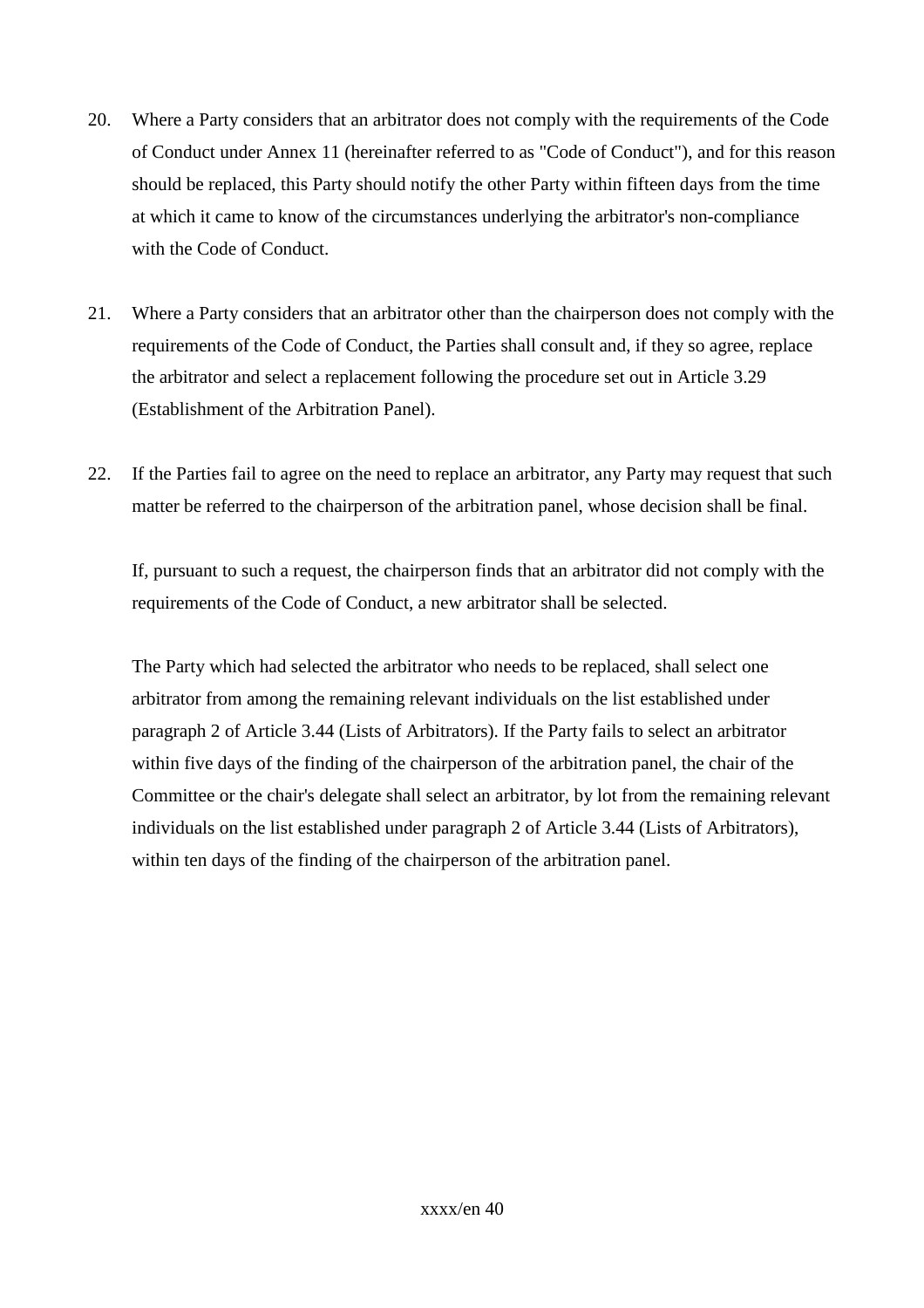Should the list provided for in paragraph 2 of Article 3.44 (Lists of Arbitrators) not be established at the time required pursuant to paragraph 4 of Article 3.29 (Establishment of the Arbitration Panel), the Party which had selected the arbitrator who needs to be replaced or, if that Party fails, the chair of the Committee or the chair's delegate shall select an arbitrator within five days of the finding of the chairperson of the arbitration panel:

- (a) where the Party had failed to propose individuals, from among the remaining individuals proposed by the other Party pursuant to paragraph 2 of Article 3.44 (Lists of Arbitrators);
- (b) where the Parties had failed to agree on a list of names pursuant to Article paragraph 2 of Article 3.44 (Lists of Arbitrators), from among the individuals the Party had proposed pursuant to paragraph 2 of Article 3.44 (Lists of Arbitrators).
- 23. Where a Party considers that the chairperson of the arbitration panel does not comply with the requirements of the Code of Conduct, the Parties shall consult and, if they so agree, replace the chairperson and select a replacement following the procedure set out in Article 3.29 (Establishment of the Arbitration Panel)
- 24. If the Parties fail to agree on the need to replace the chairperson, any Party may request that such matter be referred to a neutral third party. If the Parties are unable to agree on a neutral third party, such matter shall be referred to one of the remaining members on the list referred to under paragraph 1 of Article 3.44 (Lists of Arbitrators). Her or his name shall be drawn by lot by the chair of the Committee, or the chair's delegate. The decision by this person on the need to replace the chairperson shall be final.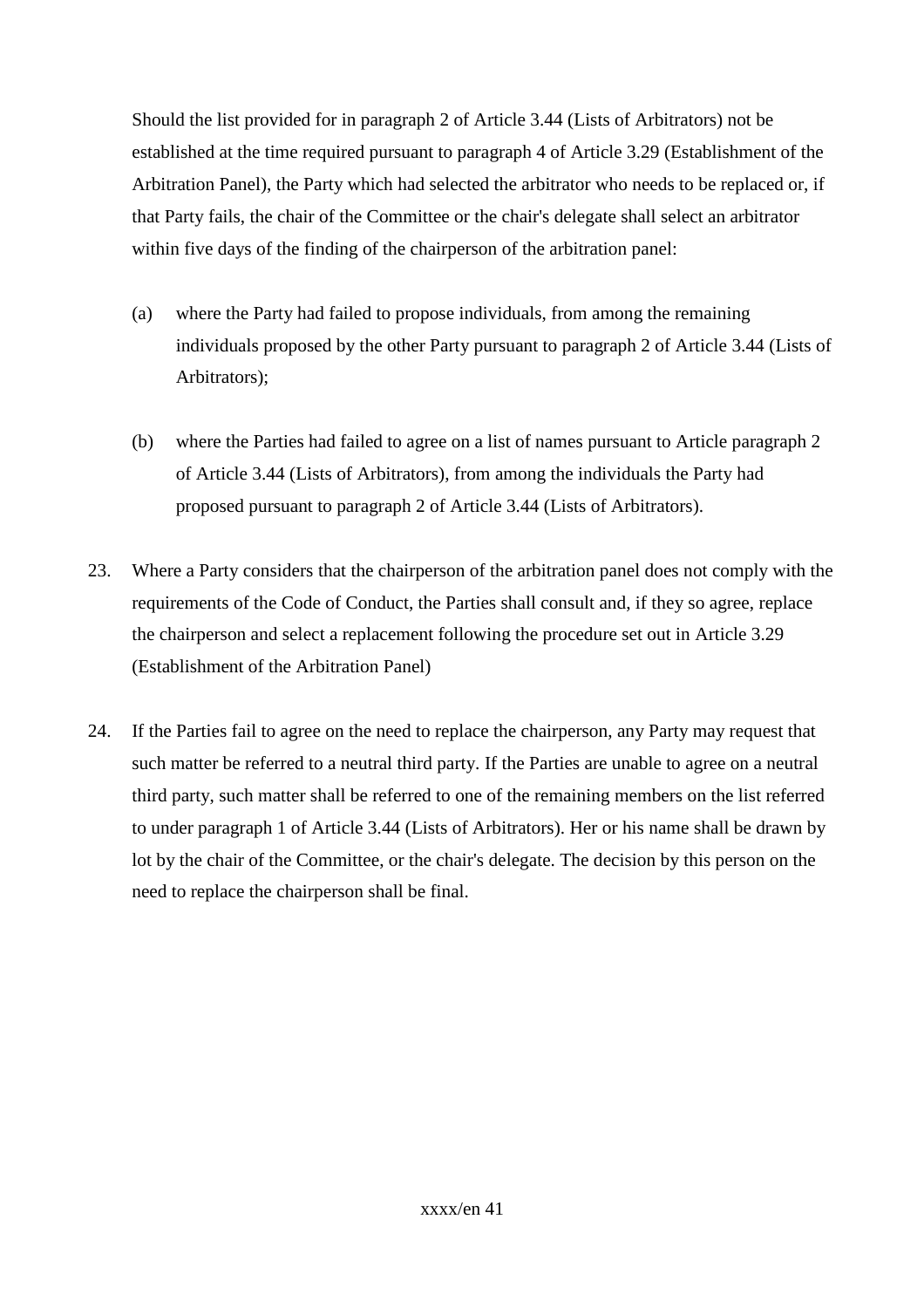If this person decides that the original chairperson did not comply with the requirements of the Code of Conduct, the Parties shall agree on the replacement. If the Parties fail to agree on a new chairperson, the chair of the Committee, or the chair's delegate, shall select by lot from among the remaining members on the list referred to under paragraph 1 of Article 3.44 (Lists of Arbitrators). The remaining members on the list shall exclude, where relevant, the person who decided that the original chairperson did not comply with the requirements of the Code of Conduct. The selection of the new chairperson shall be done within five days of the finding of the need to replace the chairperson.

25. The arbitration panel proceedings shall be suspended for the period taken to carry out the procedures provided for in Rules 19, 20, 21, 22, 23 and 24 of this Annex.

#### **Hearings**

- 26. The chairperson shall fix the date and time of the hearing in consultation with the Parties and the other arbitrators, and confirm this in writing to the Parties. This information shall also be made publicly available by the Party in charge of the logistical administration of the proceedings unless the hearing is closed to the public. Unless a Party disagrees, the arbitration panel may decide not to convene a hearing.
- 27. Unless the Parties agree otherwise, the hearing shall be held in Brussels if the complaining Party is Singapore and in Singapore if the complaining Party is the Union.
- 28. The arbitration panel may convene additional hearings if the Parties so agree.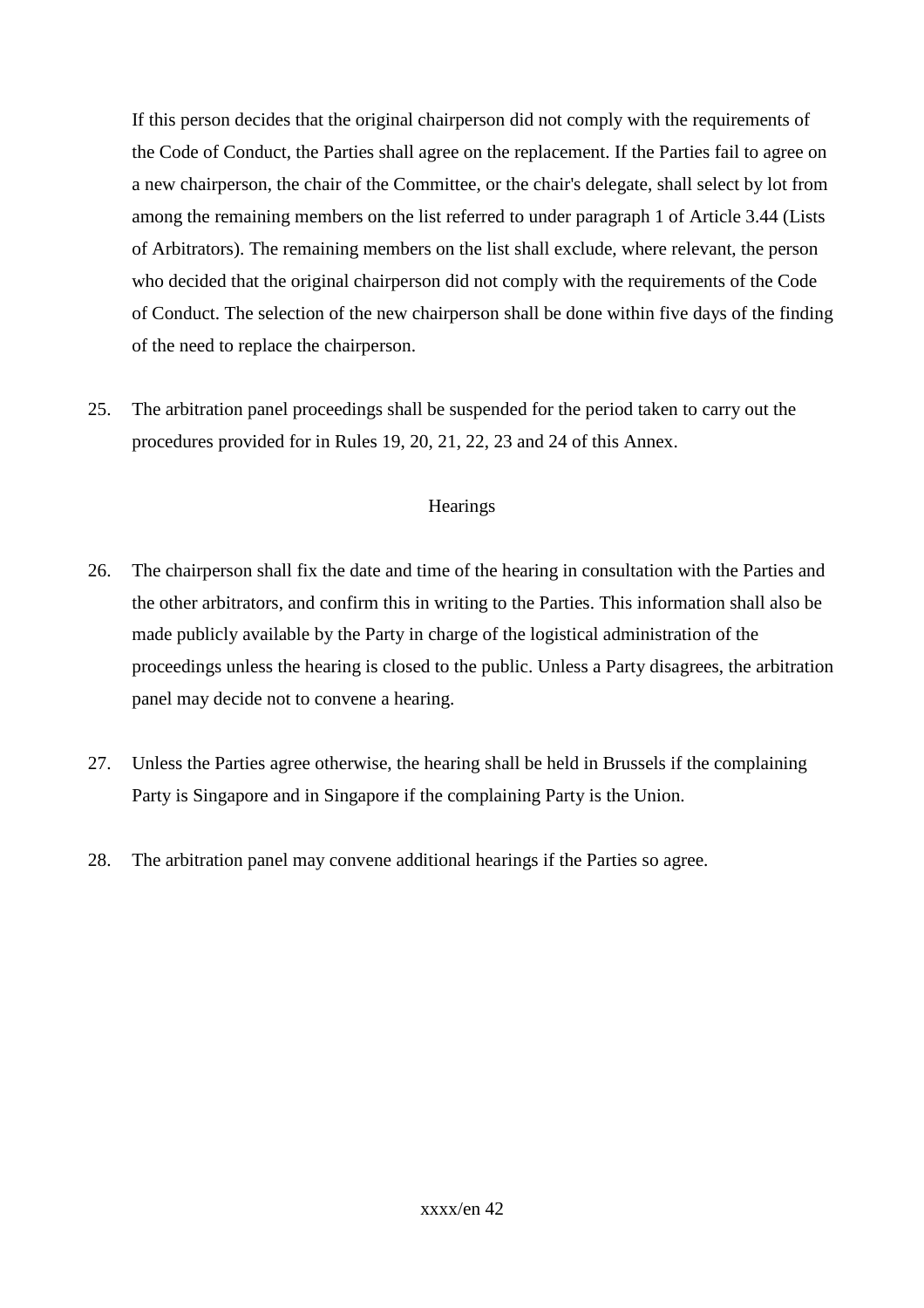- 29. All arbitrators shall be present during the entirety of any hearings.
- 30. The following persons may attend the hearing, irrespective of whether the proceedings are open to the public or not:
	- (a) representatives of the Parties;
	- (b) advisers to the Parties;
	- (c) administrative staff, interpreters, translators and court reporters; and
	- (d) arbitrators' assistants.

Only the representatives of and advisers to the Parties may address the arbitration panel.

- 31. No later than five days before the date of a hearing, each Party shall deliver to the arbitration panel, and simultaneously to the other party, a list of the names of persons who will make oral arguments or presentations at the hearing on behalf of that Party and of other representatives or advisers who will be attending the hearing.
- 32. The hearings of the arbitration panels shall be open to the public, unless the Parties decide that the hearings shall be partially or completely closed to the public. Where the hearings are open to the public, unless the Parties agree otherwise: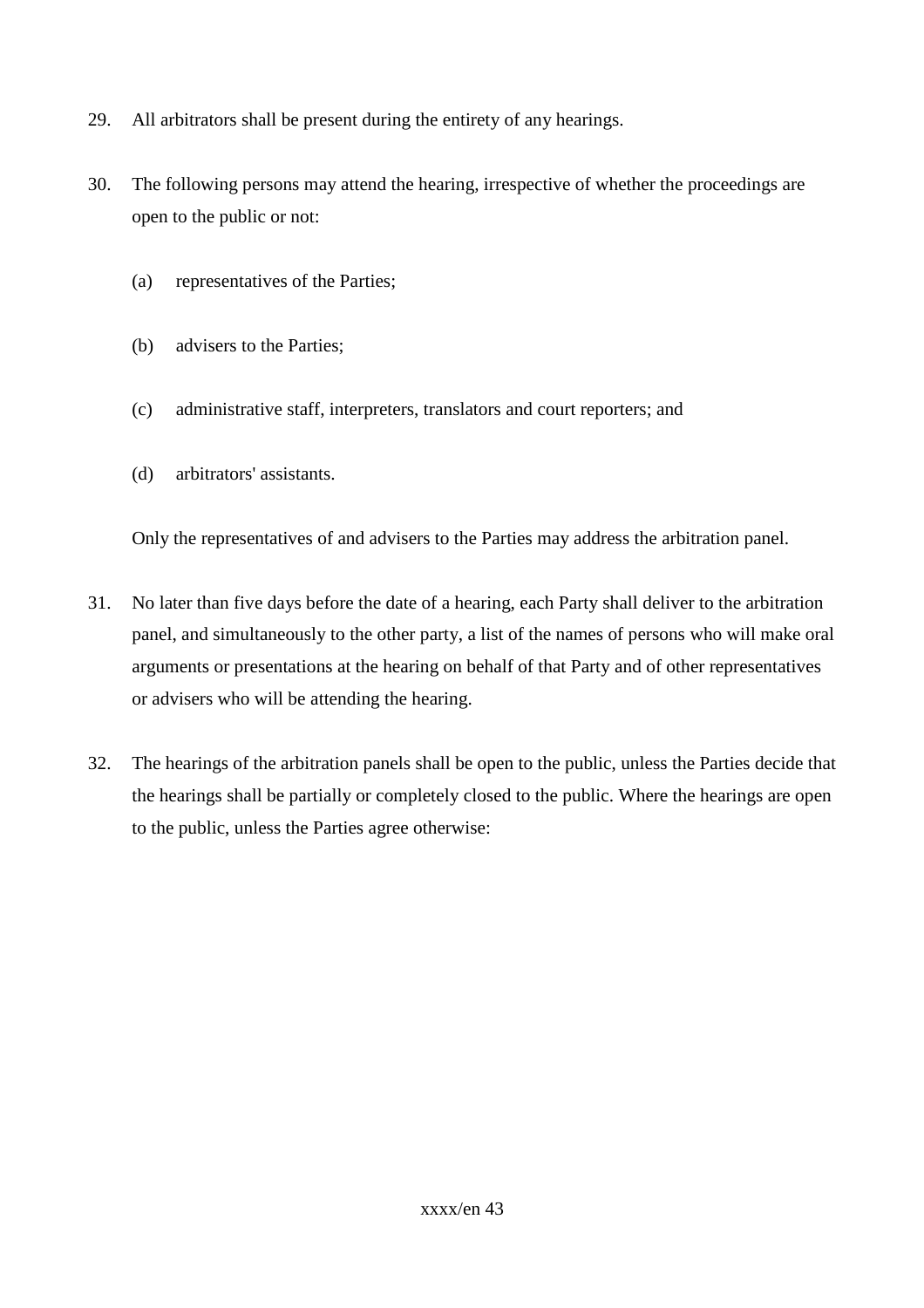- (a) public viewing shall take place via simultaneous closed circuit television broadcast to a separate viewing room at the venue of the arbitration;
- (b) registration for public viewing of the hearings shall be required;
- (c) no audio or video recording or photography shall be permitted in the viewing room;
- (d) the panel shall have the right to call for a closed session of any of the hearings in order to address issues related to any confidential information.

The arbitration panel shall meet in closed session when the submission and arguments of a Party contains confidential information. Exceptionally, the panel shall have the right to conduct the hearings in a closed session at any time on its own initiative or at the request of either Party.

33. The arbitration panel shall conduct the hearing in the following manner, ensuring that the complaining Party and the Party complained against are afforded equal time:

## Submissions

- (a) submission of the complaining Party;
- (b) counter-submission of the Party complained against;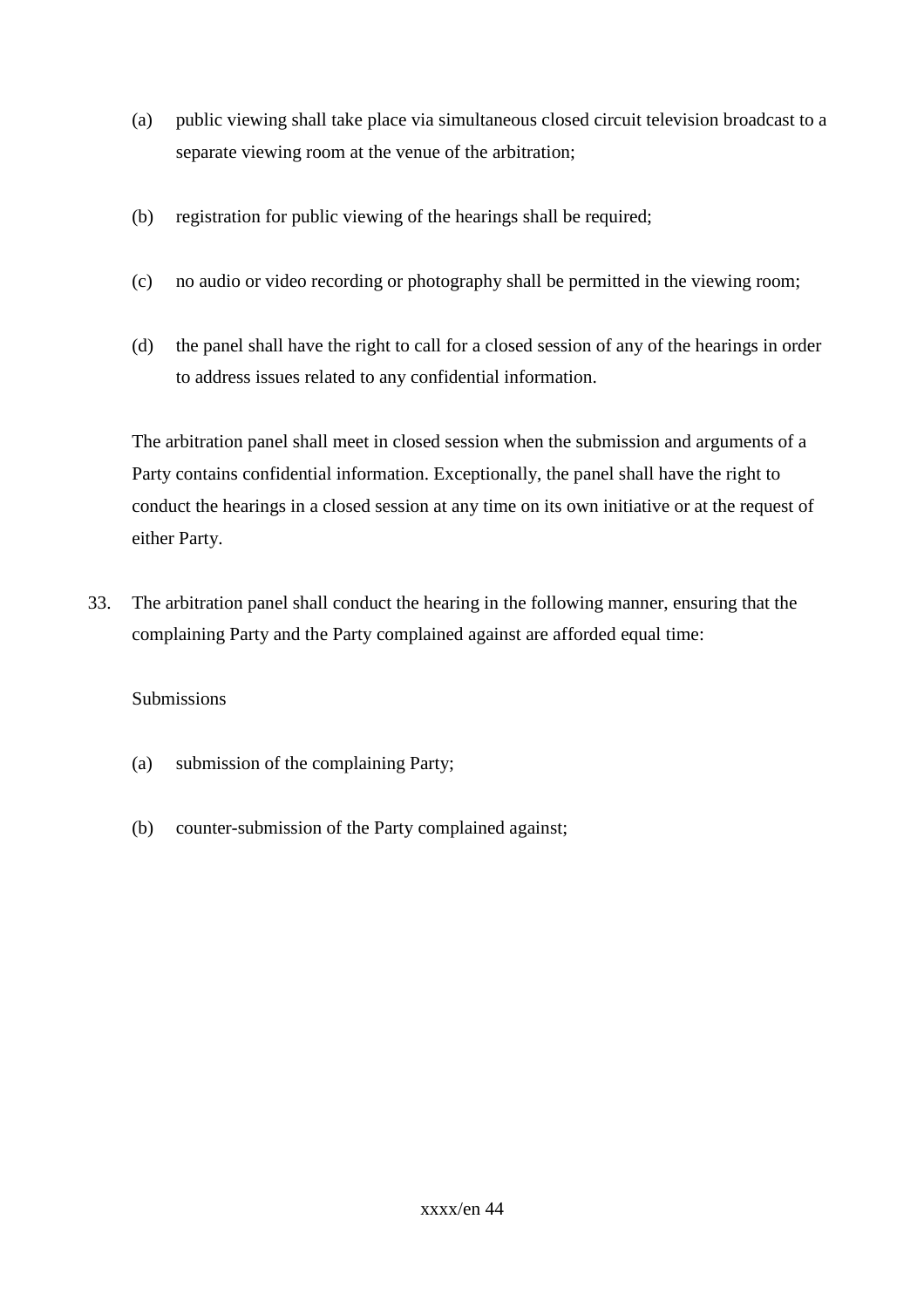#### Rebuttals

- (a) rebuttal of the complaining Party;
- (b) counter-rebuttal of the Party complained against.
- 34. The arbitration panel may direct questions to either Party at any time during the hearing.
- 35. The arbitration panel shall arrange for a transcript of each hearing to be prepared and delivered as soon as possible to the Parties.
- 36. Each Party may deliver to the arbitration panel and simultaneously to the other Party a supplementary written submission concerning any matter that arose during the hearing within ten days of the date of the hearing.

## Questions in writing

- 37. The arbitration panel may at any time during the proceedings address questions in writing to one or both Parties. Each of the Parties shall receive a copy of any questions put by the arbitration panel.
- 38. Each Party shall also provide a copy of its written response to the arbitration panel's questions to the arbitration panel and simultaneously to the other Party. Each Party shall be given the opportunity to provide written comments on the other Party's reply within five days of the date of receipt.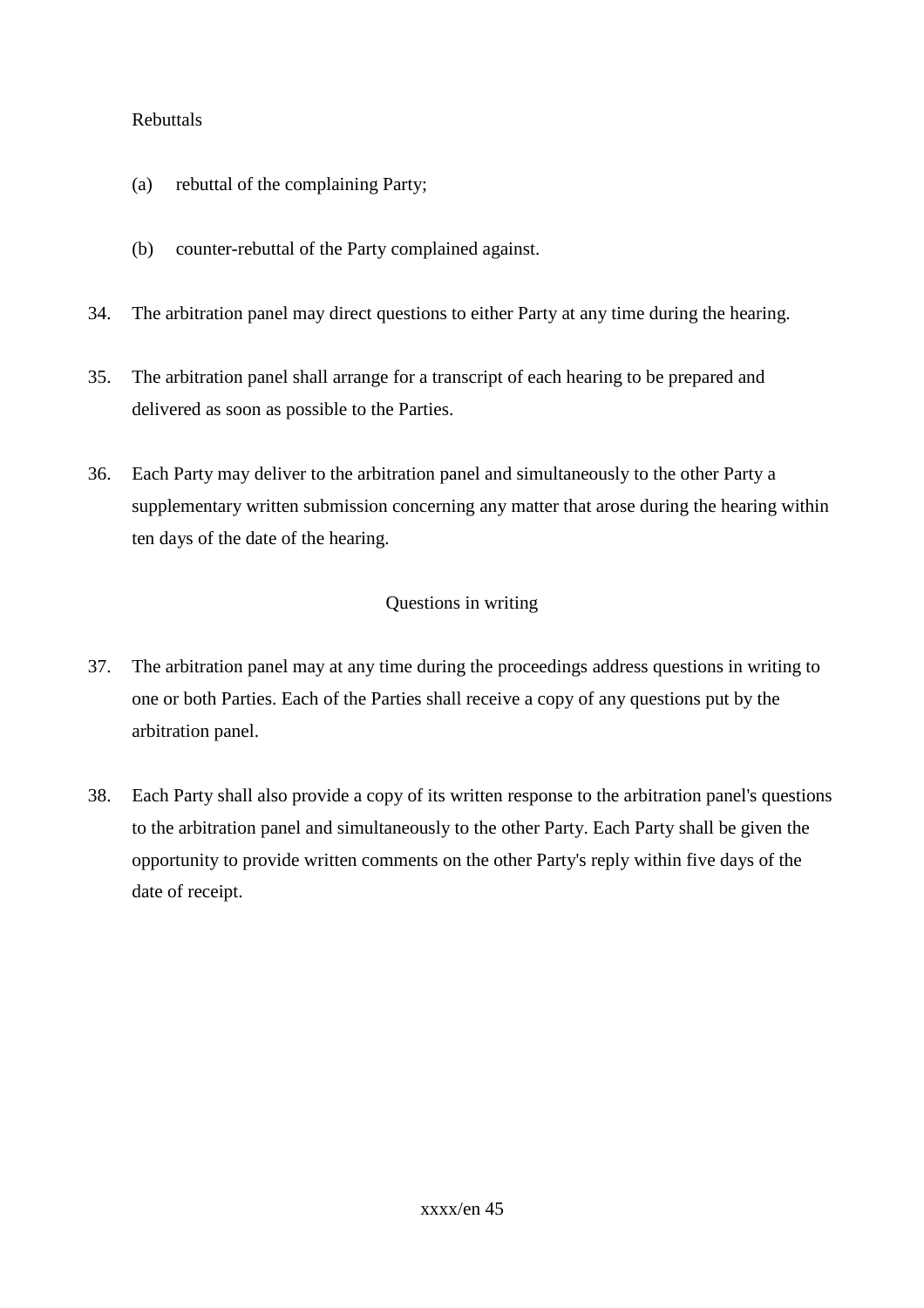#### Confidentiality

39. The Parties and their advisers shall maintain the confidentiality of the arbitration panel hearings where the hearings are held in closed session, in accordance with Rule 32 of this Annex, the deliberations and interim panel report, and all written submissions to, and communications with, the panel. Each Party and its advisers shall treat as confidential any information submitted by the other Party to the arbitration panel which that Party has designated as confidential. Where a Party's submission to the arbitration panel contains confidential information, that Party shall also provide, upon request of the other Party, within fifteen days, a non-confidential version of the submission that could be disclosed to the public. Nothing in this Annex shall preclude a Party from disclosing statements of its own positions to the public to the extent that, when making reference to information submitted by the other Party, it does not disclose any information designated by the other Party as confidential.

#### Ex parte contacts

- 40. The arbitration panel shall not meet, hear or otherwise contact a Party in the absence of the other Party.
- 41. No arbitrators may discuss any aspect of the subject matter of the proceedings with a Party or the Parties in the absence of the other arbitrators.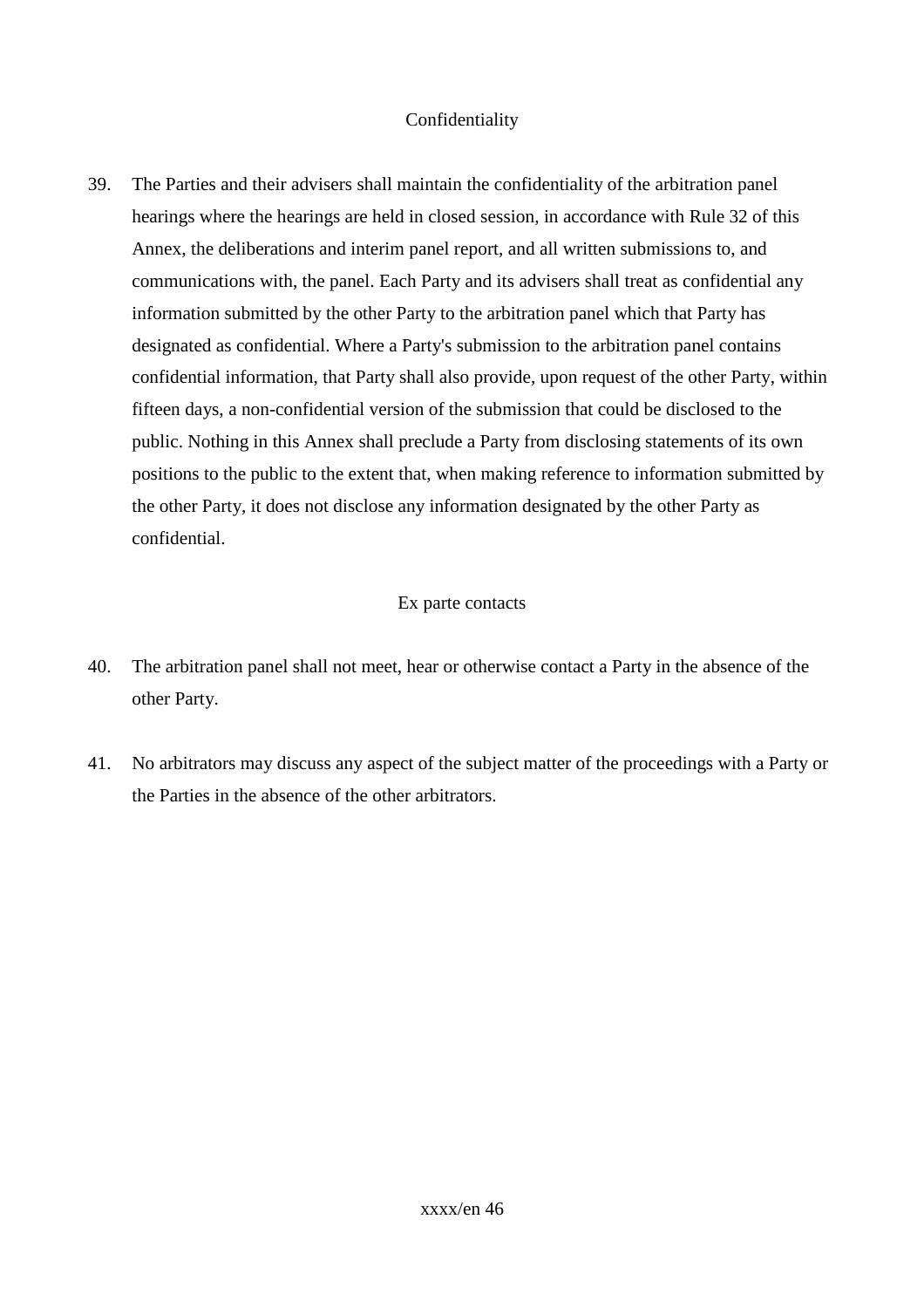#### Amicus curiae submissions

- 42. Unless the Parties agree otherwise within three days of the date of the establishment of the arbitration panel, the arbitration panel may receive unsolicited written submissions from interested natural or legal persons of the Parties, provided that they are made within ten days of the date of the establishment of the arbitration panel, that they are concise and in no case longer than 15 typed pages, including any annexes, and that they are directly relevant to the factual issue under consideration by the arbitration panel.
- 43. The submission shall contain a description of the person making the submission, whether natural or legal, including its nationality or place of establishment the nature of their activities and the source of its financing, and specify the nature of the interest that the person has in the arbitration proceeding. It shall be drafted in the languages chosen by the Parties in accordance with Rule 46 of this Annex.
- 44. The arbitration panel shall list in its ruling all the submissions it has received that conform to Rules 42 and 43 of this Annex. The arbitration panel shall not be obliged to address in its ruling the arguments made in such submissions. Any submission obtained by the arbitration panel under this Annex shall be submitted to the Parties for their comments.

#### Urgent cases

45. In cases of urgency referred to in Chapter Three (Dispute Settlement) Section B (Resolution of Disputes between Parties), the arbitration panel, after consulting the Parties, shall adjust the time limits referred to in this Annex as appropriate and shall notify the Parties of such adjustments.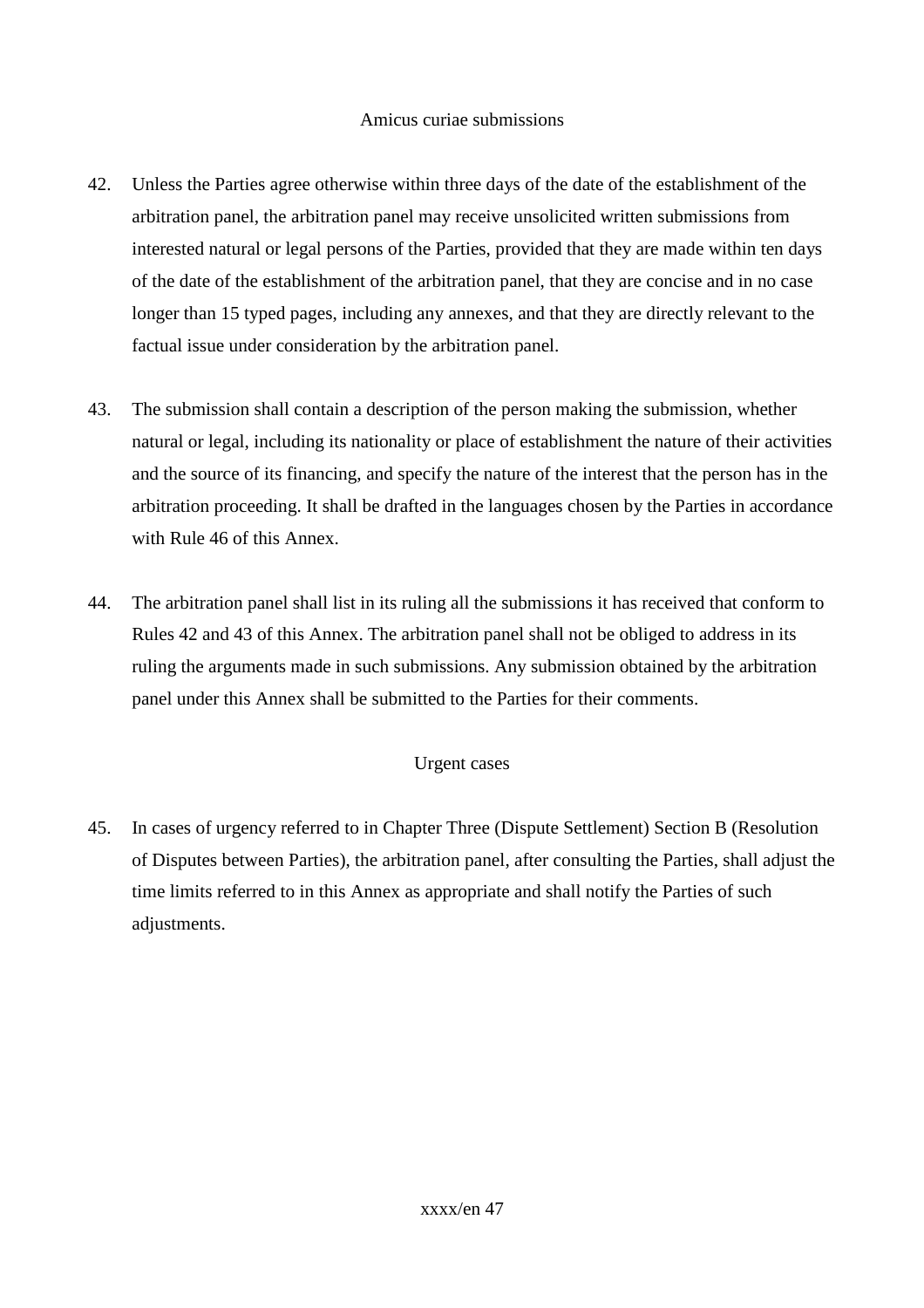#### Translation and interpretation

- 46. During the consultations referred to in Article 3.26 (Consultations), and no later than the meeting referred to in Rule 10(b) of this Annex, the Parties shall endeavour to agree on a common working language for the proceedings before the arbitration panel.
- 47. Any Party may provide comments on any translated version of a document drawn up in accordance with this Annex.
- 48. In the event of any divergence over the interpretation of this Agreement, the arbitration panel shall take account of the fact that this Agreement was negotiated in English.

## Calculation of time-limits

49. Where, by reason of the application of Rule 8 of this Annex, a Party receives a document on a date other than the date on which this document is received by the other Party, any period of time that is calculated on the basis of the date of receipt of that document shall be calculated from the last date of receipt of that document.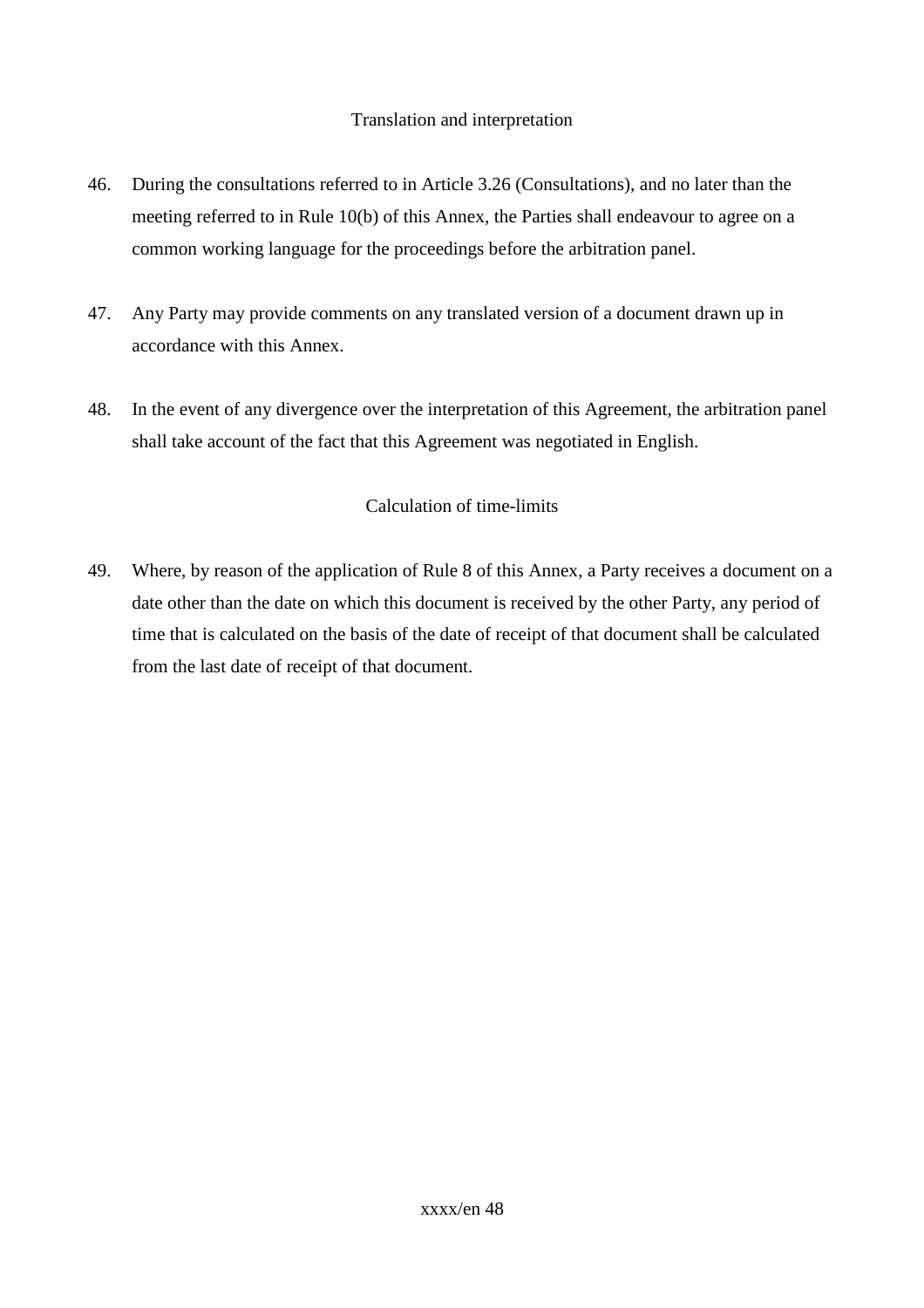#### Other procedures

- 50. This Annex is also applicable to procedures established under paragraph 2 of Article 3.34 (Reasonable Period of Time for Compliance), paragraph 2 of Article 3.35 (Review of Any Measure Taken to Comply with the Arbitration Panel Ruling), paragraph 3 of Article 3.36 (Temporary Remedies in Case of Non-compliance), paragraph 2 of Article 3.37 (Review of Any Measure Taken to Comply After the Adoption of Temporary Remedies for Non-Compliance). The time-limits laid down in this Annex shall be adjusted in line with the special time-limits provided for the adoption of a ruling by the arbitration panel in those other procedures.
- 51. In the event of the original panel, or some of its members, being unable to reconvene for the procedures established under paragraph 2 of Article 3.34 (Reasonable Period of Time for Compliance), paragraph 2 of Article 3.35 (Review of Any Measure Taken to Comply with the Arbitration Panel Ruling), paragraph 3 of Article 3.36 (Temporary Remedies in Case of Noncompliance), paragraph 2 of Article 3.37 (Review of Any Measure Taken to Comply After the Adoption of Temporary Remedies for Non-Compliance), the procedures set out in Article 3.29 (Establishment of the Arbitration Panel) shall apply. The time limit for the notification of the ruling shall be extended by fifteen days.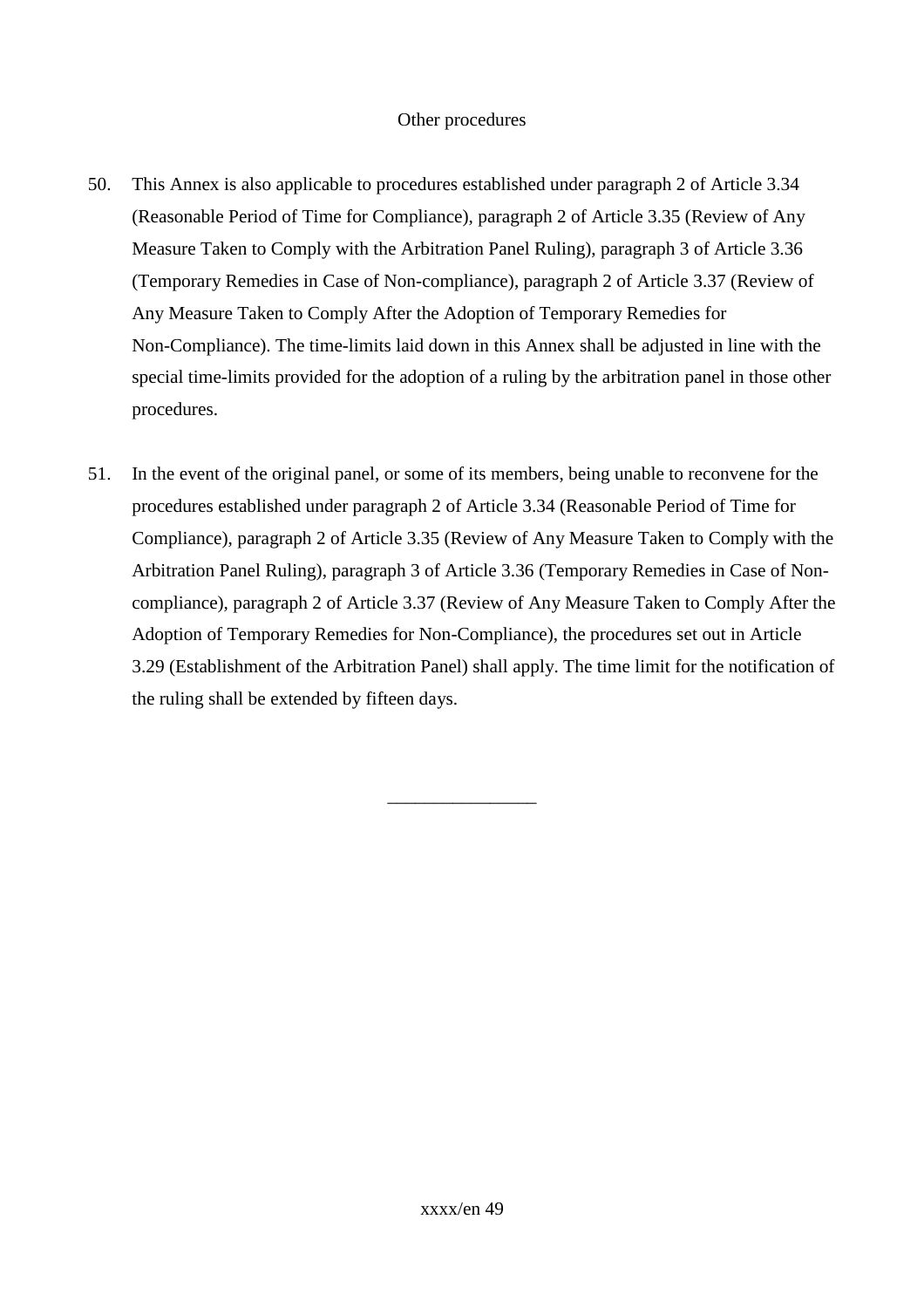#### **ANNEX 10**

#### MEDIATION PROCEDURE FOR DISPUTES BETWEEN PARTIES

#### ARTICLE 1

#### Objective and Scope

- 1. The objective of this Annex is to facilitate the finding of a mutually agreed solution through a comprehensive and expeditious procedure with the assistance of a mediator.
- 2. This Annex shall apply to any measure under the scope of this Agreement adversely affecting trade or investment between the Parties, except as otherwise provided.

#### ARTICLE 2

#### Request for Information

1. Before the initiation of the mediation procedure, a Party may request at any time in writing information regarding a measure adversely affecting trade or investment between the Parties. The Party to which such request is made shall provide, within twenty days, a written response.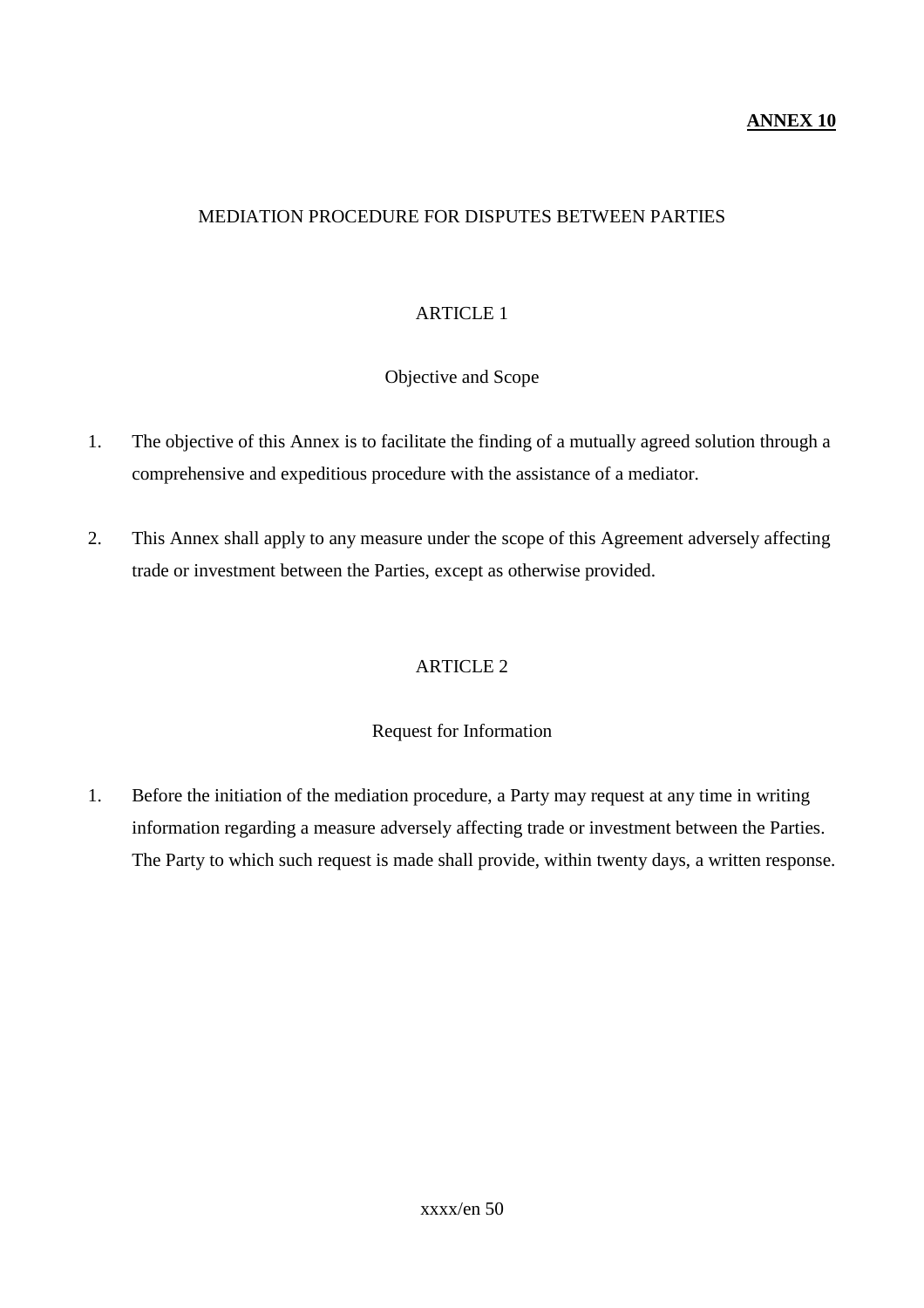2. Where the responding Party considers that a response within twenty days is not practicable, it shall inform the requesting Party of the reasons for the delay, together with an estimate of the shortest period within which it will be able to provide its response.

# ARTICLE 3

# Initiation of the Procedure

- 1. A Party may request, at any time, that the Parties enter into a mediation procedure. Such request shall be addressed to the other Party in writing. The request shall be sufficiently detailed to present clearly the concerns of the requesting Party and shall:
	- (a) identify the specific measure at issue;
	- (b) provide a statement of the alleged adverse effects that the requesting Party believes the measure has, or will have, on trade or investment between the Parties; and
	- (c) explain how the requesting Party considers that those effects are linked to the measure.
- 2. The Party to which such request is addressed shall give sympathetic consideration to the request and reply by accepting or rejecting it in writing within ten days of its receipt.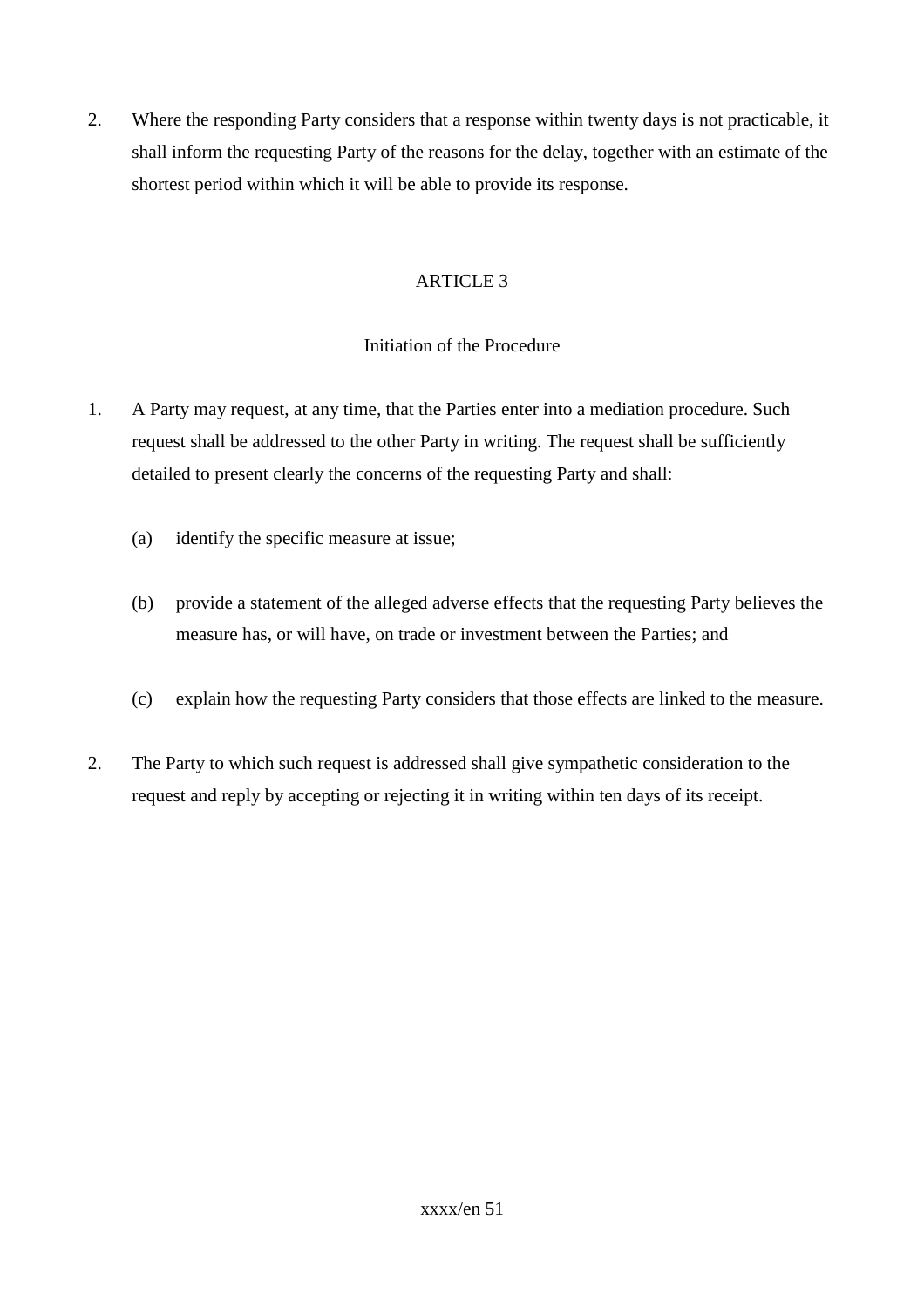#### Selection of the Mediator

- 1. The Parties shall endeavour to agree on a mediator no later than fifteen days after the receipt of the reply to the request referred to in paragraph 2 of Article 3 (Initiation of the Procedure) of this Annex.
- 2. If the Parties cannot agree on the mediator within the established time frame, either Party may request the chair of the Committee, or the chair's delegate, to draw the mediator by lot from the list established under paragraph 2 of Article 3.44 (Lists of Arbitrators). Representatives of both Parties are entitled to be present when the lots are drawn.
- 3. The chair of the Committee, or the chair's delegate, shall select the mediator within five working days of the request referred to in paragraph 2.
- 4. A mediator shall not be a national of either Party, unless the Parties agree otherwise.
- 5. The mediator shall assist, in an impartial and transparent manner, the Parties in bringing clarity to the measure and its possible adverse effects on trade and investment, and in reaching a mutually agreed solution. Annex 11 shall apply to mediators, *mutatis mutandis*. Rules 4 to 9 and Rules 46 to 49 of Annex 9 shall also apply, *mutatis mutandis*.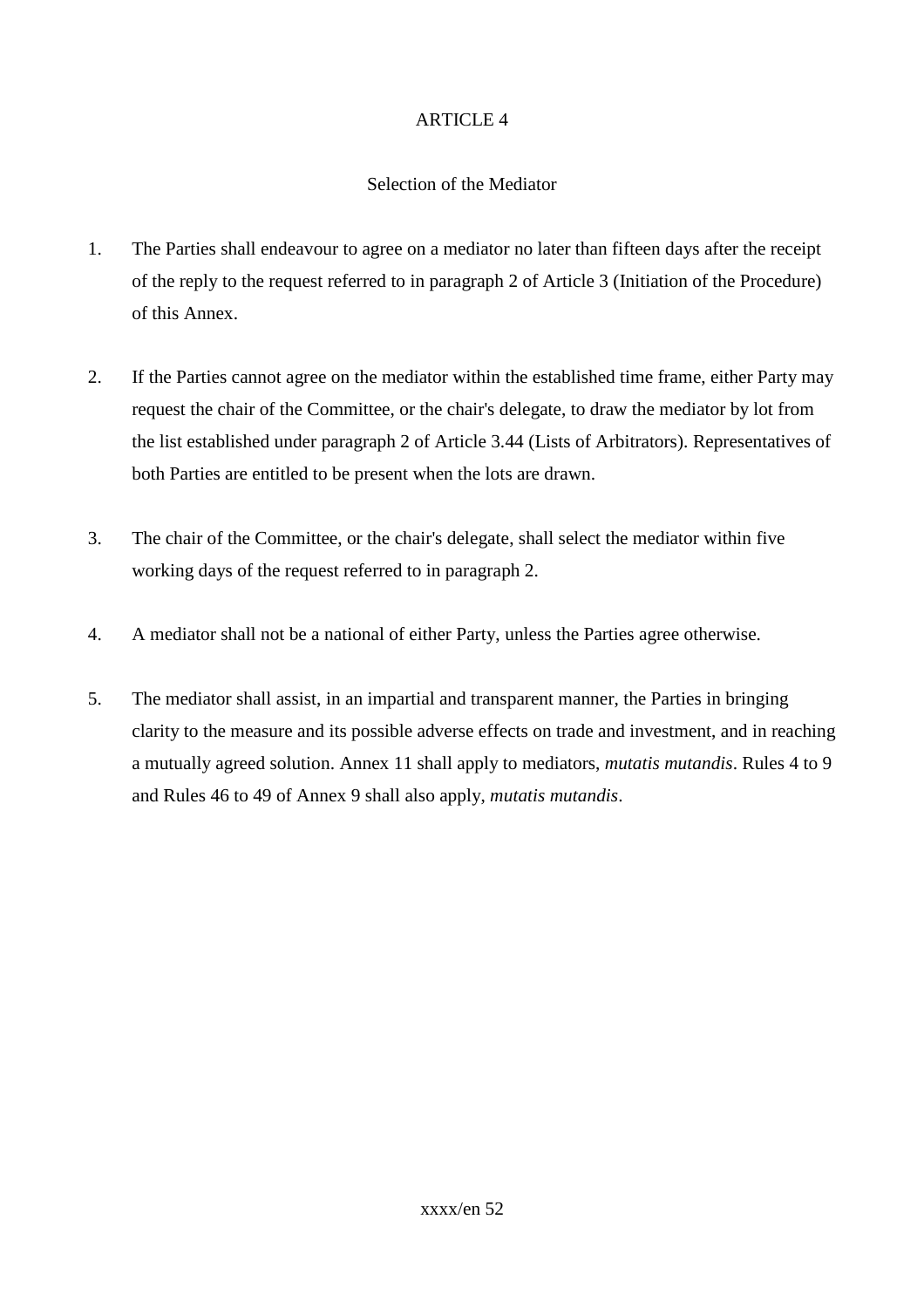#### Rules of the Mediation Procedure

- 1. Within ten days after the appointment of the mediator, the Party having invoked the mediation procedure shall present, in writing, a detailed description of the problem to the mediator and to the other Party, in particular of the operation of the measure at issue and its adverse effects on investment. Within twenty days after the date of delivery of this submission, the other Party may provide, in writing, its comments to the description of the problem. Either Party may include in its description or comments any information that it deems relevant.
- 2. The mediator may decide on the most appropriate way of bringing clarity to the measure concerned and its possible adverse effects on investment. In particular, the mediator may organise meetings between the Parties, consult the Parties jointly or individually, seek the assistance of or consult with relevant experts and stakeholders and provide any additional support requested by the Parties. However, before seeking the assistance of or consulting with relevant experts and stakeholders, the mediator shall consult with the Parties.
- 3. The mediator may offer advice and propose a solution for consideration of the Parties who may accept or reject the proposed solution or may agree on a different solution. However, the mediator shall not advise or give comments on the consistency of the measure at issue with this Agreement.
- 4. The procedure shall take place in the territory of the Party to which the request was addressed or, by mutual agreement, in any other location or by any other means.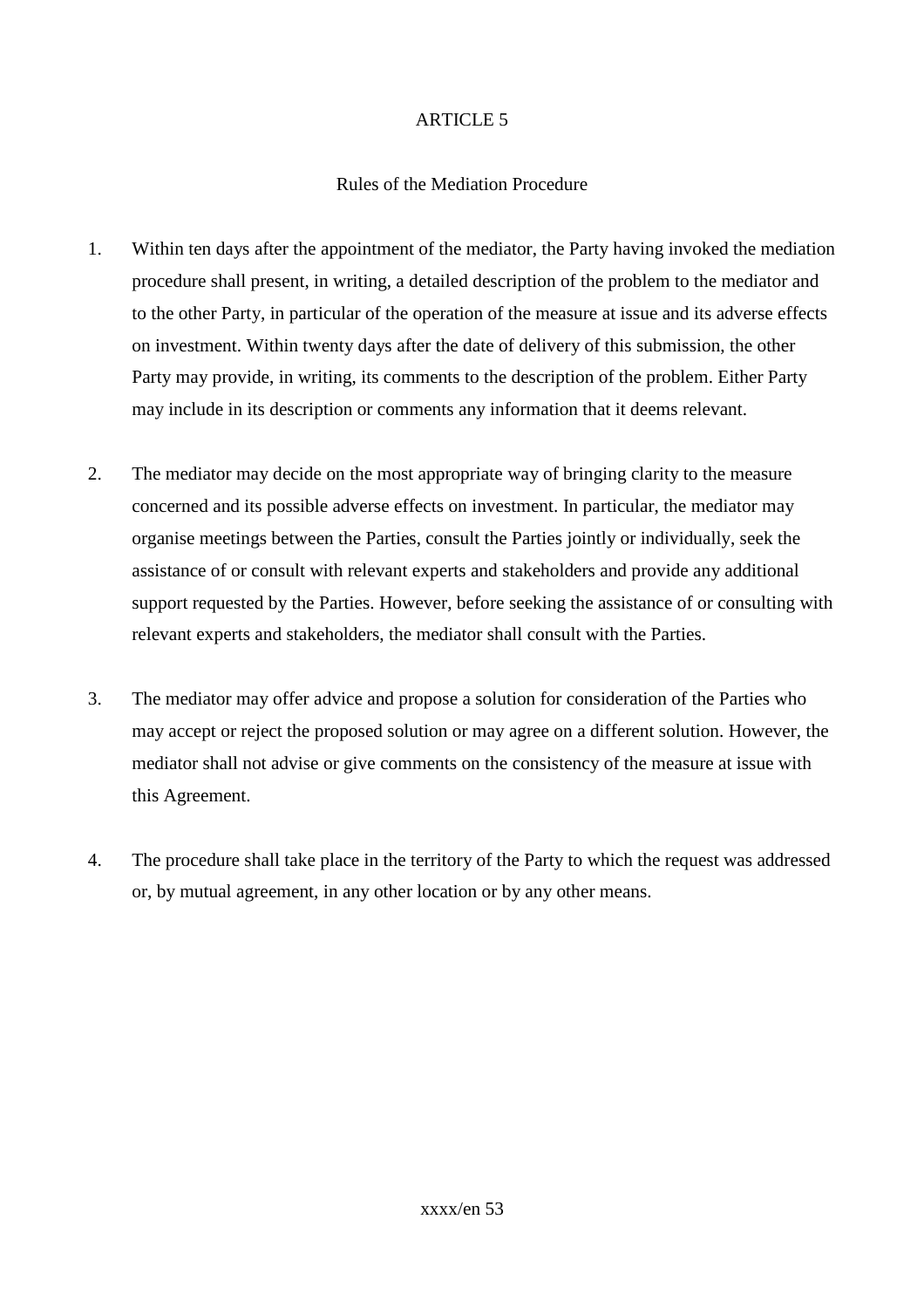- 5. The Parties shall endeavour to reach a mutually agreed solution within sixty days from the appointment of the mediator. Pending a final agreement, the Parties may consider possible interim solutions.
- 6. The solution may be adopted by means of a decision of the Committee. Either Party may make such solution subject to the completion of any necessary internal procedures. Mutually agreed solutions shall be made publicly available. However, the version disclosed to the public may not contain any information that a Party has designated as confidential.
- 7. The procedure shall be terminated:
	- (a) by the adoption of a mutually agreed solution by the Parties, on the date of adoption;
	- (b) by a mutual agreement of the Parties at any stage of the procedure, on the date of that agreement;
	- (c) by a written declaration of the mediator, after consultation with the Parties, that further efforts at mediation would be to no avail, on the date of that declaration; or
	- (d) by a written declaration of a Party after exploring mutually agreed solutions under the mediation procedure and after having considered any advice and proposed solutions by the mediator, on the date of that declaration.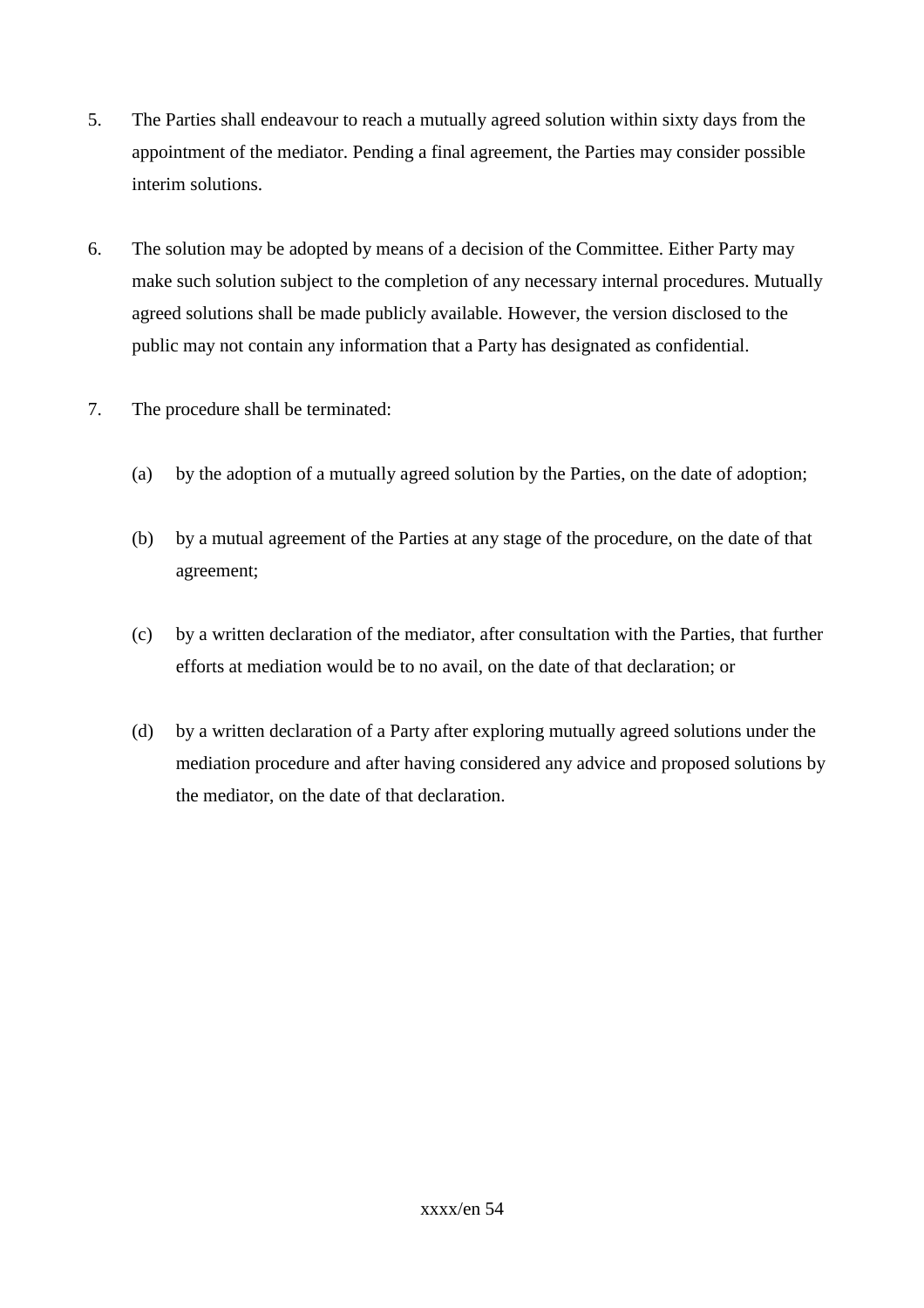# Implementation of a Mutually Agreed Solution

- 1. Where the Parties have agreed to a solution, each Party shall take the measures necessary to implement the mutually agreed solution within the agreed timeframe.
- 2. The implementing Party shall inform the other Party in writing of any steps or measures taken to implement the mutually agreed solution.
- 3. On request of the Parties, the mediator shall issue to the Parties, in writing, a draft factual report, providing a brief summary of (i) the measure at issue in these procedures; (ii) the procedures followed; and (iii) any mutually agreed solution reached as the final outcome of these procedures, including possible interim solutions. The mediator shall provide the Parties fifteen days to comment on the draft report. After considering the comments of the Parties submitted within the period, the mediator shall submit, in writing, a final factual report to the Parties within fifteen days. The factual report shall not include any interpretation of this Agreement.

# ARTICLE 7

# Relationship to Dispute Settlement

1. The mediation procedure is without prejudice to the Parties' rights and obligations under Chapter Three (Dispute Settlement) Section B (Resolution of Disputes between Parties).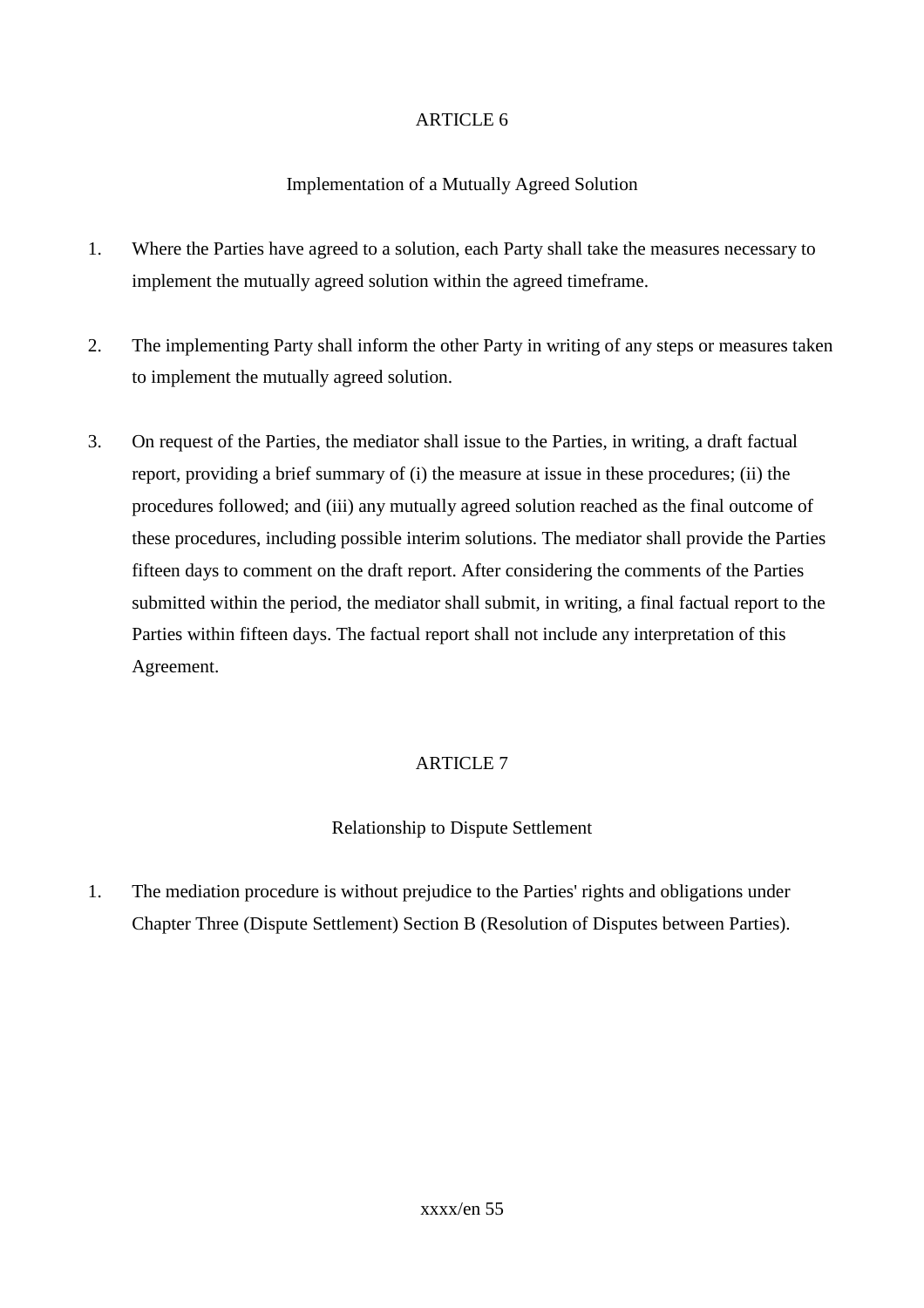- 2. The mediation procedure is not intended to serve as a basis for dispute settlement procedures under this Agreement or any other agreement. A Party shall not rely on or introduce as evidence in such dispute settlement procedures, nor shall a panel take into consideration:
	- (a) positions taken by the other Party in the course of the mediation procedure;
	- (b) the fact that the other Party has indicated its willingness to accept a solution to the measure subject to mediation; or
	- (c) advice given or proposals made by the mediator.
- 3. Without prejudice to paragraph 6 of Article 5 (Rules of the Mediation Procedure) of this Annex and unless the Parties agree otherwise, all steps of the procedure, including any advice or proposed solution, are confidential. However, either Party may disclose to the public that mediation is taking place.

## Time Limits

Any time limit referred to in this Annex may be modified by mutual agreement between the Parties.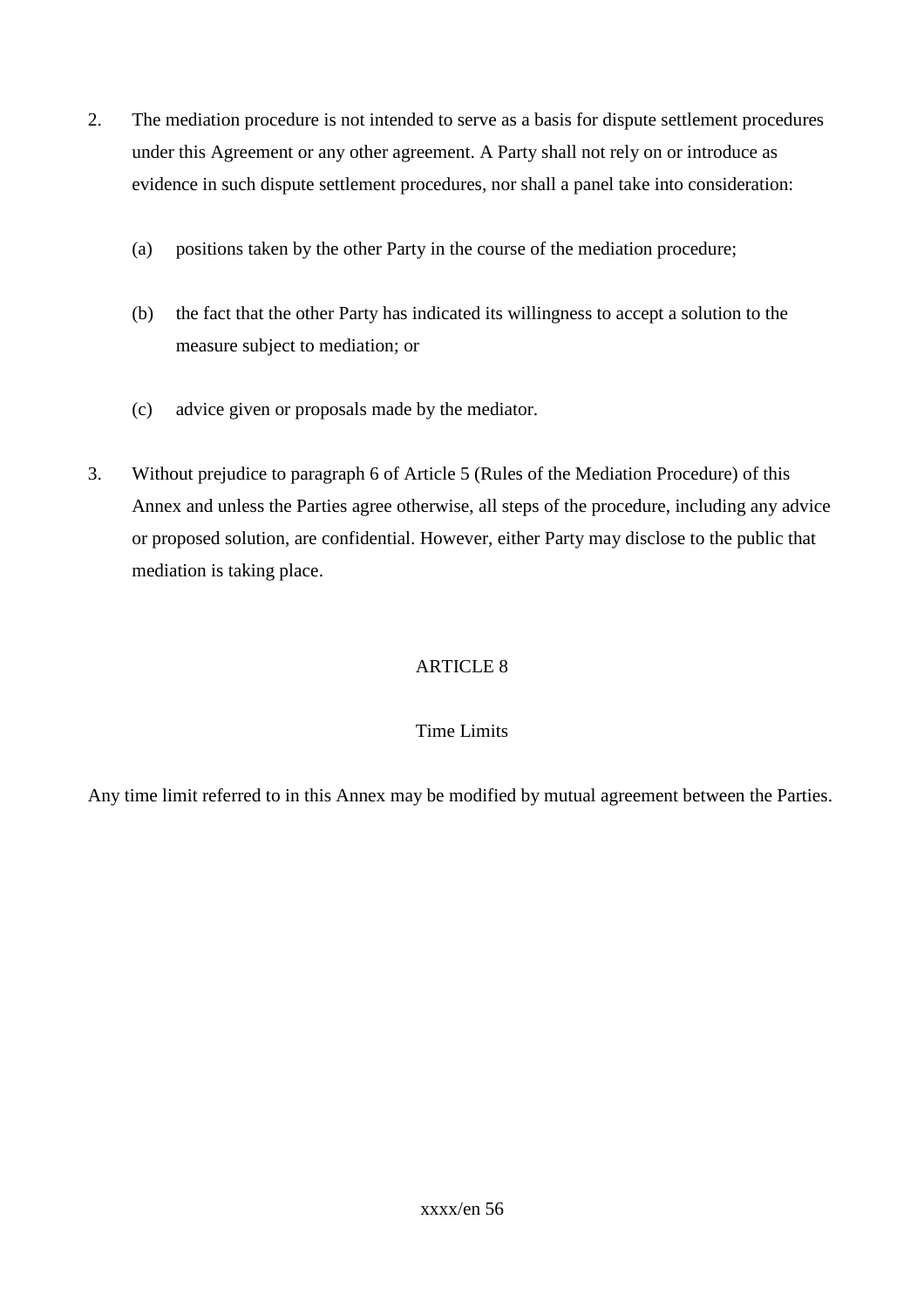#### **Costs**

- 1. Each Party shall bear its own expenses derived from the participation in the mediation procedure.
- 2. The Parties shall share equally the expenses derived from organisational matters, including the remuneration and expenses of the mediator. Remuneration of the mediator shall be in accordance with that foreseen in Rule 10(b) of Annex 9.

#### ARTICLE 10

#### Review

Five years after the date of entry into force of this Agreement, the Parties shall consult each other on the need to modify the mediation procedure in light of the experience gained and the development of a corresponding mechanism in the WTO.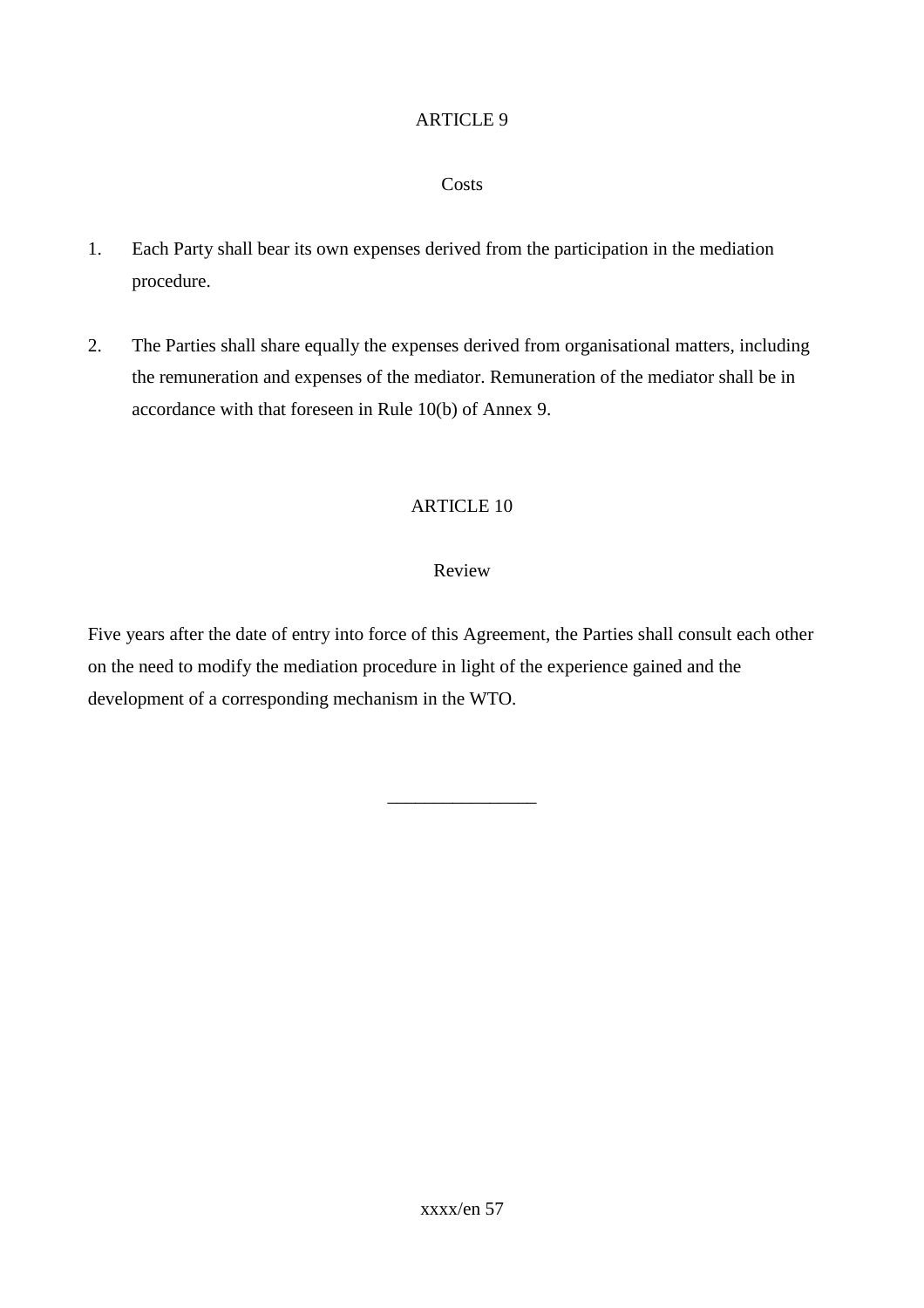#### **ANNEX 11**

#### CODE OF CONDUCT FOR ARBITRATORS AND MEDIATORS

#### Definitions

1. In this Code of Conduct:

"arbitrator" means a member of an arbitration panel established under Article 3.29 (Establishment of the Arbitration Panel);

"candidate" means an individual whose name is on the list of arbitrators referred to in Article 3.44 (Lists of Arbitrators) and who is under consideration for selection as an arbitrator under Article 3.29 (Establishment of the Arbitration Panel);

"assistant" means a person who, under the terms of appointment of an arbitrator, conducts research or provides assistance to the arbitrator;

"proceeding", unless otherwise specified, means an arbitration panel proceeding under Chapter Three (Dispute Settlement) Section B (Resolution of Disputes between Parties;

"staff", in respect of an arbitrator, means persons under the direction and control of the arbitrator, other than assistants.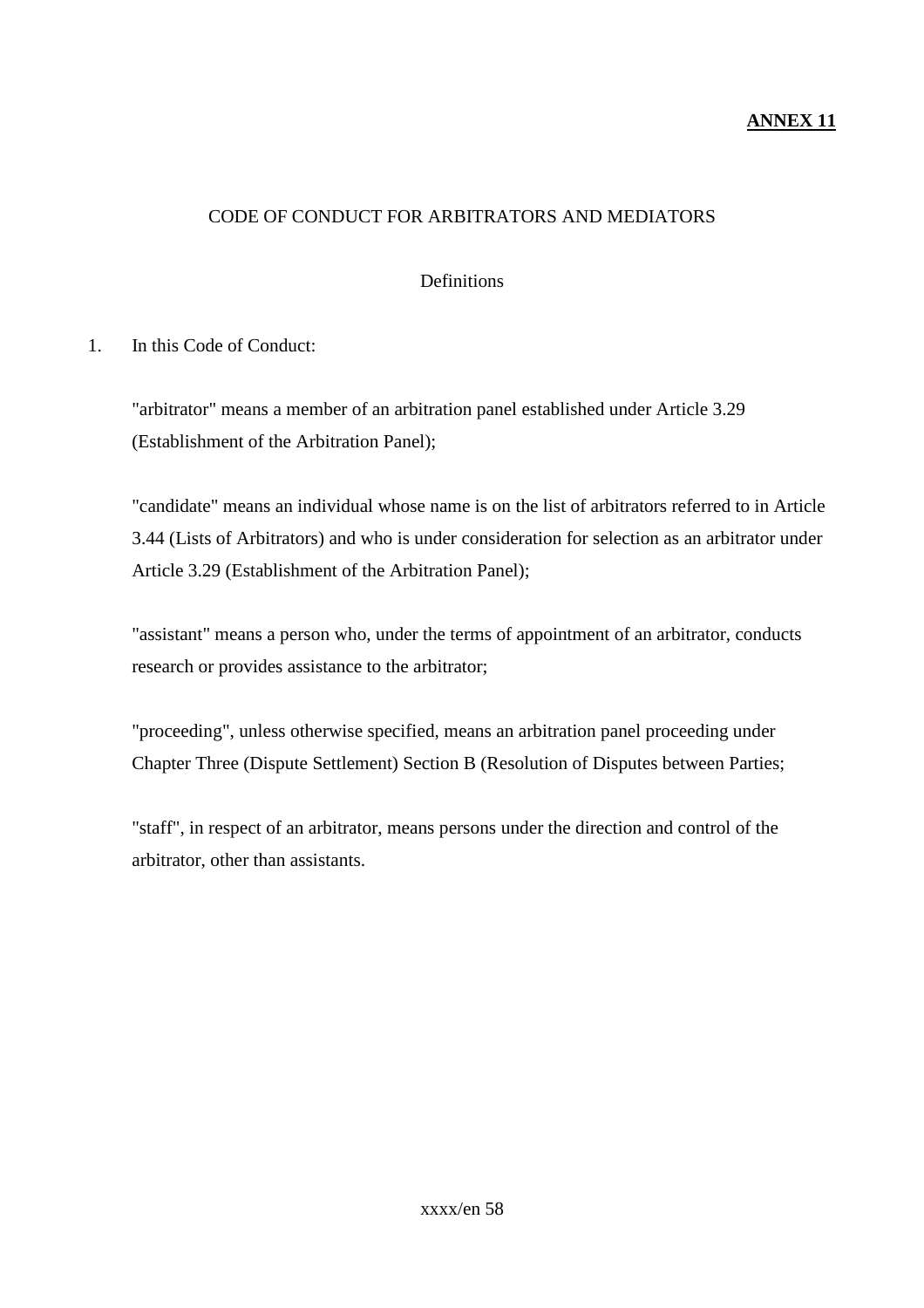#### Responsibilities to the process

2. Throughout the proceedings, every candidate and arbitrator shall avoid impropriety and the appearance of impropriety, shall be independent and impartial, shall avoid direct and indirect conflicts of interests and shall observe high standards of conduct so that the integrity and impartiality of the dispute settlement mechanism is preserved. Arbitrators shall not take instructions from any organisation or government with regard to matters before a Panel. Former arbitrators must comply with the obligations established in paragraphs 15, 16, 17 and 18 of this Code of Conduct.

#### Disclosure obligations

- 3. Prior to confirmation of his or her selection as an arbitrator under Chapter Three (Dispute Settlement) Section B (Resolution of Disputes between Parties), a candidate shall disclose any interest, relationship or matter that is likely to affect his or her independence or impartiality or that might reasonably create an appearance of impropriety or bias in the proceeding. To this end, a candidate shall make all reasonable efforts to become aware of any such interests, relationships and matters.
- 4. A candidate or arbitrator shall only communicate matters concerning actual or potential violations of this Code of Conduct to the Committee for consideration by the Parties.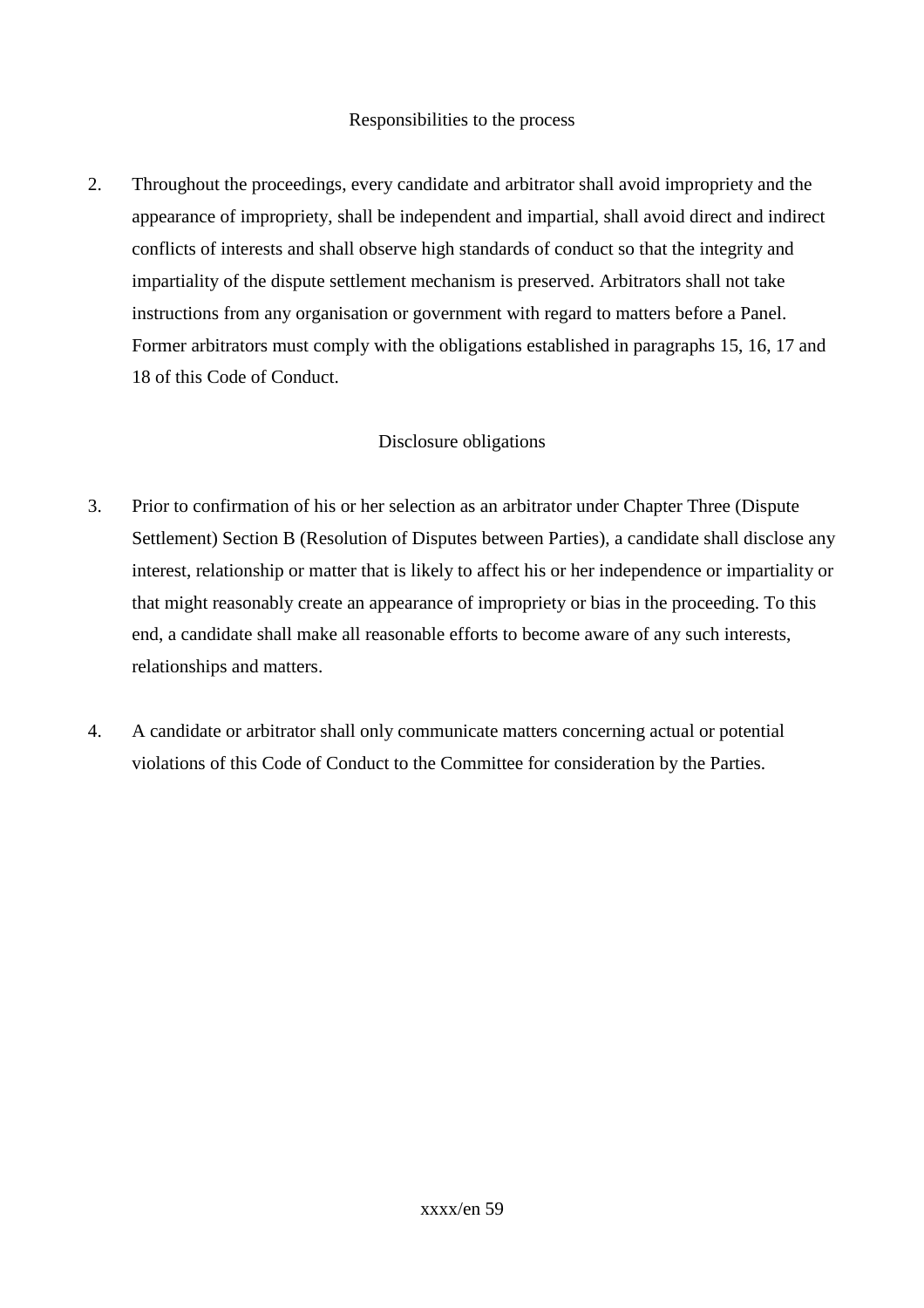5. Once selected, an arbitrator shall continue to make all reasonable efforts to become aware of any interests, relationships or matters referred to in paragraph 3 of this Code of Conduct and shall disclose them. The disclosure obligation is a continuing duty which requires an arbitrator to disclose any such interests, relationships or matters that may arise during any stage of the proceeding at the earliest time the arbitrator becomes aware of it. The arbitrator shall disclose such interests, relationships or matters by informing the Committee, in writing, for consideration by the Parties.

## Duties of arbitrators

- 6. Upon selection, an arbitrator shall perform his or her duties thoroughly and expeditiously throughout the course of the proceeding, and with fairness and diligence.
- 7. An arbitrator shall consider only those issues raised in the proceeding and necessary for a ruling and shall not delegate this duty to any other person.
- 8. An arbitrator shall take all appropriate steps to ensure that his or her assistants and staff are aware of, and comply with, paragraphs 2, 3, 4, 5, 16, 17 and 18 of this Code of Conduct.
- 9. An arbitrator shall not engage in *ex parte* contacts concerning the proceeding.

## Independence and impartiality of arbitrators

10. An arbitrator must be independent and impartial and avoid creating an appearance of impropriety or bias and shall not be influenced by self-interest, outside pressure, political considerations, public clamour, and loyalty to a Party or fear of criticism.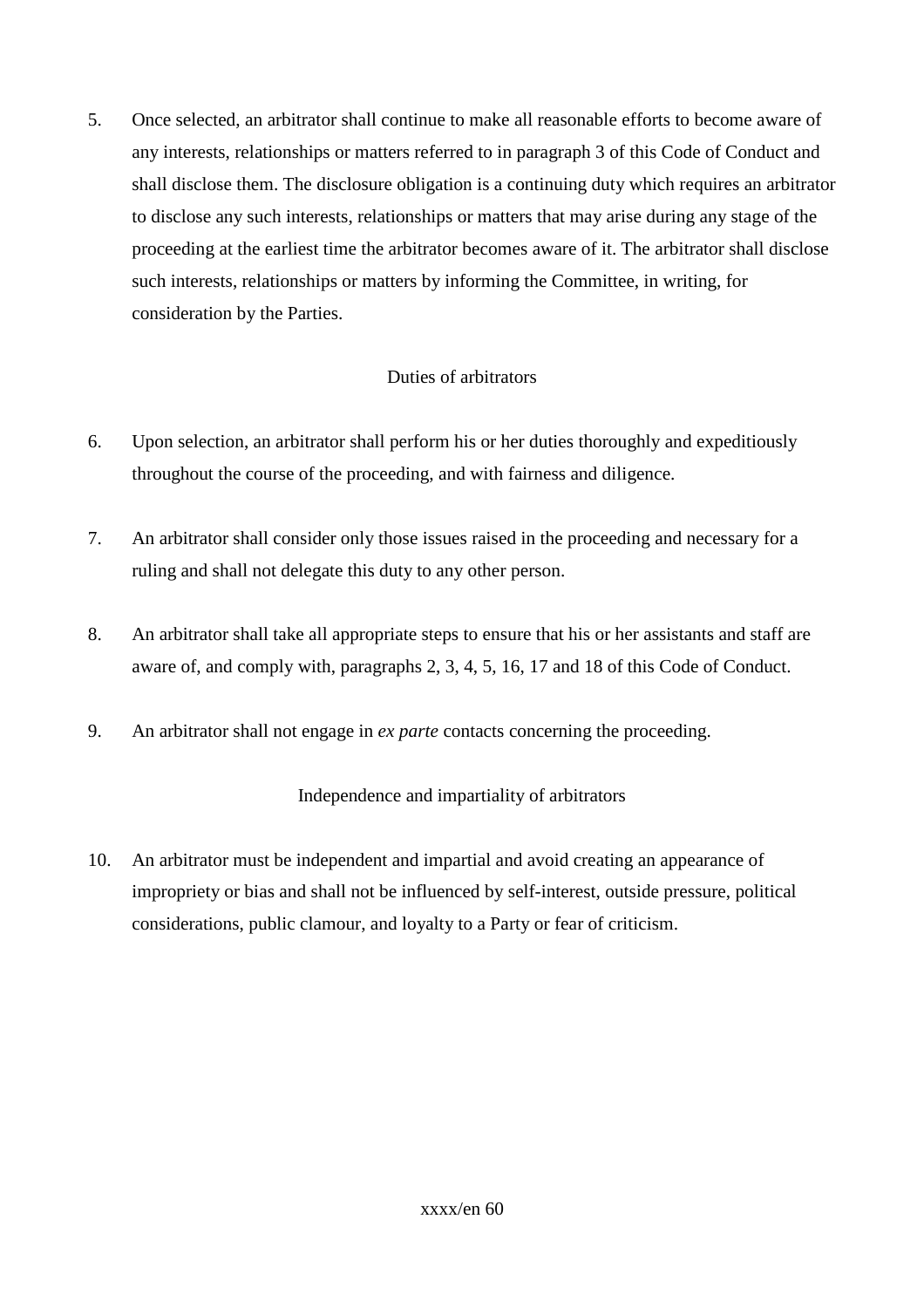- 11. An arbitrator shall not, directly or indirectly, incur any obligation or accept any benefit that would in any way interfere, or appear to interfere, with the proper performance of her or his duties.
- 12. An arbitrator may not use her or his position on the arbitration panel to advance any personal or private interests and shall avoid actions that may create the impression that others are in a special position to influence her or him.
- 13. An arbitrator may not allow financial, business, professional, family or social relationships or responsibilities to influence her or his conduct or judgement.
- 14. An arbitrator shall avoid entering into any relationship or acquiring any financial interest that is likely to affect her or his impartiality or that might reasonably create an appearance of impropriety or bias.

# Obligations of former arbitrators

15. All former arbitrators must avoid actions that may create the appearance that they were biased in carrying out their duties or derived any advantage from the decision or ruling of the arbitration panel.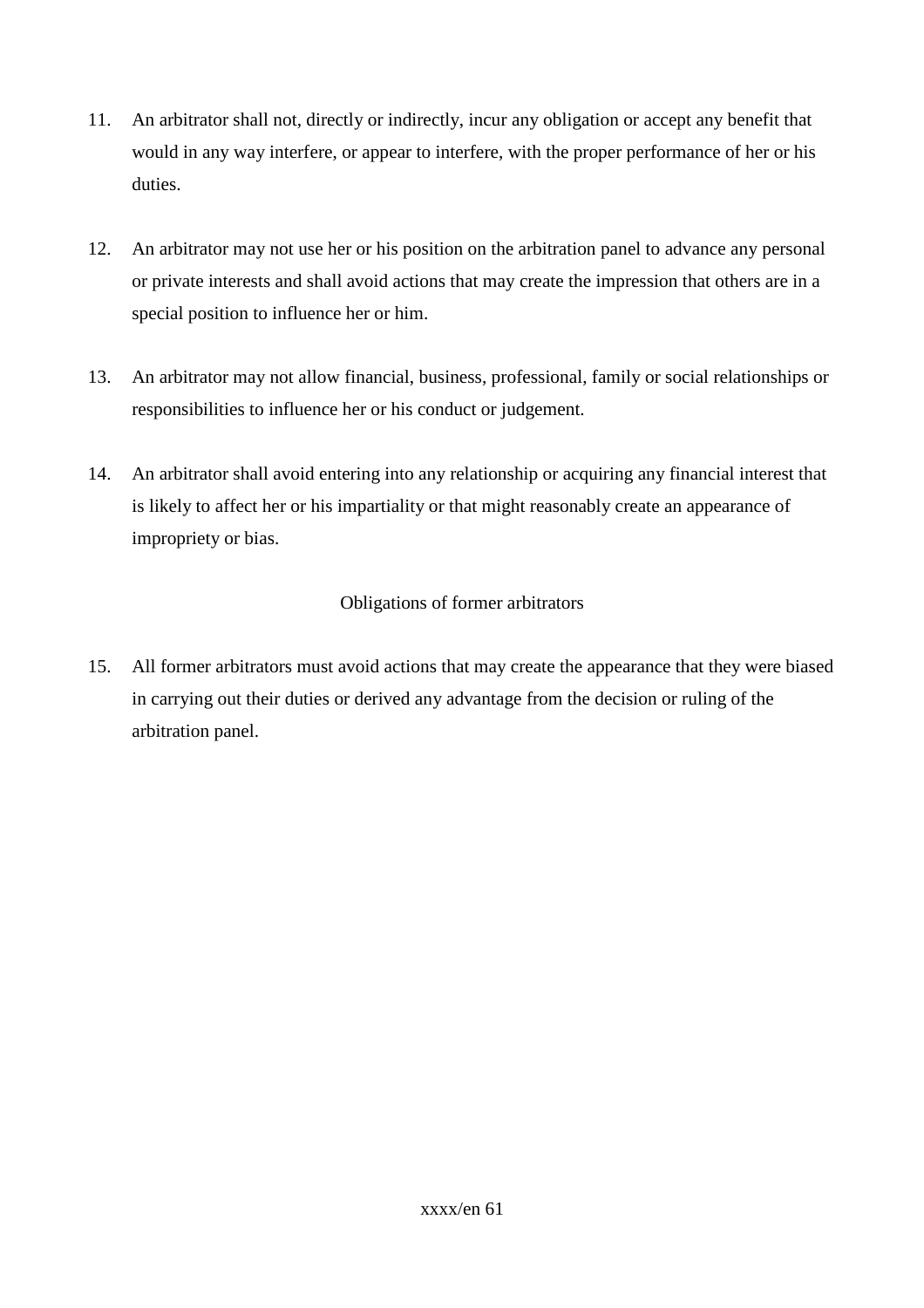# Confidentiality

- 16. No arbitrator or former arbitrator shall at any time disclose or use any non-public information concerning a proceeding or acquired during a proceeding except for the purposes of that proceeding and shall not, in particular, disclose or use any such information to gain a personal advantage or an advantage for others or to affect the interest of others.
- 17. An arbitrator shall not disclose an arbitration panel ruling or parts thereof prior to its publication in accordance with Chapter Three (Dispute Settlement) Section B (Resolution of Disputes between Parties).
- 18. An arbitrator or former arbitrator shall not at any time disclose the deliberations of an arbitration panel, or any arbitrator's view regarding the deliberations.

## Expenses

19. Each arbitrator shall keep a record and render a final account of the time devoted to the procedure and of his or her expenses, as well as the time and expenses of his or her assistants.

## **Mediators**

20. The disciplines described in this Code of Conduct applying to arbitrators or former arbitrators shall apply, *mutatis mutandis*, to mediators.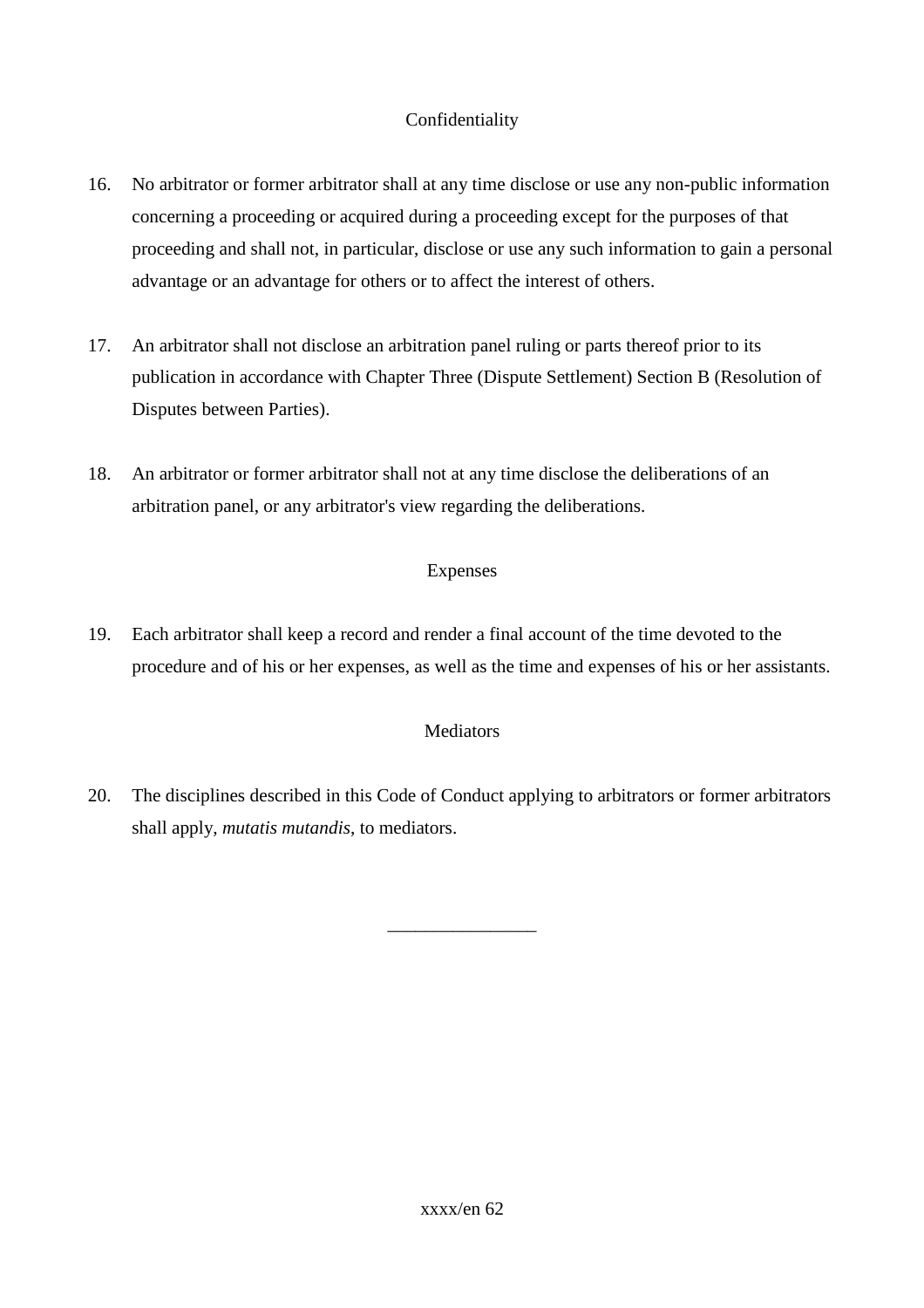# UNDERSTANDING 1

# IN RELATION TO SINGAPORE'S SPECIFIC CONSTRAINTS OF SPACE OR ACCESS TO NATURAL RESOURCES

- 1. Article 2.3 (National Treatment) shall not apply to any measure relating to:
	- (a) the supply of potable water in Singapore;
	- (b) the ownership, purchase, development, management, maintenance, use, enjoyment, sale or other disposal of residential property**<sup>1</sup>** or to any public housing scheme in Singapore.
- 2. Three years after the entry into force of this agreement and every two years thereafter, should the Additional Buyer's Stamp Duty (ABSD) still be in force, the Committee will review to see if the maintenance of the ABSD is necessary for addressing the stability of the residential property market. In these consultations, Singapore will provide statistics and information relevant to the state of the residential property market.

 **1** The term "residential property" shall refer to real property defined as such in the Residential Property Act Chapter 274 as of the date of the entry into force of this Agreement.